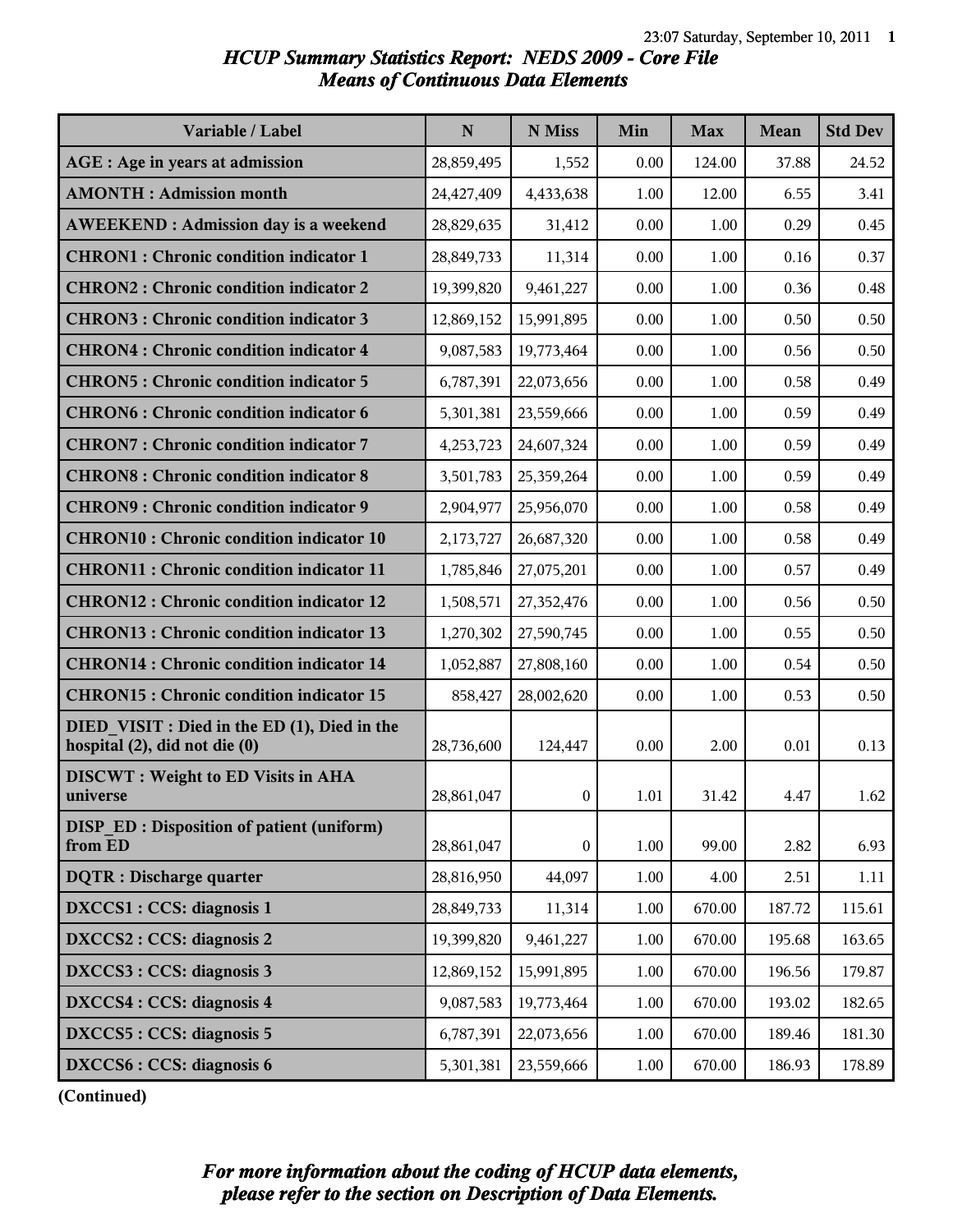## *HCUP Summary Statistics Report: NEDS 2009 - Core File Means of Continuous Data Elements*

| Variable / Label                                                                                                       | $\mathbf N$ | N Miss           | Min      | <b>Max</b> | Mean     | <b>Std Dev</b> |
|------------------------------------------------------------------------------------------------------------------------|-------------|------------------|----------|------------|----------|----------------|
| <b>DXCCS7: CCS: diagnosis 7</b>                                                                                        | 4,253,723   | 24,607,324       | 1.00     | 670.00     | 184.67   | 176.52         |
| <b>DXCCS8: CCS: diagnosis 8</b>                                                                                        | 3,501,783   | 25,359,264       | 1.00     | 670.00     | 182.98   | 174.03         |
| DXCCS9: CCS: diagnosis 9                                                                                               | 2,904,977   | 25,956,070       | 1.00     | 670.00     | 182.29   | 172.28         |
| DXCCS10 : CCS: diagnosis 10                                                                                            | 2,173,727   | 26,687,320       | 1.00     | 670.00     | 180.57   | 170.55         |
| DXCCS11 : CCS: diagnosis 11                                                                                            | 1,785,846   | 27,075,201       | 1.00     | 670.00     | 179.22   | 168.77         |
| DXCCS12 : CCS: diagnosis 12                                                                                            | 1,508,571   | 27,352,476       | 1.00     | 670.00     | 179.32   | 167.66         |
| DXCCS13 : CCS: diagnosis 13                                                                                            | 1,270,302   | 27,590,745       | 1.00     | 670.00     | 178.93   | 165.95         |
| DXCCS14 : CCS: diagnosis 14                                                                                            | 1,052,887   | 27,808,160       | 1.00     | 670.00     | 179.18   | 165.16         |
| DXCCS15 : CCS: diagnosis 15                                                                                            | 858,427     | 28,002,620       | 1.00     | 670.00     | 179.22   | 164.11         |
| <b>EDEVENT</b> : Type of ED Event                                                                                      | 28,861,047  | $\overline{0}$   | 1.00     | 99.00      | 1.61     | 6.34           |
| E CCS1 : CCS: E Code 1                                                                                                 | 7,169,903   | 21,691,144       | 662.00   | 2621.00    | 2583.35  | 225.51         |
| E CCS2 : CCS: E Code 2                                                                                                 | 3,899,856   | 24,961,191       | 662.00   | 2621.00    | 2607.95  | 145.62         |
| E CCS3 : CCS: E Code 3                                                                                                 | 830,167     | 28,030,880       | 662.00   | 2621.00    | 2597.85  | 190.71         |
| E CCS4 : CCS: E Code 4                                                                                                 | 388,894     | 28,472,153       | 662.00   | 2621.00    | 2608.63  | 146.84         |
| <b>FEMALE</b> : Indicator of sex                                                                                       | 28,830,595  | 30,452           | 0.00     | 1.00       | 0.55     | 0.50           |
| <b>HOSP ED: HCUP ED hospital identifier</b>                                                                            | 28,861,047  | $\mathbf{0}$     | 10005.00 | 40452.00   | 26048.92 | 9913.94        |
| <b>HOSP REGION: Region of hospital</b>                                                                                 | 28,861,047  | $\boldsymbol{0}$ | 1.00     | 4.00       | 2.57     | 0.99           |
| <b>INJURY</b> : Injury diagnosis reported on record<br>$(1:DX1$ is an injury; $2:DX2+$ is an injury; $0:No$<br>injury) | 28,861,047  | $\mathbf{0}$     | 0.00     | 2.00       | 0.25     | 0.48           |
| <b>INJURY CUT : Injury by cutting or piercing</b><br>(by E codes)                                                      | 28,861,047  | $\mathbf{0}$     | 0.00     | 1.00       | 0.02     | 0.13           |
| <b>INJURY DROWN: Injury by drowning or</b><br>submersion (by E codes)                                                  | 28,861,047  | $\boldsymbol{0}$ | 0.00     | $1.00\,$   | 0.00     | 0.01           |
| <b>INJURY FALL: Injury by falling (by E codes)</b>                                                                     | 28,861,047  | $\overline{0}$   | 0.00     | 1.00       | 0.07     | 0.25           |
| <b>INJURY FIRE: Injury by fire, flame or hot</b><br>object (by E codes)                                                | 28,861,047  | $\boldsymbol{0}$ | 0.00     | 1.00       | 0.00     | 0.06           |
| <b>INJURY FIREARM : Injury by firearm (by E</b><br>codes)                                                              | 28,861,047  | $\boldsymbol{0}$ | 0.00     | 1.00       | 0.00     | 0.02           |
| <b>INJURY MACHINERY: Injury by machinery</b><br>(by E codes)                                                           | 28,861,047  | $\boldsymbol{0}$ | 0.00     | 1.00       | 0.00     | 0.03           |
| <b>INJURY MVT : Injury involving motor vehicle</b><br>traffic (by E codes)                                             | 28,861,047  | $\boldsymbol{0}$ | 0.00     | 1.00       | 0.03     | 0.16           |

**(Continued)**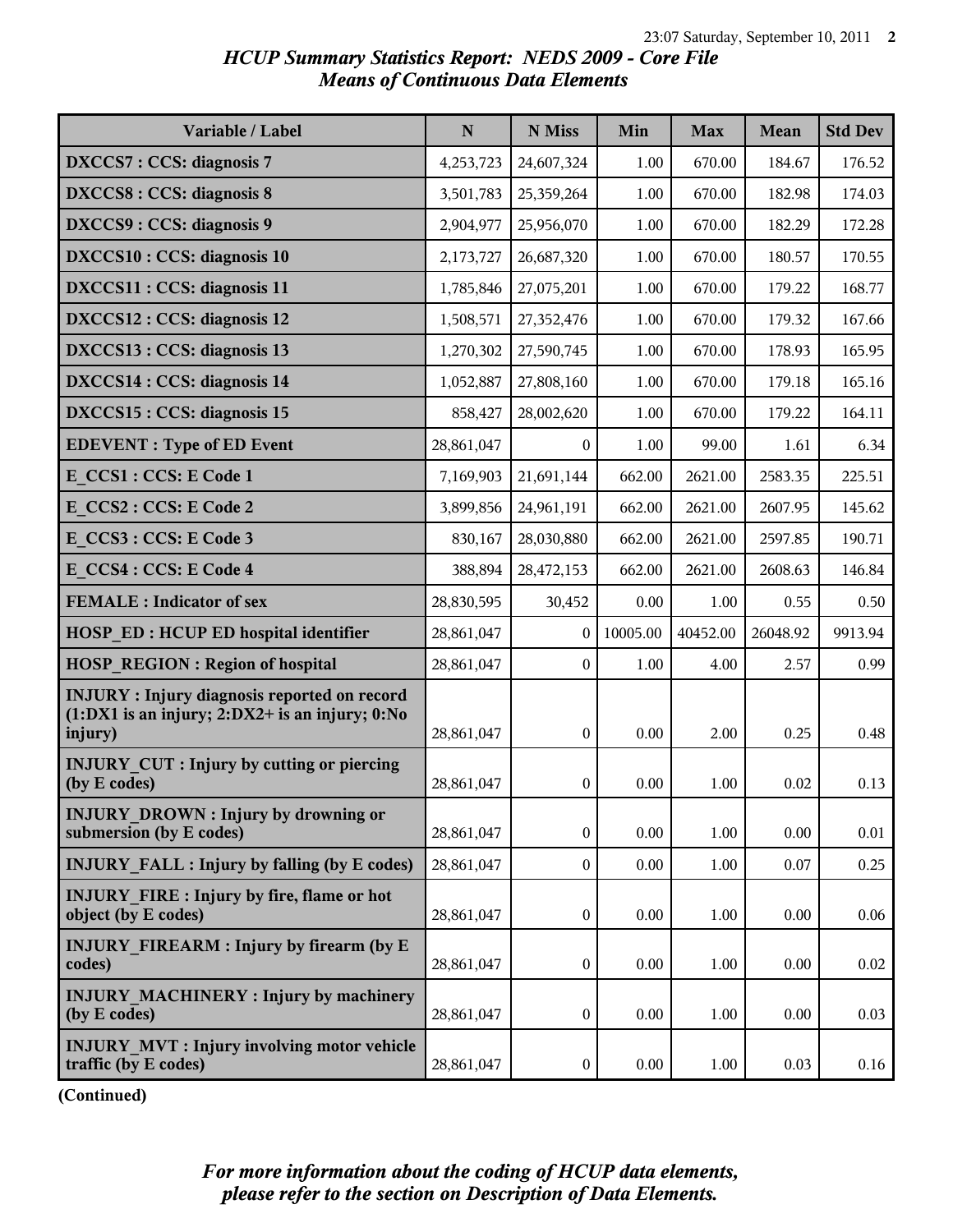# *HCUP Summary Statistics Report: NEDS 2009 - Core File Means of Continuous Data Elements*

| Variable / Label                                                                                           | $\mathbf N$ | N Miss           | Min      | <b>Max</b> | Mean     | <b>Std Dev</b> |
|------------------------------------------------------------------------------------------------------------|-------------|------------------|----------|------------|----------|----------------|
| <b>INJURY NATURE : Injury involving nature or</b><br>environmental factors (by E codes)                    | 28,861,047  | $\boldsymbol{0}$ | 0.00     | 1.00       | 0.01     | 0.10           |
| <b>INJURY POISON: Injury by poison (by E</b><br>codes)                                                     | 28,861,047  | 0                | 0.00     | 1.00       | 0.01     | 0.08           |
| <b>INJURY SEVERITY: Injury severity score</b><br>assigned by ICDPIC Stata program                          | 28,861,047  | 0                | 0.00     | 99.00      | 0.80     | 5.83           |
| <b>INJURY STRUCK: Injury from being struck</b><br>by or against (by E codes)                               | 28,861,047  | $\boldsymbol{0}$ | 0.00     | 1.00       | 0.03     | 0.18           |
| <b>INJURY SUFFOCATION: Injury by</b><br>suffocation (by E codes)                                           | 28,861,047  | $\boldsymbol{0}$ | 0.00     | 1.00       | 0.00     | 0.02           |
| <b>INTENT ASSAULT : Injury by assault</b><br>indicated on the record (by E codes)                          | 28,861,047  | $\boldsymbol{0}$ | 0.00     | 1.00       | 0.01     | 0.10           |
| <b>INTENT SELF HARM: Intentional self harm</b><br>indicated on the record (by diagnosis and/or E<br>codes) | 28,861,047  | 0                | 0.00     | 1.00       | 0.01     | 0.09           |
| <b>INTENT UNINTENTIONAL : Unintentional</b><br>injury indicated on the record (by E codes)                 | 28,861,047  | $\boldsymbol{0}$ | 0.00     | 1.00       | 0.22     | 0.42           |
| <b>MULTINJURY: More than one injury</b><br>diagnosis reported on record                                    | 28,861,047  | $\boldsymbol{0}$ | 0.00     | 1.00       | 0.06     | 0.23           |
| <b>NDX</b> : Number of diagnoses on this record                                                            | 28,861,047  | $\boldsymbol{0}$ | 0.00     | 41.00      | 3.61     | 3.77           |
| <b>NECODE: Number of E codes on this record</b>                                                            | 28,861,047  | $\boldsymbol{0}$ | 0.00     | 15.00      | 0.43     | 0.86           |
| <b>NEDS STRATUM: Stratum used to sample</b><br>hospital                                                    | 28,861,047  | 0                | 10100.00 | 49810.00   | 26911.01 | 10618.54       |
| PAY1 : Primary expected payer (uniform)                                                                    | 28,744,966  | 116,081          | 1.00     | 6.00       | 2.67     | 1.25           |
| PAY2 : Secondary expected payer (uniform)                                                                  | 6,333,161   | 22,527,886       | 1.00     | 6.00       | 2.97     | 1.18           |
| PL NCHS2006 : Patient Location: NCHS<br>Urban-Rural Code (V2006)                                           | 28,626,201  | 234,846          | 1.00     | 6.00       | 2.76     | 1.59           |
| <b>TOTCHG ED: Total charge for ED services</b>                                                             | 24,062,373  | 4,798,674        | 100.00   | 74954.00   | 1872.42  | 2837.35        |
| <b>YEAR</b> : Calendar year                                                                                | 28,861,047  | 0                | 2009.00  | 2009.00    | 2009.00  | 0.00           |
| ZIPINC QRTL: Median household income<br>national quartile for patient ZIP Code                             | 28,156,790  | 704,257          | 1.00     | 4.00       | 2.23     | 1.07           |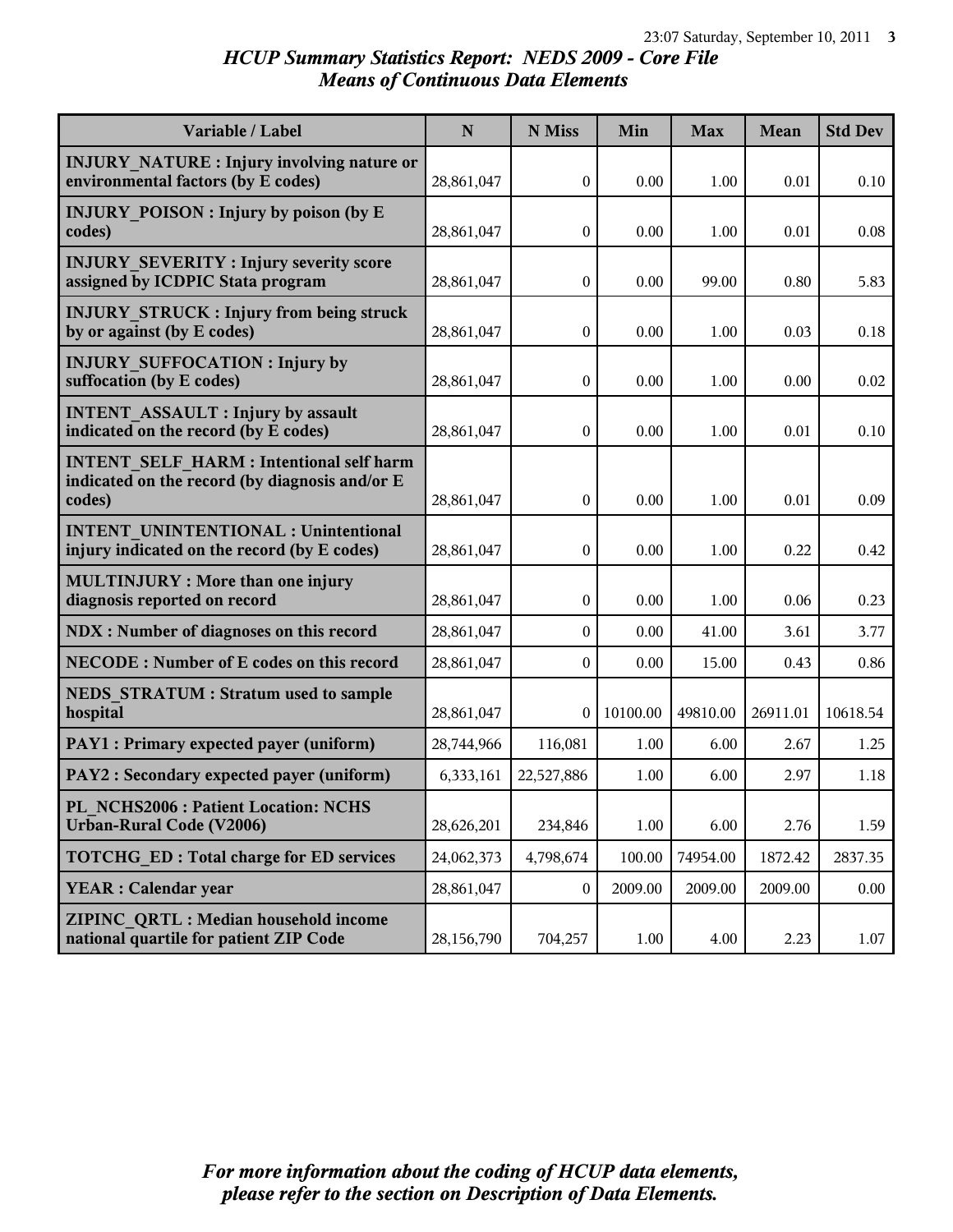| <b>AGE</b>           | Frequency | Percent |
|----------------------|-----------|---------|
| $\therefore$ Missing | 168       | 0.00    |
| .A: Invalid          | 96        | 0.00    |
| .C: Inconsistent     | 1,288     | 0.00    |
| $\boldsymbol{0}$     | 784,115   | 2.72    |
| $\mathbf{1}$         | 738,823   | 2.56    |
| $\overline{2}$       | 544,686   | 1.89    |
| $\overline{3}$       | 420,709   | 1.46    |
| $\overline{4}$       | 351,444   | 1.22    |
| 5                    | 325,648   | 1.13    |
| 6                    | 284,035   | 0.98    |
| 7                    | 253,914   | 0.88    |
| 8                    | 241,580   | 0.84    |
| 9                    | 235,142   | 0.81    |
| 10                   | 232,810   | 0.81    |
| 11                   | 228,918   | 0.79    |
| 12                   | 229,747   | 0.80    |
| 13                   | 241,465   | 0.84    |
| 14                   | 266,861   | 0.92    |
| 15                   | 299,461   | 1.04    |
| 16                   | 334,334   | 1.16    |
| 17                   | 379,241   | 1.31    |
| 18                   | 470,964   | 1.63    |
| 19                   | 500,220   | 1.73    |
| 20                   | 512,336   | 1.78    |
| 21                   | 511,747   | 1.77    |
| 22                   | 501,497   | 1.74    |
| 23                   | 496,420   | 1.72    |
| 24                   | 490,371   | 1.70    |
| 25                   | 477,517   | 1.65    |
| 26                   | 476,751   | 1.65    |
| 27                   | 470,533   | 1.63    |
| 28                   | 463,330   | 1.61    |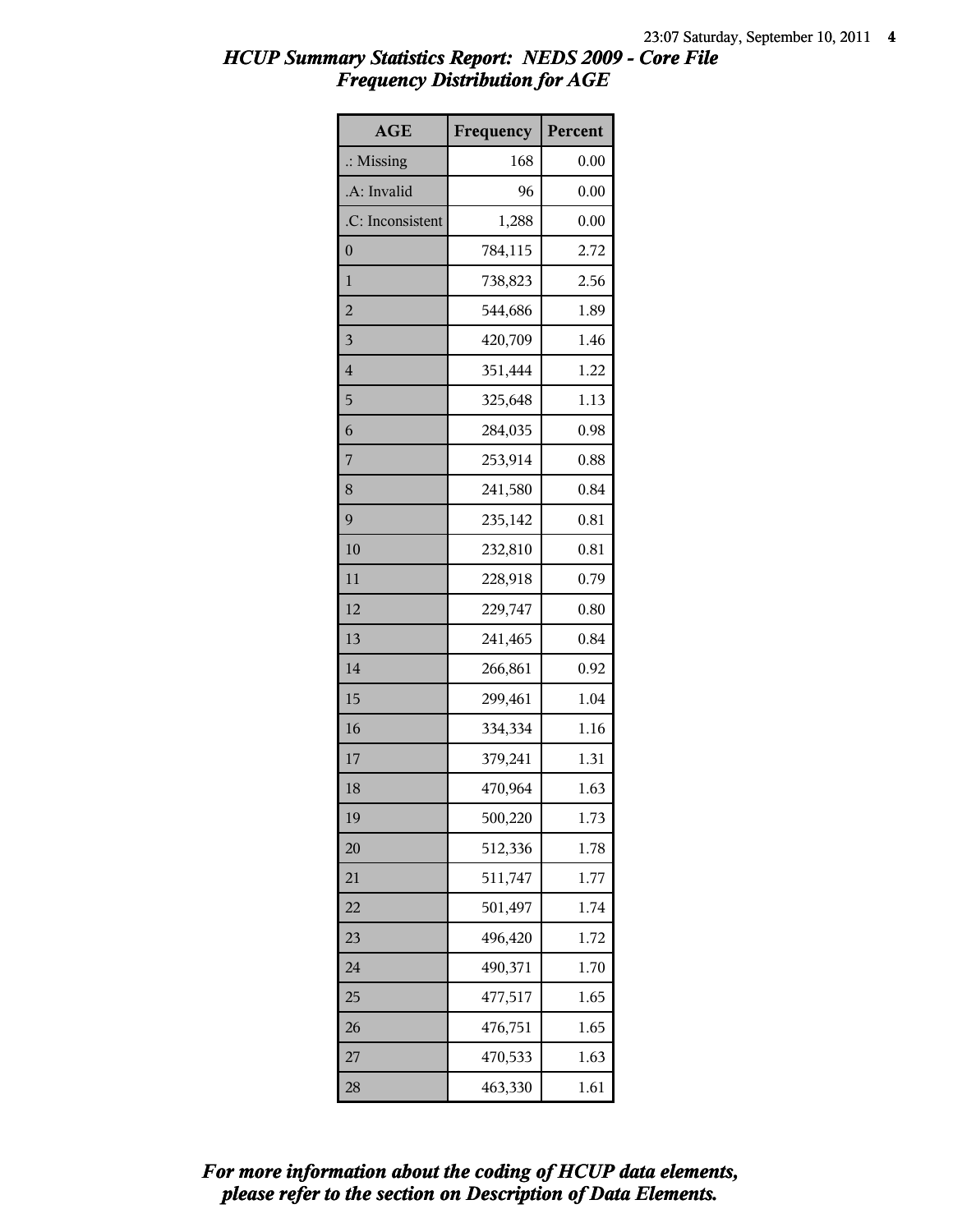| AGE | Frequency | Percent |
|-----|-----------|---------|
| 29  | 449,058   | 1.56    |
| 30  | 428,108   | 1.48    |
| 31  | 405,585   | 1.41    |
| 32  | 391,154   | 1.36    |
| 33  | 367,759   | 1.27    |
| 34  | 363,590   | 1.26    |
| 35  | 355,395   | 1.23    |
| 36  | 358,393   | 1.24    |
| 37  | 365,945   | 1.27    |
| 38  | 385,125   | 1.33    |
| 39  | 376,450   | 1.30    |
| 40  | 363,205   | 1.26    |
| 41  | 356,721   | 1.24    |
| 42  | 358,831   | 1.24    |
| 43  | 368,197   | 1.28    |
| 44  | 379,827   | 1.32    |
| 45  | 388,993   | 1.35    |
| 46  | 388,986   | 1.35    |
| 47  | 385,584   | 1.34    |
| 48  | 384,580   | 1.33    |
| 49  | 375,589   | 1.30    |
| 50  | 367,324   | 1.27    |
| 51  | 359,139   | 1.24    |
| 52  | 349,774   | 1.21    |
| 53  | 333,860   | 1.16    |
| 54  | 319,290   | 1.11    |
| 55  | 302,350   | 1.05    |
| 56  | 288,380   | 1.00    |
| 57  | 276,776   | 0.96    |
| 58  | 263,941   | 0.91    |
| 59  | 255,918   | 0.89    |
| 60  | 250,971   | 0.87    |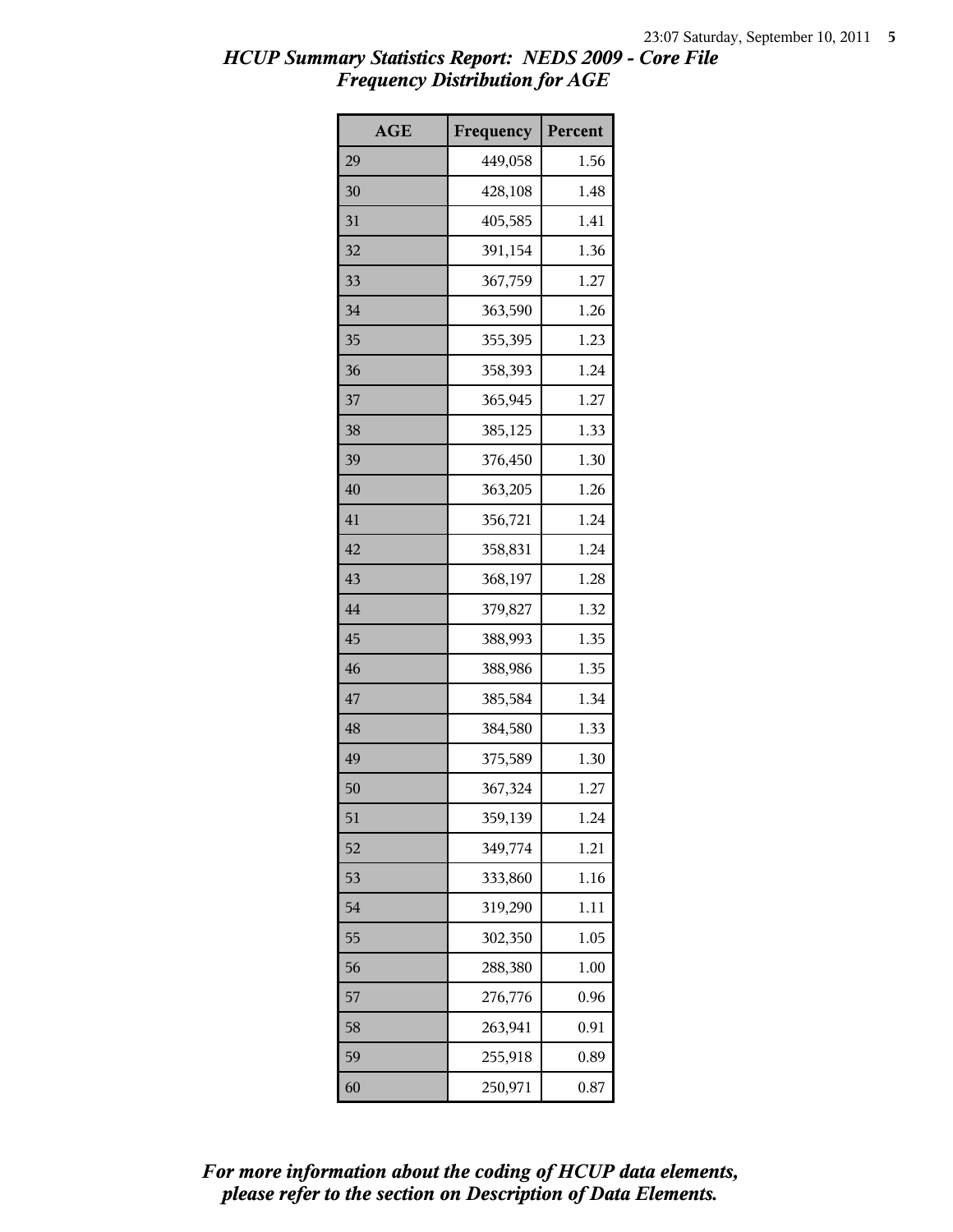| <b>AGE</b> | Frequency | Percent |
|------------|-----------|---------|
| 61         | 250,566   | 0.87    |
| 62         | 253,099   | 0.88    |
| 63         | 205,862   | 0.71    |
| 64         | 201,976   | 0.70    |
| 65         | 213,244   | 0.74    |
| 66         | 220,504   | 0.76    |
| 67         | 202,292   | 0.70    |
| 68         | 192,472   | 0.67    |
| 69         | 187,819   | 0.65    |
| 70         | 185,319   | 0.64    |
| 71         | 184,901   | 0.64    |
| 72         | 178,798   | 0.62    |
| 73         | 180,897   | 0.63    |
| 74         | 181,216   | 0.63    |
| 75         | 176,046   | 0.61    |
| 76         | 177,628   | 0.62    |
| 77         | 180,357   | 0.62    |
| 78         | 182,606   | 0.63    |
| 79         | 184,841   | 0.64    |
| 80         | 181,655   | 0.63    |
| 81         | 182,252   | 0.63    |
| 82         | 179,304   | 0.62    |
| 83         | 174,350   | 0.60    |
| 84         | 170,684   | 0.59    |
| 85         | 160,540   | 0.56    |
| 86         | 150,109   | 0.52    |
| 87         | 140,322   | 0.49    |
| 88         | 126,237   | 0.44    |
| 89         | 108,682   | 0.38    |
| 90         | 88,597    | 0.31    |
| 91         | 76,599    | 0.27    |
| 92         | 62,002    | 0.21    |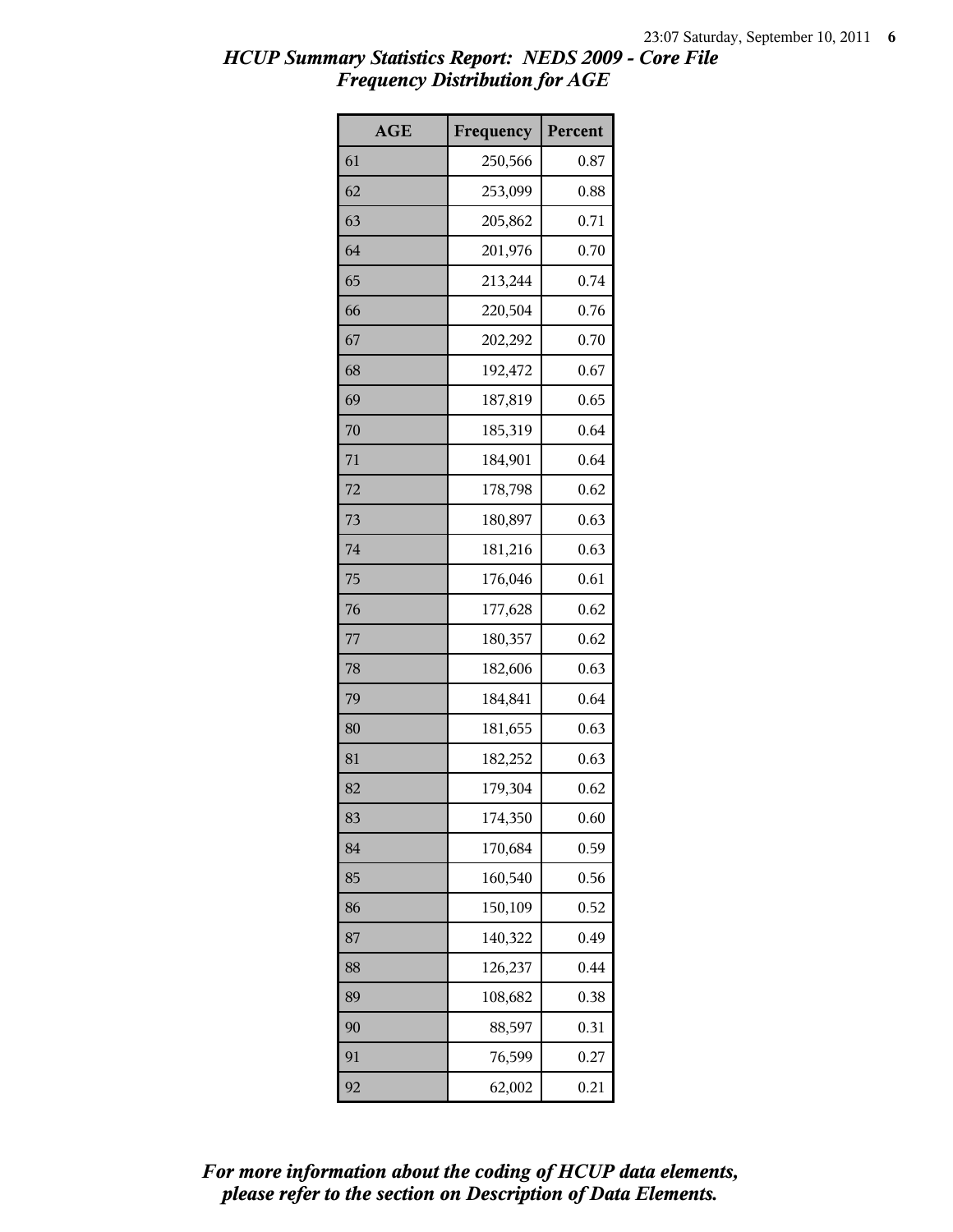| <b>AGE</b>   | Frequency | Percent |
|--------------|-----------|---------|
| 93           | 50,221    | 0.17    |
| 94           | 40,023    | 0.14    |
| 95           | 30,516    | 0.11    |
| 96           | 22,441    | 0.08    |
| 97           | 15,610    | 0.05    |
| 98           | 10,739    | 0.04    |
| 99           | 7,100     | 0.02    |
| 100          | 4,495     | 0.02    |
| 101          | 2,749     | 0.01    |
| 102          | 1,607     | 0.01    |
| 103          | 961       | 0.00    |
| 104          | 559       | 0.00    |
| 105          | 326       | 0.00    |
| 106          | 169       | 0.00    |
| 107          | 110       | 0.00    |
| 108          | 252       | 0.00    |
| 109          | 238       | 0.00    |
| 110 or older | 186       | 0.00    |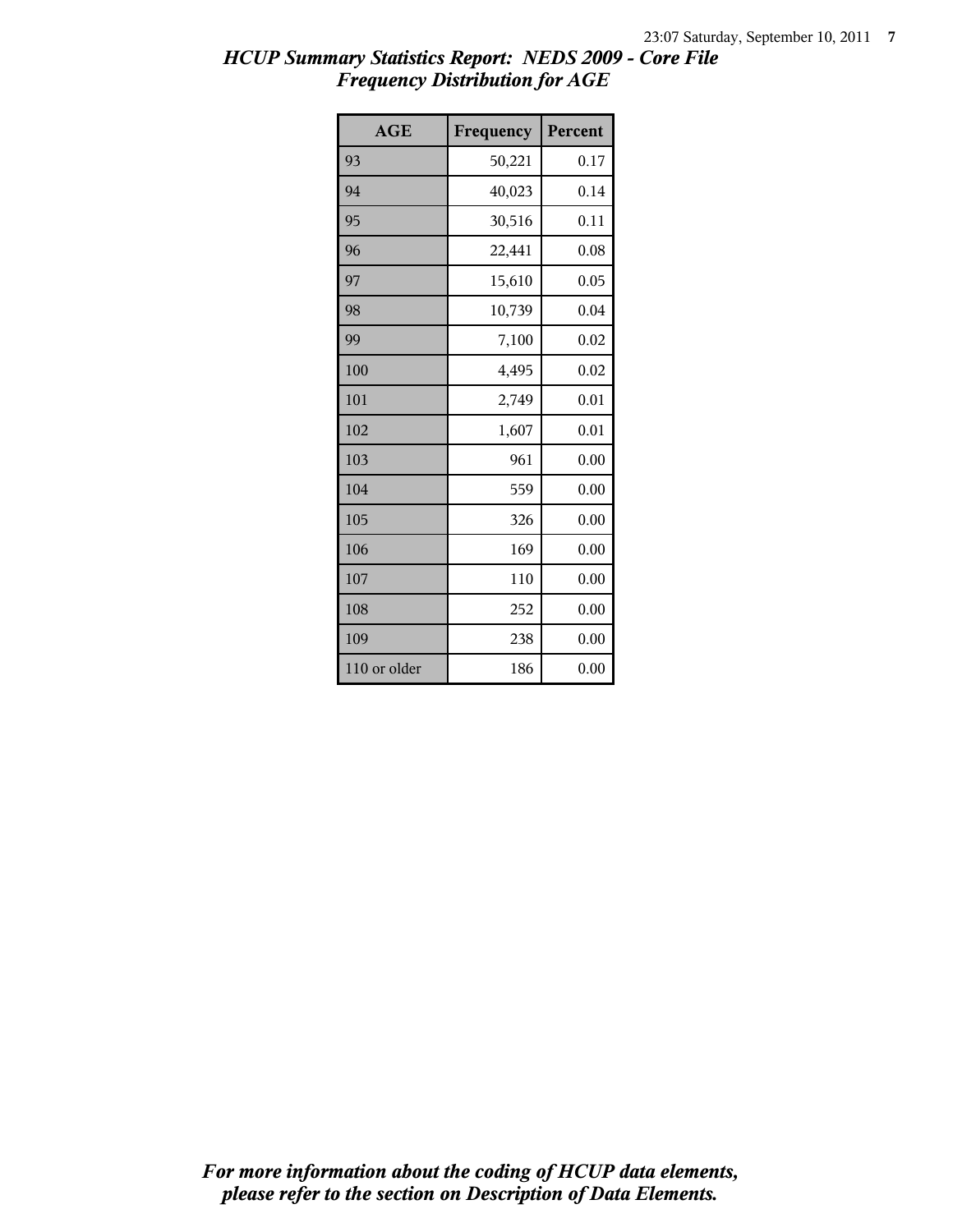| <b>AMONTH</b>        | Frequency | Percent |
|----------------------|-----------|---------|
| $\therefore$ Missing | 4,433,638 | 15.36   |
| 1: January           | 1,942,895 | 6.73    |
| 2: February          | 1,849,626 | 6.41    |
| 3: March             | 2,082,589 | 7.22    |
| 4: April             | 2,005,892 | 6.95    |
| 5: May               | 2,156,151 | 7.47    |
| 6: June              | 2,032,710 | 7.04    |
| 7: July              | 2,065,221 | 7.16    |
| 8: August            | 2,071,635 | 7.18    |
| 9: September         | 2,098,032 | 7.27    |
| 10: October          | 2,190,073 | 7.59    |
| 11: November         | 2,010,549 | 6.97    |
| 12: December         | 1,922,036 | 6.66    |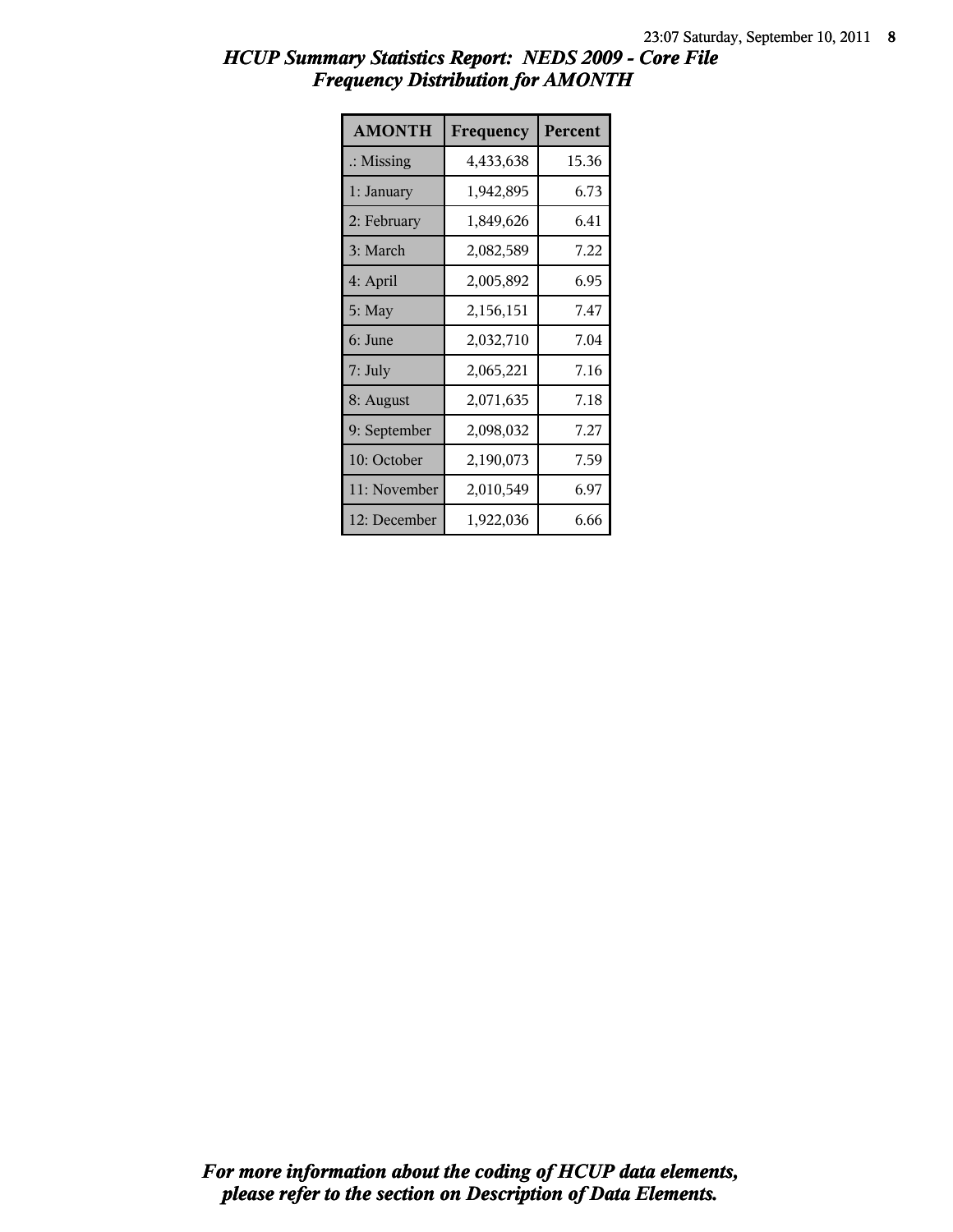| <b>AWEEKEND</b>      | Frequency  | Percent |
|----------------------|------------|---------|
| $\therefore$ Missing | 31,412     | 0.11    |
| 0: Monday-Friday     | 20,524,910 | 71.12   |
| 1: Saturday-Sunday   | 8,304,725  | 28.77   |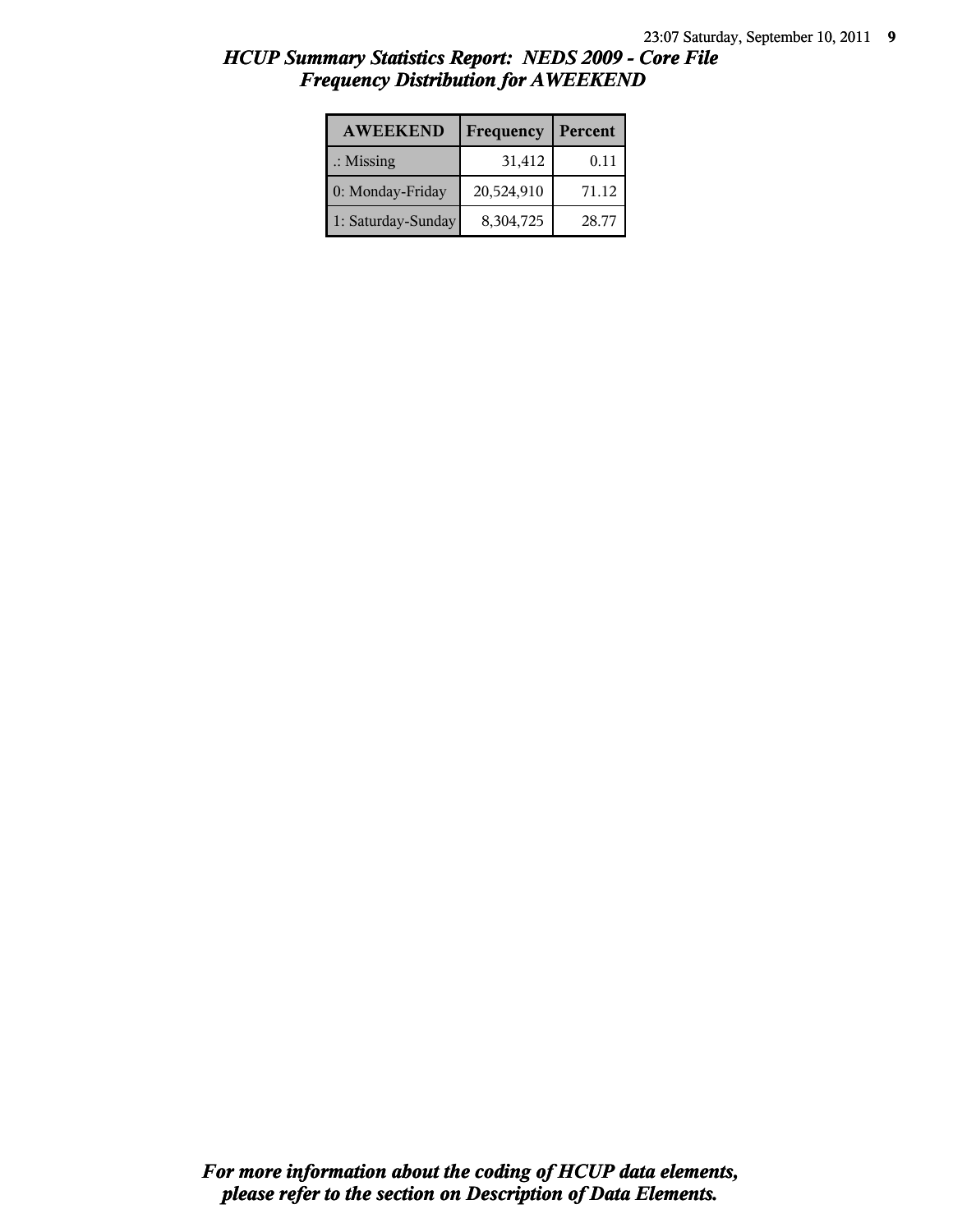| <b>CHRON1</b>            | Frequency  | Percent |
|--------------------------|------------|---------|
| $\therefore$ Missing     | 3,493      | 0.01    |
| .A: Invalid code         | 7,449      | 0.03    |
| .C: Inconsistent code    | 372        | 0.00    |
| 0: Non-chronic condition | 24,092,912 | 83.48   |
| 1: Chronic condition     | 4,756,821  | 16.48   |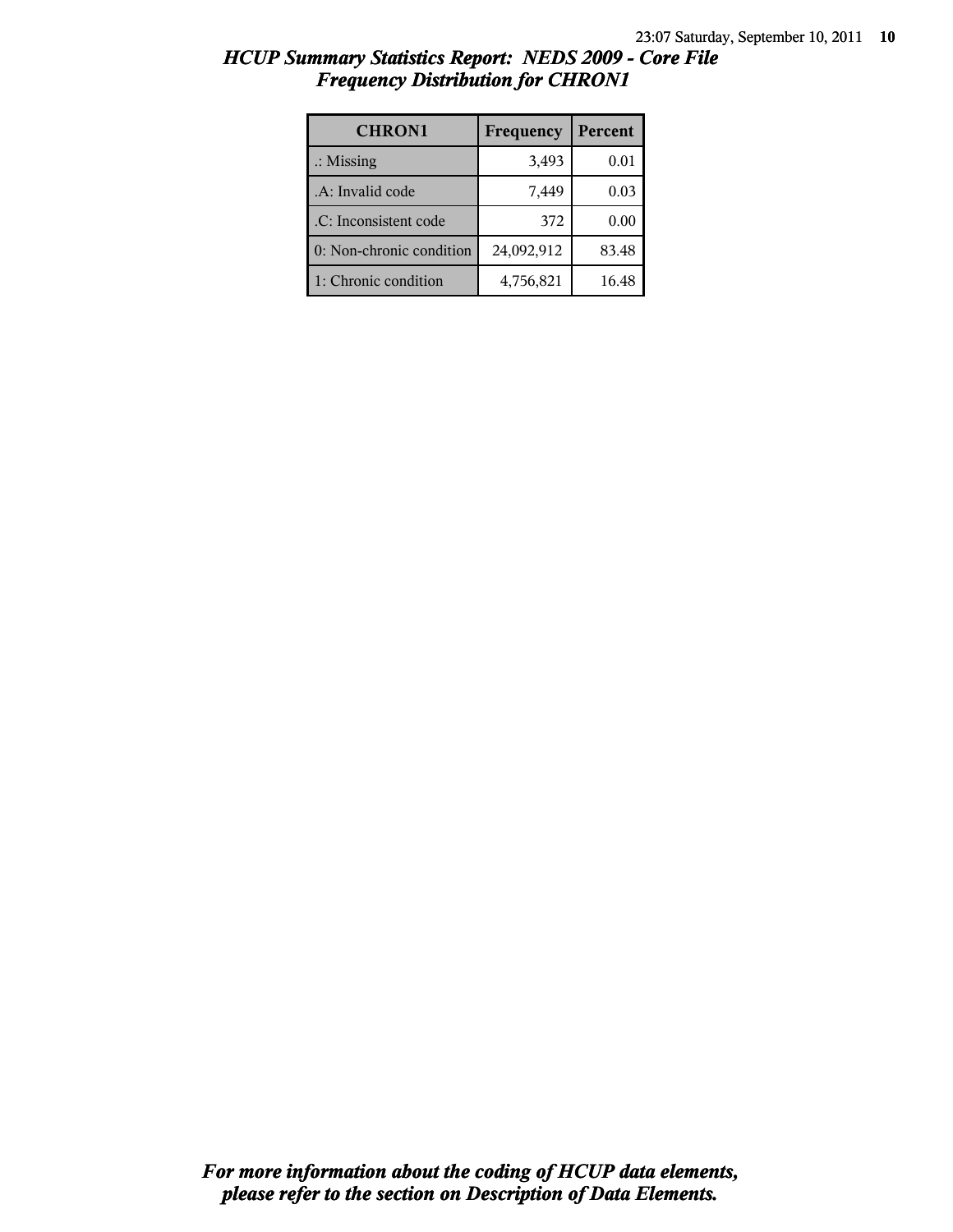| <b>DIED VISIT</b>       | Frequency  | Percent |
|-------------------------|------------|---------|
| $\therefore$ Missing    | 124,447    | 0.43    |
| $0:$ Did not die        | 28,571,831 | 99.00   |
| 1: Died in the ED       | 44,544     | 0.15    |
| 2: Died in the hospital | 120,225    | 0.42    |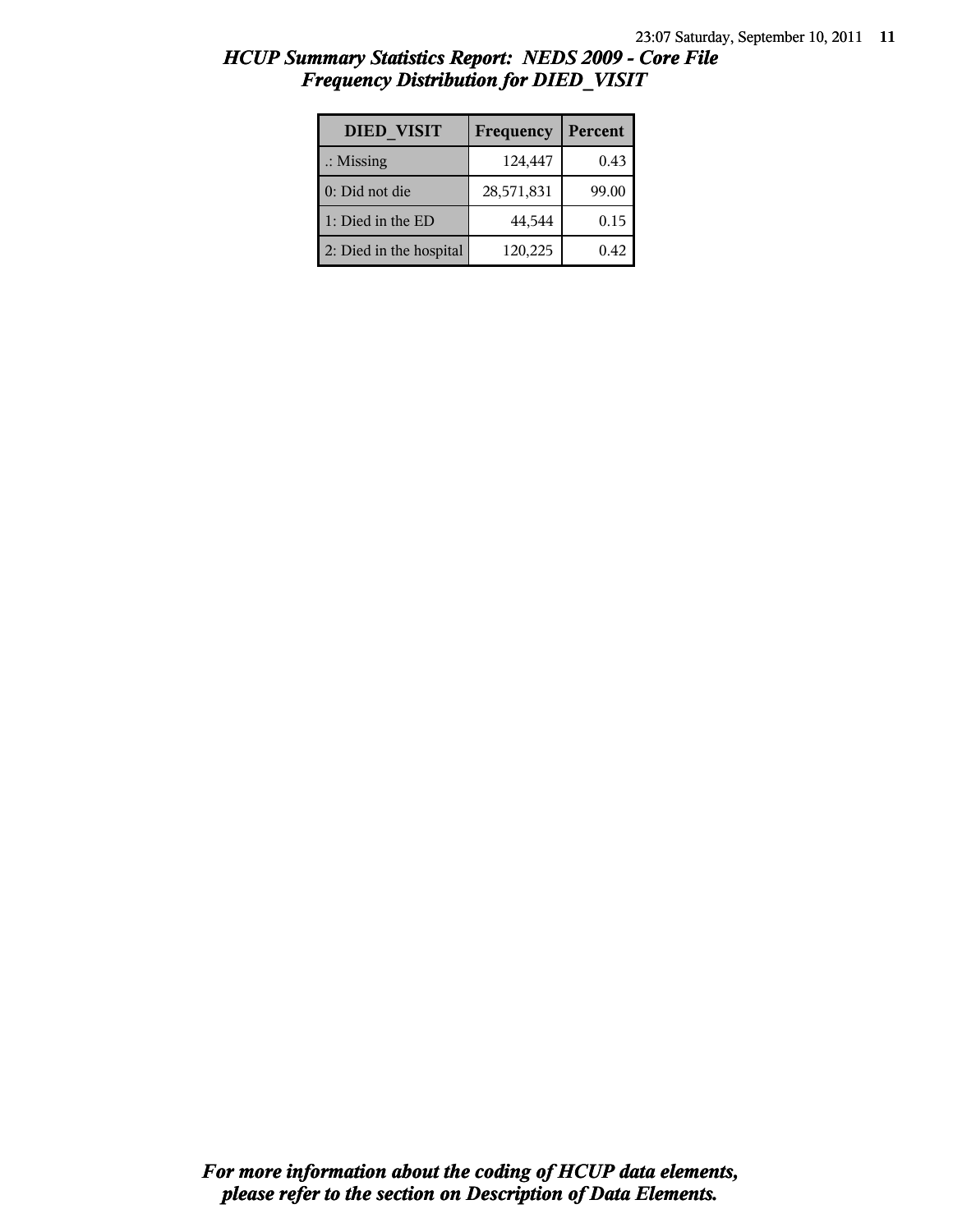|           | <b>DISCWT</b>   Frequency | <b>Percent</b> |
|-----------|---------------------------|----------------|
| Non-blank | 28,861,047                | 100.00         |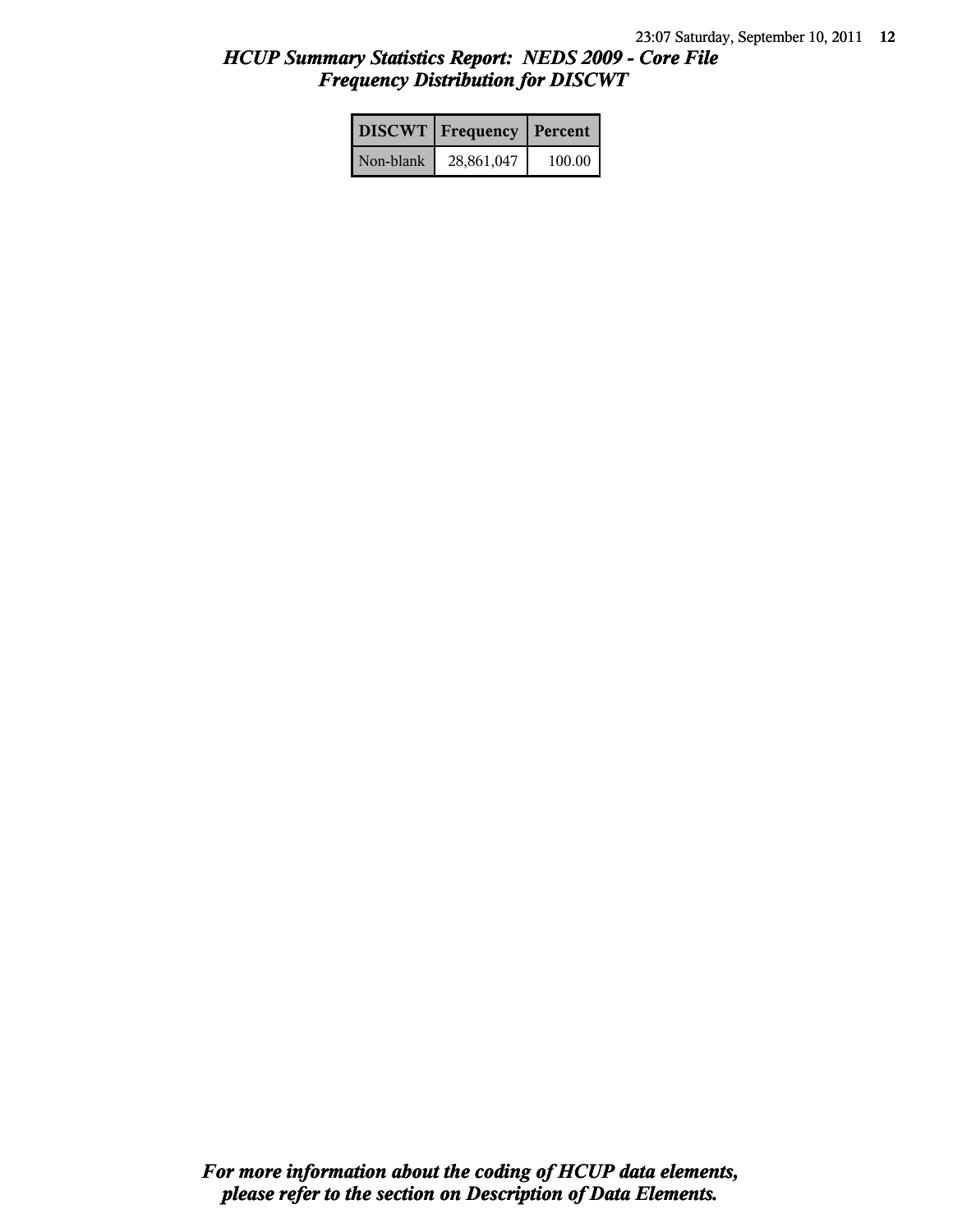| <b>DISP ED</b>                                         | Frequency  | Percent |
|--------------------------------------------------------|------------|---------|
| 1: Routine                                             | 23,080,828 | 79.97   |
| 2: Transfer: short-term hospital                       | 404,907    | 1.40    |
| 5: Transfer: other type of facility                    | 339,187    | 1.18    |
| 6: Home health care                                    | 59,928     | 0.21    |
| 7: Against medical advice                              | 413,110    | 1.43    |
| 9: Admitted as an inpatient to this hospital           | 4,395,210  | 15.23   |
| 20: Died in ED                                         | 44,544     | 0.15    |
| 98: Not admitted to this hospital, destination unknown | 123,031    | 0.43    |
| 99: Discharged alive, destination unknown              | 302        | 0.00    |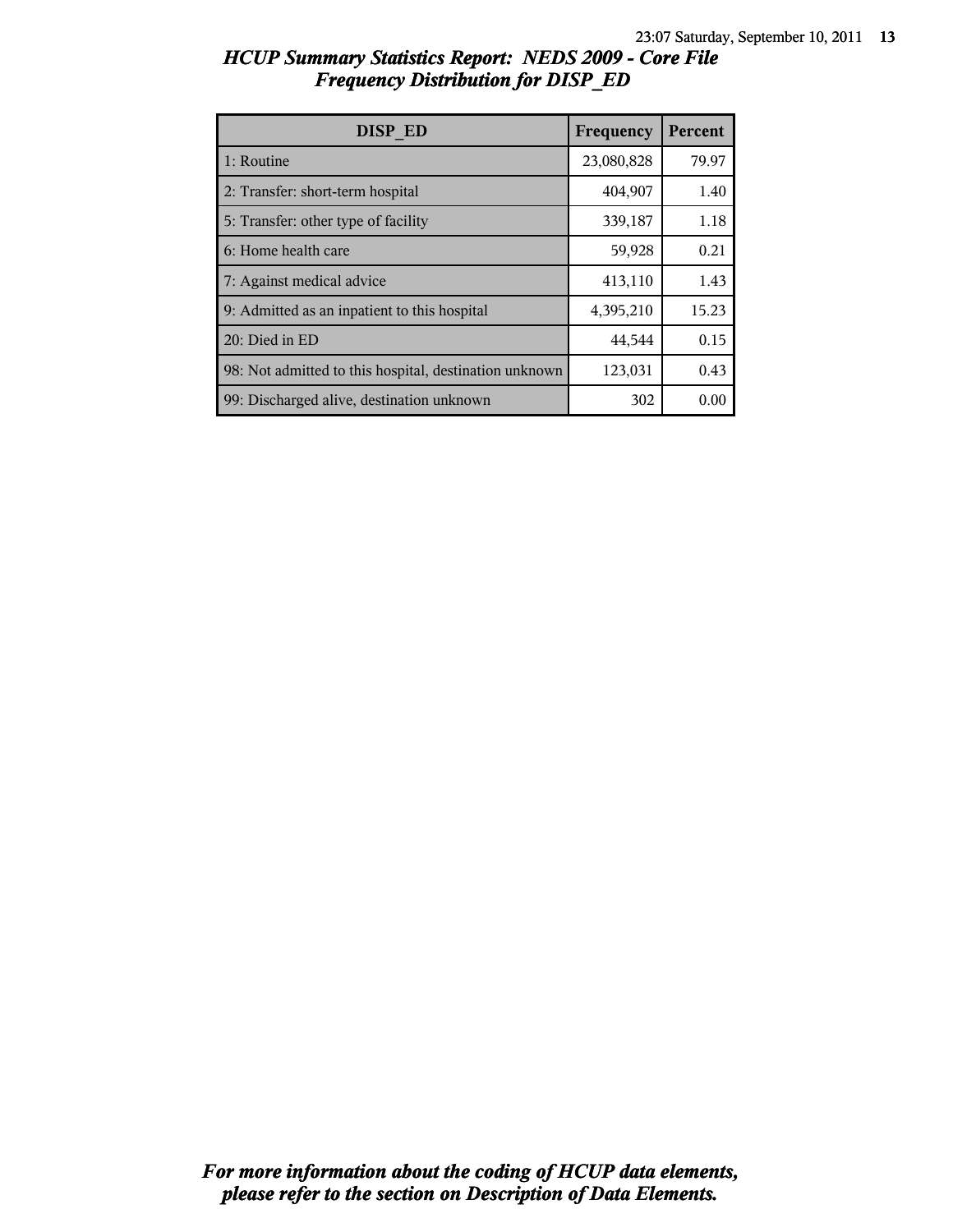| <b>DQTR</b>          | Frequency | Percent |
|----------------------|-----------|---------|
| $\therefore$ Missing | 44,097    | 0.15    |
| 1: First quarter     | 6,955,781 | 24.10   |
| 2: Second quarter    | 7,286,050 | 25.25   |
| 3: Third quarter     | 7,354,542 | 25.48   |
| 4: Fourth quarter    | 7,220,577 | 25.02   |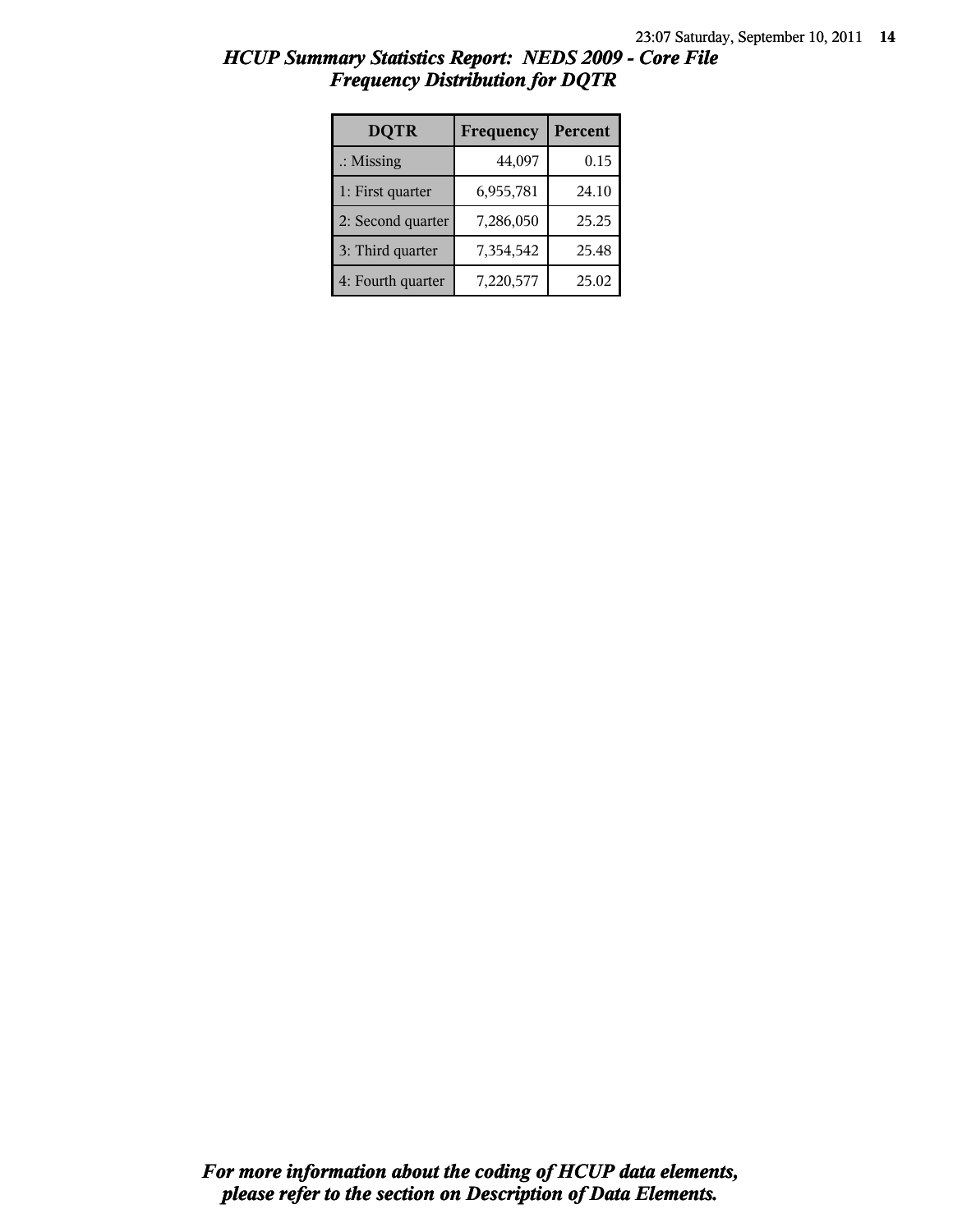| HCUP Summary Statistics Report: NEDS 2009 - Core File |  |
|-------------------------------------------------------|--|
| <b>Frequency Distribution for DX1</b>                 |  |

| DX1                    | Frequency  | Percent |
|------------------------|------------|---------|
| <b>Blank</b>           | 3,493      | 0.01    |
| Valid DX               | 28,849,733 | 99.96   |
| Inconsistent DX (incn) | 372        | 0.00    |
| Invalid DX (invl)      | 7.449      | 0.03    |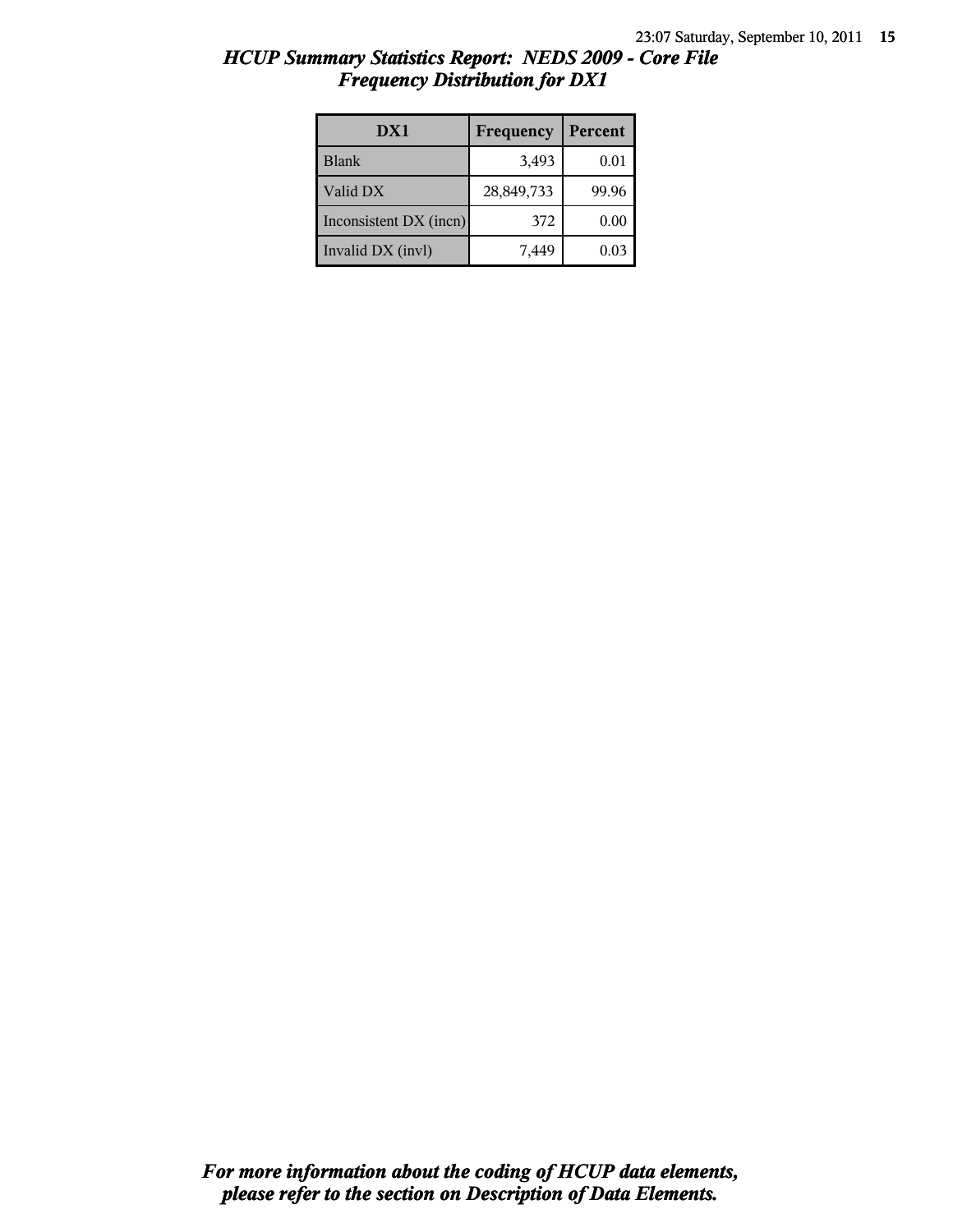| DXCCS1                                                    | Frequency | Percent |
|-----------------------------------------------------------|-----------|---------|
| $\therefore$ Missing                                      | 3,493     | 0.01    |
| A: Invalid diagnosis                                      | 7,449     | 0.03    |
| C: Inconsistent                                           | 372       | 0.00    |
| 1: Tuberculosis                                           | 1,394     | 0.00    |
| 2: Septicemia (except in labor)                           | 166,840   | 0.58    |
| 3: Bacterial infection; unspecified site                  | 10,073    | 0.03    |
| 4: Mycoses                                                | 69,315    | 0.24    |
| 5: HIV infection                                          | 13,772    | 0.05    |
| 6: Hepatitis                                              | 10,722    | 0.04    |
| 7: Viral infection                                        | 465,207   | 1.61    |
| 8: Other infections; including parasitic                  | 40,725    | 0.14    |
| 9: Sexually transmitted infections (not HIV or hepatitis) | 8,306     | 0.03    |
| 10: Immunizations and screening for infectious disease    | 32,768    | 0.11    |
| 11: Cancer of head and neck                               | 2,384     | 0.01    |
| 12: Cancer of esophagus                                   | 1,480     | 0.01    |
| 13: Cancer of stomach                                     | 2,482     | 0.01    |
| 14: Cancer of colon                                       | 7,832     | 0.03    |
| 15: Cancer of rectum and anus                             | 2,528     | 0.01    |
| 16: Cancer of liver and intrahepatic bile duct            | 2,570     | 0.01    |
| 17: Cancer of pancreas                                    | 4,289     | 0.01    |
| 18: Cancer of other GI organs; peritoneum                 | 1,827     | 0.01    |
| 19: Cancer of bronchus; lung                              | 17,813    | 0.06    |
| 20: Cancer; other respiratory and intrathoracic           | 191       | 0.00    |
| 21: Cancer of bone and connective tissue                  | 932       | 0.00    |
| 22: Melanomas of skin                                     | 246       | 0.00    |
| 23: Other non-epithelial cancer of skin                   | 552       | 0.00    |
| 24: Cancer of breast                                      | 2,454     | 0.01    |
| 25: Cancer of uterus                                      | 924       | 0.00    |
| 26: Cancer of cervix                                      | 883       | 0.00    |
| 27: Cancer of ovary                                       | 1,867     | 0.01    |
| 28: Cancer of other female genital organs                 | 246       | 0.00    |
| 29: Cancer of prostate                                    | 1,863     | 0.01    |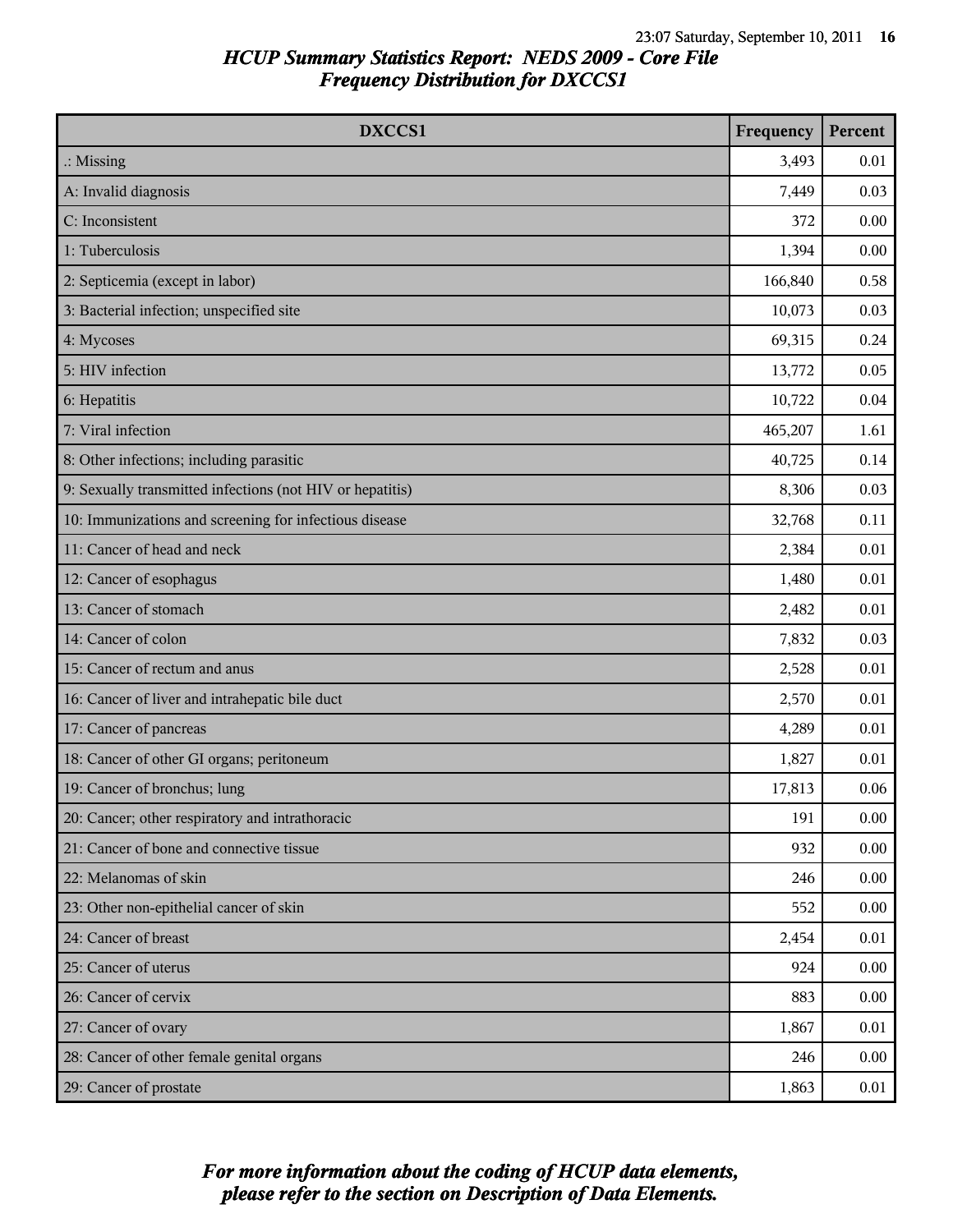| DXCCS1                                                    | Frequency | Percent |
|-----------------------------------------------------------|-----------|---------|
| 30: Cancer of testis                                      | 194       | 0.00    |
| 31: Cancer of other male genital organs                   | 58        | 0.00    |
| 32: Cancer of bladder                                     | 2,447     | 0.01    |
| 33: Cancer of kidney and renal pelvis                     | 1,464     | 0.01    |
| 34: Cancer of other urinary organs                        | 115       | 0.00    |
| 35: Cancer of brain and nervous system                    | 3,844     | 0.01    |
| 36: Cancer of thyroid                                     | 232       | 0.00    |
| 37: Hodgkin's disease                                     | 484       | 0.00    |
| 38: Non-Hodgkin's lymphoma                                | 4,874     | 0.02    |
| 39: Leukemias                                             | 5,409     | 0.02    |
| 40: Multiple myeloma                                      | 2,026     | 0.01    |
| 41: Cancer; other and unspecified primary                 | 747       | 0.00    |
| 42: Secondary malignancies                                | 27,840    | 0.10    |
| 43: Malignant neoplasm without specification of site      | 1,464     | 0.01    |
| 44: Neoplasms of unspecified nature or uncertain behavior | 7,337     | 0.03    |
| 45: Maintenance chemotherapy; radiotherapy                | 952       | 0.00    |
| 46: Benign neoplasm of uterus                             | 9,031     | 0.03    |
| 47: Other and unspecified benign neoplasm                 | 11,942    | 0.04    |
| 48: Thyroid disorders                                     | 8,804     | 0.03    |
| 49: Diabetes mellitus without complication                | 67,239    | 0.23    |
| 50: Diabetes mellitus with complications                  | 170,631   | 0.59    |
| 51: Other endocrine disorders                             | 20,050    | 0.07    |
| 52: Nutritional deficiencies                              | 1,917     | 0.01    |
| 53: Disorders of lipid metabolism                         | 988       | 0.00    |
| 54: Gout and other crystal arthropathies                  | 40,060    | 0.14    |
| 55: Fluid and electrolyte disorders                       | 206,329   | 0.71    |
| 56: Cystic fibrosis                                       | 677       | 0.00    |
| 57: Immunity disorders                                    | 266       | 0.00    |
| 58: Other nutritional; endocrine; and metabolic disorders | 17,576    | 0.06    |
| 59: Deficiency and other anemia                           | 61,685    | 0.21    |
| 60: Acute posthemorrhagic anemia                          | 5,267     | 0.02    |
| 61: Sickle cell anemia                                    | 43,030    | 0.15    |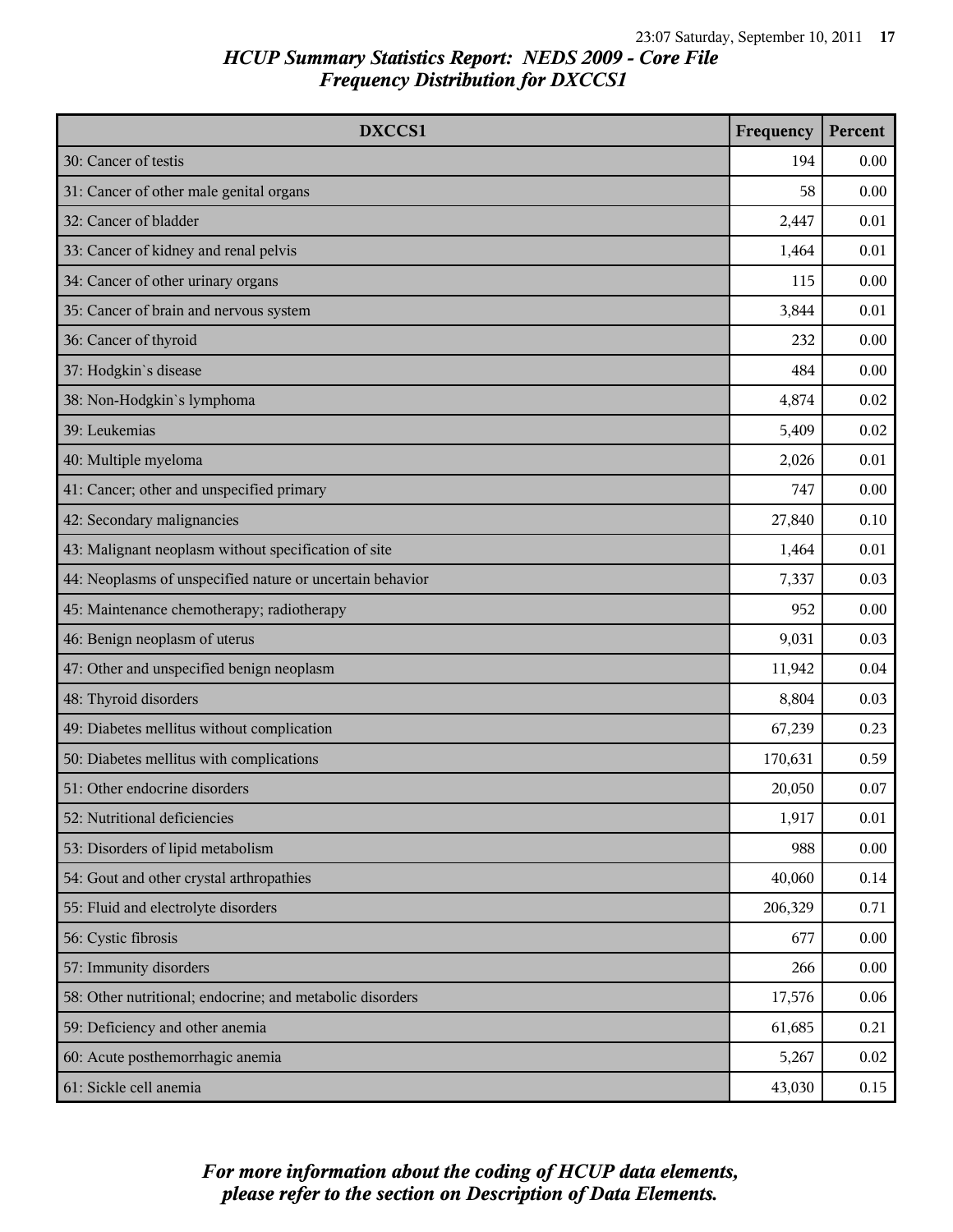| DXCCS1                                                                                                                    | Frequency | Percent |
|---------------------------------------------------------------------------------------------------------------------------|-----------|---------|
| 62: Coagulation and hemorrhagic disorders                                                                                 | 14,826    | 0.05    |
| 63: Diseases of white blood cells                                                                                         | 13,822    | 0.05    |
| 64: Other hematologic conditions                                                                                          | 1,117     | 0.00    |
| 76: Meningitis (except that caused by tuberculosis or sexually transmitted disease)                                       | 9,267     | 0.03    |
| 77: Encephalitis (except that caused by tuberculosis or sexually transmitted disease)                                     | 1,656     | 0.01    |
| 78: Other CNS infection and poliomyelitis                                                                                 | 1,306     | 0.00    |
| 79: Parkinson's disease                                                                                                   | 3,419     | 0.01    |
| 80: Multiple sclerosis                                                                                                    | 6,308     | 0.02    |
| 81: Other hereditary and degenerative nervous system conditions                                                           | 15,649    | 0.05    |
| 82: Paralysis                                                                                                             | 2,731     | 0.01    |
| 83: Epilepsy; convulsions                                                                                                 | 238,603   | 0.83    |
| 84: Headache; including migraine                                                                                          | 662,574   | 2.30    |
| 85: Coma; stupor; and brain damage                                                                                        | 20,714    | 0.07    |
| 86: Cataract                                                                                                              | 679       | 0.00    |
| 87: Retinal detachments; defects; vascular occlusion; and retinopathy                                                     | 2,570     | 0.01    |
| 88: Glaucoma                                                                                                              | 1,530     | 0.01    |
| 89: Blindness and vision defects                                                                                          | 20,319    | 0.07    |
| 90: Inflammation; infection of eye (except that caused by tuberculosis or sexually transmitteddisease)                    | 178,653   | 0.62    |
| 91: Other eye disorders                                                                                                   | 65,585    | 0.23    |
| 92: Otitis media and related conditions                                                                                   | 461,983   | 1.60    |
| 93: Conditions associated with dizziness or vertigo                                                                       | 236,705   | 0.82    |
| 94: Other ear and sense organ disorders                                                                                   | 156,325   | 0.54    |
| 95: Other nervous system disorders                                                                                        | 325,737   | 1.13    |
| 96: Heart valve disorders                                                                                                 | 6,221     | 0.02    |
| 97: Peri-; endo-; and myocarditis; cardiomyopathy (except that caused by tuberculosis or sexually<br>transmitted disease) | 13,637    | 0.05    |
| 98: Essential hypertension                                                                                                | 153,856   | 0.53    |
| 99: Hypertension with complications and secondary hypertension                                                            | 56,598    | 0.20    |
| 100: Acute myocardial infarction                                                                                          | 118,154   | 0.41    |
| 101: Coronary atherosclerosis and other heart disease                                                                     | 117,270   | 0.41    |
| 102: Nonspecific chest pain                                                                                               | 915,722   | 3.17    |
| 103: Pulmonary heart disease                                                                                              | 35,419    | 0.12    |
| 104: Other and ill-defined heart disease                                                                                  | 1,947     | 0.01    |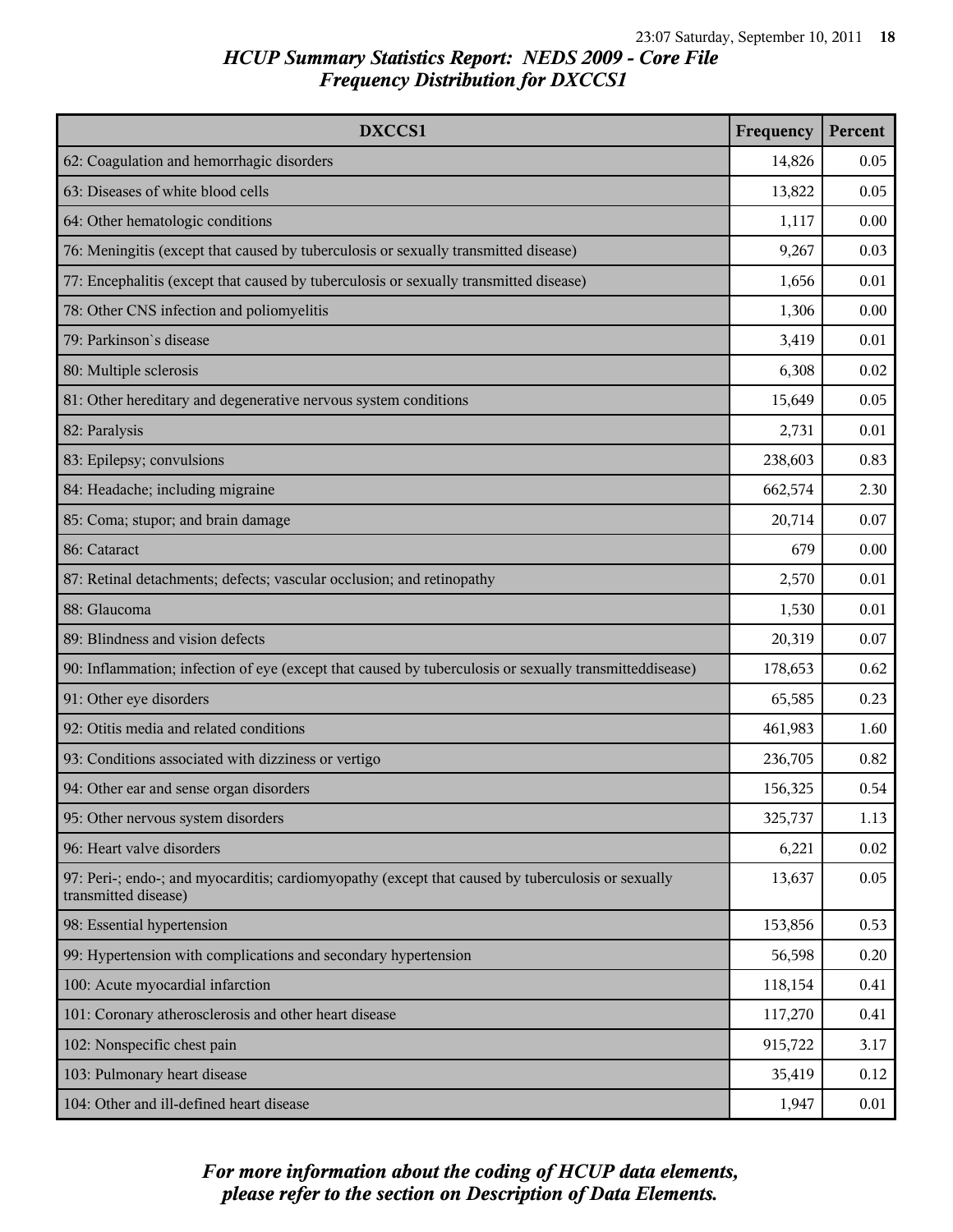| DXCCS1                                                                              | Frequency | Percent |
|-------------------------------------------------------------------------------------|-----------|---------|
| 105: Conduction disorders                                                           | 11,505    | 0.04    |
| 106: Cardiac dysrhythmias                                                           | 307,949   | 1.07    |
| 107: Cardiac arrest and ventricular fibrillation                                    | 36,539    | 0.13    |
| 108: Congestive heart failure; nonhypertensive                                      | 218,395   | 0.76    |
| 109: Acute cerebrovascular disease                                                  | 128,574   | 0.45    |
| 110: Occlusion or stenosis of precerebral arteries                                  | 5,237     | 0.02    |
| 111: Other and ill-defined cerebrovascular disease                                  | 4,708     | 0.02    |
| 112: Transient cerebral ischemia                                                    | 62,549    | 0.22    |
| 113: Late effects of cerebrovascular disease                                        | 4,530     | 0.02    |
| 114: Peripheral and visceral atherosclerosis                                        | 20,820    | 0.07    |
| 115: Aortic; peripheral; and visceral artery aneurysms                              | 8,567     | 0.03    |
| 116: Aortic and peripheral arterial embolism or thrombosis                          | 4,892     | 0.02    |
| 117: Other circulatory disease                                                      | 57,286    | 0.20    |
| 118: Phlebitis; thrombophlebitis and thromboembolism                                | 54,026    | 0.19    |
| 119: Varicose veins of lower extremity                                              | 7,178     | 0.02    |
| 120: Hemorrhoids                                                                    | 41,537    | 0.14    |
| 121: Other diseases of veins and lymphatics                                         | 12,115    | 0.04    |
| 122: Pneumonia (except that caused by tuberculosis or sexually transmitted disease) | 415,131   | 1.44    |
| 123: Influenza                                                                      | 236,730   | 0.82    |
| 124: Acute and chronic tonsillitis                                                  | 79,663    | 0.28    |
| 125: Acute bronchitis                                                               | 379,830   | 1.32    |
| 126: Other upper respiratory infections                                             | 1,462,886 | 5.07    |
| 127: Chronic obstructive pulmonary disease and bronchiectasis                       | 445,659   | 1.54    |
| 128: Asthma                                                                         | 440,861   | 1.53    |
| 129: Aspiration pneumonitis; food/vomitus                                           | 37,760    | 0.13    |
| 130: Pleurisy; pneumothorax; pulmonary collapse                                     | 49,716    | 0.17    |
| 131: Respiratory failure; insufficiency; arrest (adult)                             | 73,090    | 0.25    |
| 132: Lung disease due to external agents                                            | 2,624     | 0.01    |
| 133: Other lower respiratory disease                                                | 472,291   | 1.64    |
| 134: Other upper respiratory disease                                                | 188,913   | 0.65    |
| 135: Intestinal infection                                                           | 100,897   | 0.35    |
| 136: Disorders of teeth and jaw                                                     | 421,512   | 1.46    |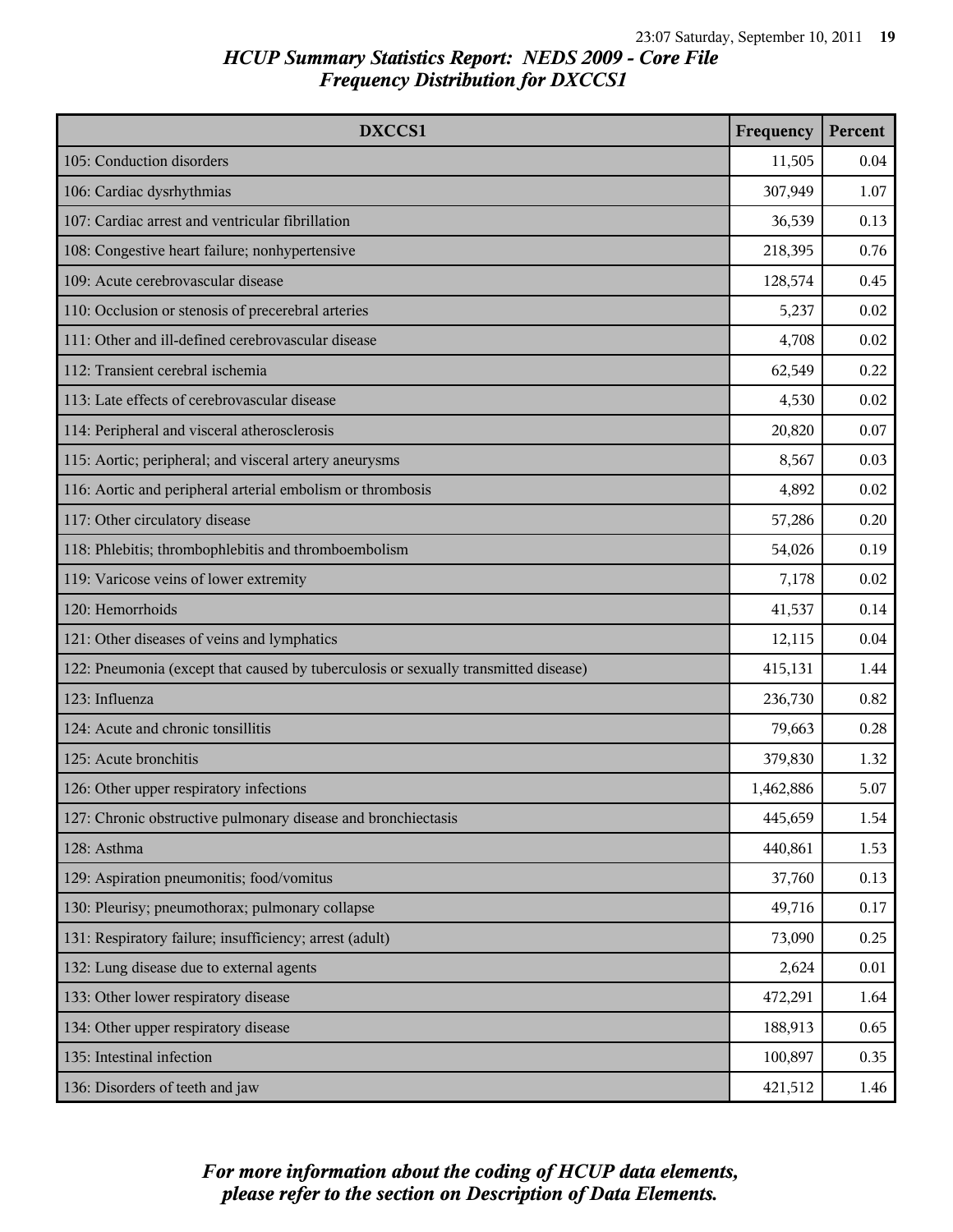| DXCCS1                                                 | Frequency | Percent |
|--------------------------------------------------------|-----------|---------|
| 137: Diseases of mouth; excluding dental               | 49,621    | 0.17    |
| 138: Esophageal disorders                              | 91,012    | 0.32    |
| 139: Gastroduodenal ulcer (except hemorrhage)          | 14,506    | 0.05    |
| 140: Gastritis and duodenitis                          | 128,700   | 0.45    |
| 141: Other disorders of stomach and duodenum           | 29,902    | 0.10    |
| 142: Appendicitis and other appendiceal conditions     | 81,640    | 0.28    |
| 143: Abdominal hernia                                  | 54,743    | 0.19    |
| 144: Regional enteritis and ulcerative colitis         | 24,435    | 0.08    |
| 145: Intestinal obstruction without hernia             | 81,291    | 0.28    |
| 146: Diverticulosis and diverticulitis                 | 89,011    | 0.31    |
| 147: Anal and rectal conditions                        | 34,217    | 0.12    |
| 148: Peritonitis and intestinal abscess                | 5,534     | 0.02    |
| 149: Biliary tract disease                             | 145,188   | 0.50    |
| 151: Other liver diseases                              | 33,119    | 0.11    |
| 152: Pancreatic disorders (not diabetes)               | 83,402    | 0.29    |
| 153: Gastrointestinal hemorrhage                       | 137,581   | 0.48    |
| 154: Noninfectious gastroenteritis                     | 291,406   | 1.01    |
| 155: Other gastrointestinal disorders                  | 296,751   | 1.03    |
| 156: Nephritis; nephrosis; renal sclerosis             | 1,730     | 0.01    |
| 157: Acute and unspecified renal failure               | 77,874    | 0.27    |
| 158: Chronic renal failure                             | 12,233    | 0.04    |
| 159: Urinary tract infections                          | 665,724   | 2.31    |
| 160: Calculus of urinary tract                         | 260,016   | 0.90    |
| 161: Other diseases of kidney and ureters              | 13,012    | 0.05    |
| 162: Other diseases of bladder and urethra             | 6,266     | 0.02    |
| 163: Genitourinary symptoms and ill-defined conditions | 158,075   | 0.55    |
| 164: Hyperplasia of prostate                           | 8,489     | 0.03    |
| 165: Inflammatory conditions of male genital organs    | 44,530    | 0.15    |
| 166: Other male genital disorders                      | 38,189    | 0.13    |
| 167: Nonmalignant breast conditions                    | 31,403    | 0.11    |
| 168: Inflammatory diseases of female pelvic organs     | 94,904    | 0.33    |
| 169: Endometriosis                                     | 3,649     | 0.01    |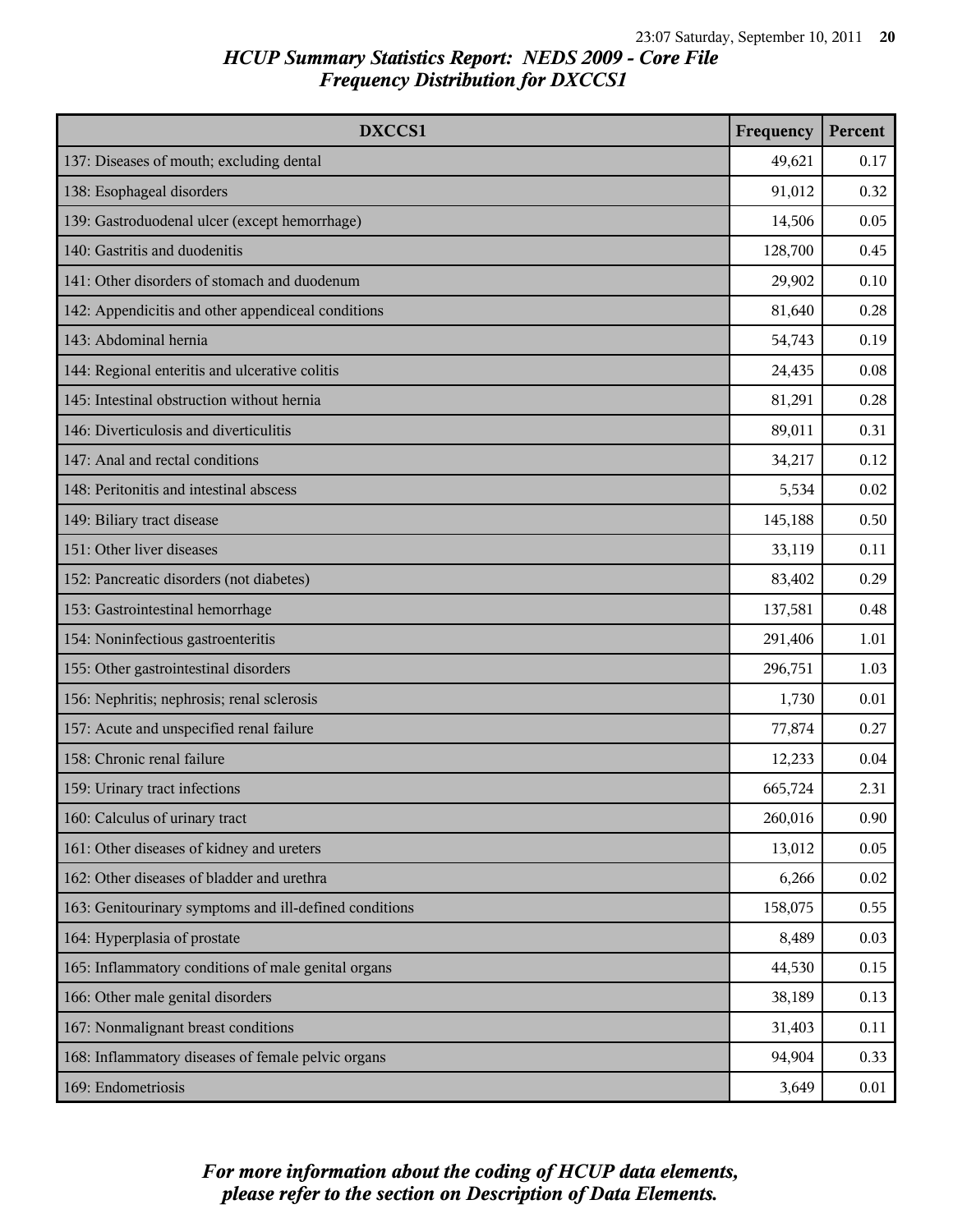| DXCCS1                                                                                                             | Frequency | Percent |
|--------------------------------------------------------------------------------------------------------------------|-----------|---------|
| 170: Prolapse of female genital organs                                                                             | 2,232     | 0.01    |
| 171: Menstrual disorders                                                                                           | 78,590    | 0.27    |
| 172: Ovarian cyst                                                                                                  | 56,924    | 0.20    |
| 173: Menopausal disorders                                                                                          | 2,899     | 0.01    |
| 174: Female infertility                                                                                            | 118       | 0.00    |
| 175: Other female genital disorders                                                                                | 130,245   | 0.45    |
| 176: Contraceptive and procreative management                                                                      | 1,089     | 0.00    |
| 177: Spontaneous abortion                                                                                          | 36,323    | 0.13    |
| 178: Induced abortion                                                                                              | 7,655     | 0.03    |
| 179: Postabortion complications                                                                                    | 2,030     | 0.01    |
| 180: Ectopic pregnancy                                                                                             | 10,237    | 0.04    |
| 181: Other complications of pregnancy                                                                              | 380,370   | 1.32    |
| 182: Hemorrhage during pregnancy; abruptio placenta; placenta previa                                               | 128,567   | 0.45    |
| 183: Hypertension complicating pregnancy; childbirth and the puerperium                                            | 9,812     | 0.03    |
| 184: Early or threatened labor                                                                                     | 32,638    | 0.11    |
| 185: Prolonged pregnancy                                                                                           | 5,038     | 0.02    |
| 186: Diabetes or abnormal glucose tolerance complicating pregnancy; childbirth; or the puerperium                  | 3,594     | 0.01    |
| 187: Malposition; malpresentation                                                                                  | 2,468     | 0.01    |
| 188: Fetopelvic disproportion; obstruction                                                                         | 1,032     | 0.00    |
| 189: Previous C-section                                                                                            | 6,313     | 0.02    |
| 190: Fetal distress and abnormal forces of labor                                                                   | 6,159     | 0.02    |
| 191: Polyhydramnios and other problems of amniotic cavity                                                          | 6,254     | 0.02    |
| 192: Umbilical cord complication                                                                                   | 3,370     | 0.01    |
| 193: OB-related trauma to perineum and vulva                                                                       | 12,598    | 0.04    |
| 194: Forceps delivery                                                                                              | 328       | 0.00    |
| 195: Other complications of birth; puerperium affecting management of mother                                       | 51,478    | 0.18    |
| 196: Normal pregnancy and/or delivery                                                                              | 22,248    | 0.08    |
| 197: Skin and subcutaneous tissue infections                                                                       | 715,202   | 2.48    |
| 198: Other inflammatory condition of skin                                                                          | 33,522    | 0.12    |
| 199: Chronic ulcer of skin                                                                                         | 18,302    | 0.06    |
| 200: Other skin disorders                                                                                          | 185,595   | 0.64    |
| 201: Infective arthritis and osteomyelitis (except that caused by tuberculosis or sexually transmitted<br>disease) | 12,227    | 0.04    |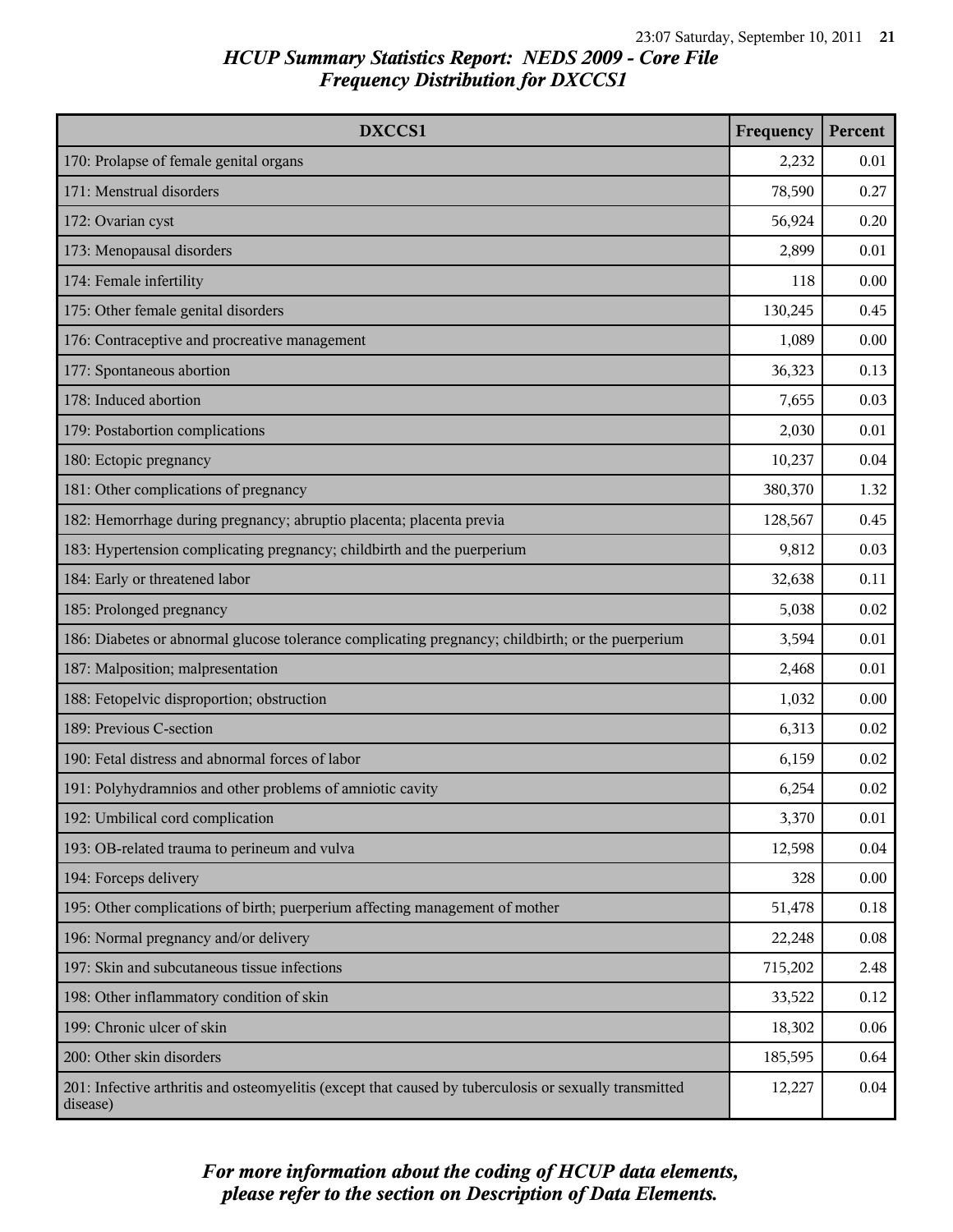| DXCCS1                                                               | Frequency | Percent |
|----------------------------------------------------------------------|-----------|---------|
| 202: Rheumatoid arthritis and related disease                        | 7,318     | 0.03    |
| 203: Osteoarthritis                                                  | 28,465    | 0.10    |
| 204: Other non-traumatic joint disorders                             | 353,756   | 1.23    |
| 205: Spondylosis; intervertebral disc disorders; other back problems | 782,765   | 2.71    |
| 206: Osteoporosis                                                    | 552       | 0.00    |
| 207: Pathological fracture                                           | 12,746    | 0.04    |
| 208: Acquired foot deformities                                       | 1,181     | 0.00    |
| 209: Other acquired deformities                                      | 3,011     | 0.01    |
| 210: Systemic lupus erythematosus and connective tissue disorders    | 5,838     | 0.02    |
| 211: Other connective tissue disease                                 | 448,742   | 1.55    |
| 212: Other bone disease and musculoskeletal deformities              | 44,179    | 0.15    |
| 213: Cardiac and circulatory congenital anomalies                    | 1,590     | 0.01    |
| 214: Digestive congenital anomalies                                  | 2,967     | 0.01    |
| 215: Genitourinary congenital anomalies                              | 1,903     | 0.01    |
| 216: Nervous system congenital anomalies                             | 550       | 0.00    |
| 217: Other congenital anomalies                                      | 3,476     | 0.01    |
| 218: Liveborn                                                        | 912       | 0.00    |
| 219: Short gestation; low birth weight; and fetal growth retardation | 96        | 0.00    |
| 220: Intrauterine hypoxia and birth asphyxia                         | 71        | 0.00    |
| 221: Respiratory distress syndrome                                   | 90        | 0.00    |
| 222: Hemolytic jaundice and perinatal jaundice                       | 6,434     | 0.02    |
| 223: Birth trauma                                                    | 197       | 0.00    |
| 224: Other perinatal conditions                                      | 34,834    | 0.12    |
| 225: Joint disorders and dislocations; trauma-related                | 114,929   | 0.40    |
| 226: Fracture of neck of femur (hip)                                 | 69,147    | 0.24    |
| 227: Spinal cord injury                                              | 3,110     | 0.01    |
| 228: Skull and face fractures                                        | 66,975    | 0.23    |
| 229: Fracture of upper limb                                          | 403,308   | 1.40    |
| 230: Fracture of lower limb                                          | 232,026   | 0.80    |
| 231: Other fractures                                                 | 115,390   | 0.40    |
| 232: Sprains and strains                                             | 1,342,449 | 4.65    |
| 233: Intracranial injury                                             | 147,735   | 0.51    |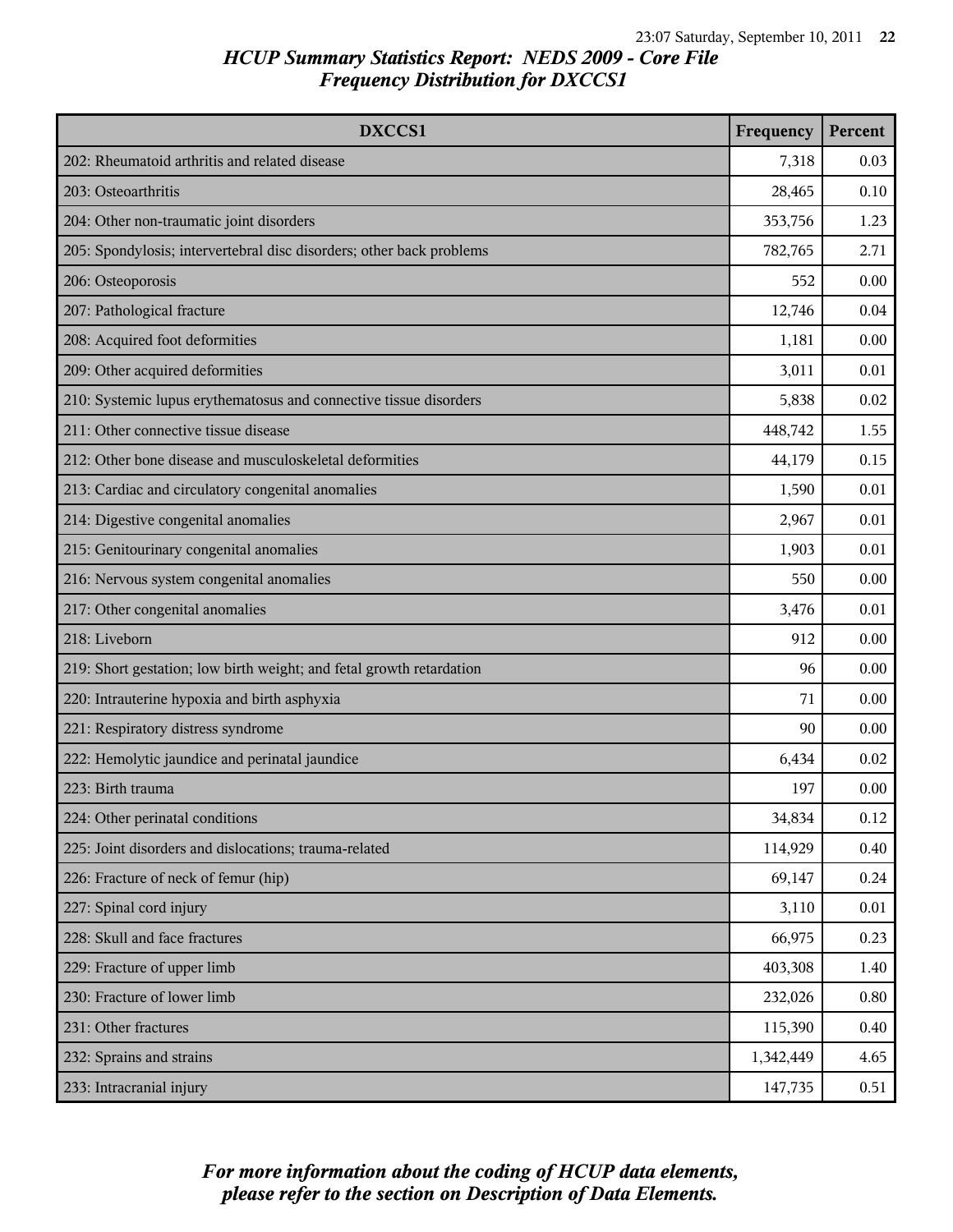| DXCCS1                                                                                     | Frequency | Percent |
|--------------------------------------------------------------------------------------------|-----------|---------|
| 234: Crushing injury or internal injury                                                    | 45,851    | 0.16    |
| 235: Open wounds of head; neck; and trunk                                                  | 558,666   | 1.94    |
| 236: Open wounds of extremities                                                            | 695,213   | 2.41    |
| 237: Complication of device; implant or graft                                              | 111,034   | 0.38    |
| 238: Complications of surgical procedures or medical care                                  | 149,375   | 0.52    |
| 239: Superficial injury; contusion                                                         | 1,305,297 | 4.52    |
| 240: Burns                                                                                 | 89,654    | 0.31    |
| 241: Poisoning by psychotropic agents                                                      | 39,534    | 0.14    |
| 242: Poisoning by other medications and drugs                                              | 92,391    | 0.32    |
| 243: Poisoning by nonmedicinal substances                                                  | 75,000    | 0.26    |
| 244: Other injuries and conditions due to external causes                                  | 667,892   | 2.31    |
| 245: Syncope                                                                               | 254,635   | 0.88    |
| 246: Fever of unknown origin                                                               | 415,524   | 1.44    |
| 247: Lymphadenitis                                                                         | 35,240    | 0.12    |
| 248: Gangrene                                                                              | 3,414     | 0.01    |
| 249: Shock                                                                                 | 713       | 0.00    |
| 250: Nausea and vomiting                                                                   | 376,837   | 1.31    |
| 251: Abdominal pain                                                                        | 1,122,501 | 3.89    |
| 252: Malaise and fatigue                                                                   | 94,927    | 0.33    |
| 253: Allergic reactions                                                                    | 359,893   | 1.25    |
| 254: Rehabilitation care; fitting of prostheses; and adjustment of devices                 | 1,775     | 0.01    |
| 255: Administrative/social admission                                                       | 95,034    | 0.33    |
| 256: Medical examination/evaluation                                                        | 43,617    | 0.15    |
| 257: Other aftercare                                                                       | 243,206   | 0.84    |
| 258: Other screening for suspected conditions (not mental disorders or infectious disease) | 55,036    | 0.19    |
| 259: Residual codes; unclassified                                                          | 228,688   | 0.79    |
| 650: Adjustment disorders                                                                  | 23,739    | 0.08    |
| 651: Anxiety disorders                                                                     | 182,453   | 0.63    |
| 652: Attention-deficit, conduct, and disruptive behavior disorders                         | 20,503    | 0.07    |
| 653: Delirium, dementia, and amnestic and other cognitive disorders                        | 44,914    | 0.16    |
| 654: Developmental disorders                                                               | 6,753     | 0.02    |
| 655: Disorders usually diagnosed in infancy, childhood, or adolescence                     | 2,743     | 0.01    |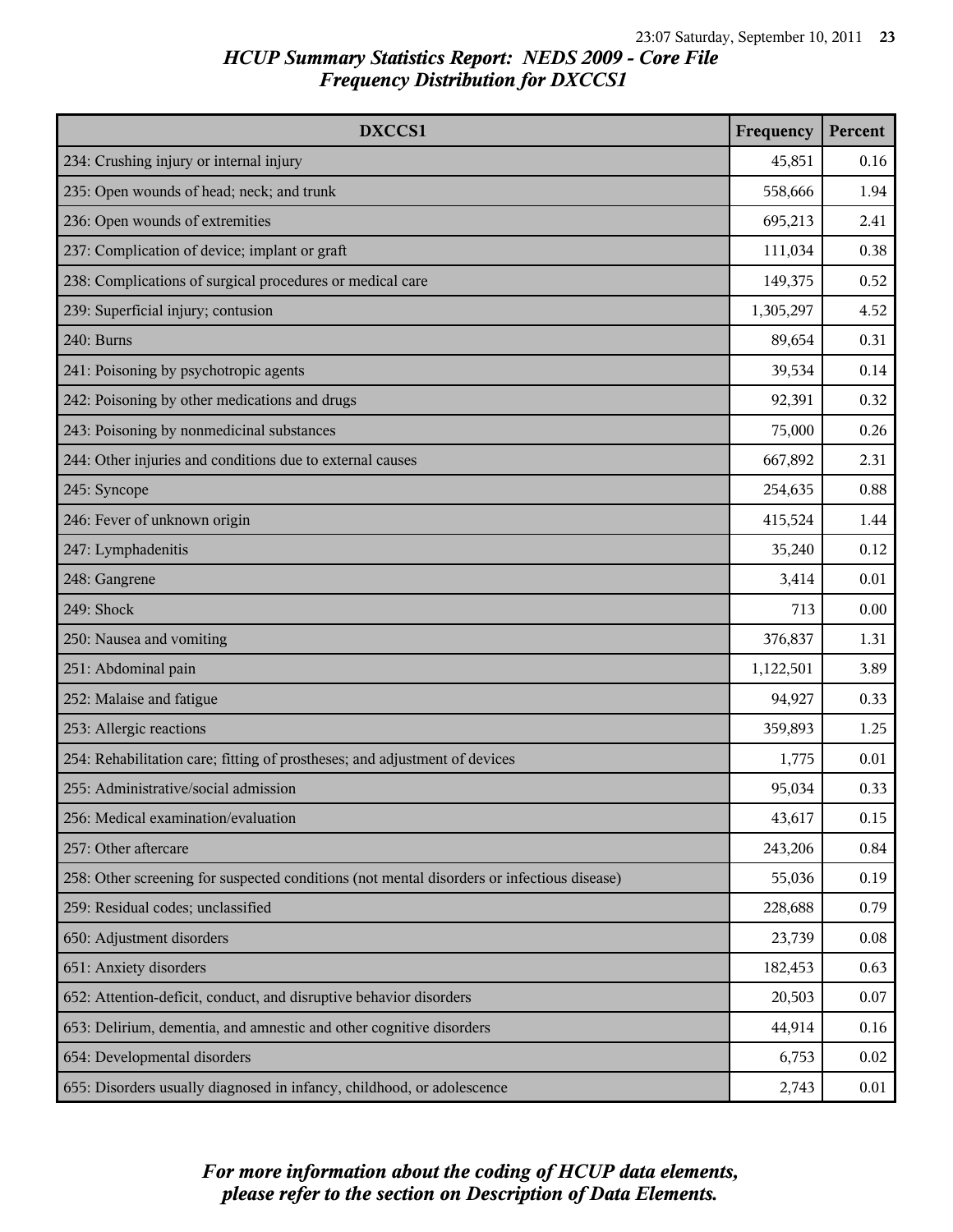| DXCCS1                                                                | Frequency | Percent |
|-----------------------------------------------------------------------|-----------|---------|
| 656: Impulse control disorders, NEC                                   | 3,570     | 0.01    |
| 657: Mood disorders                                                   | 286,166   | 0.99    |
| 658: Personality disorders                                            | 3,969     | 0.01    |
| 659: Schizophrenia and other psychotic disorders                      | 130,472   | 0.45    |
| 660: Alcohol-related disorders                                        | 232,827   | 0.81    |
| 661: Substance-related disorders                                      | 118,451   | 0.41    |
| 662: Suicide and intentional self-inflicted injury                    | 22,291    | 0.08    |
| 663: Screening and history of mental health and substance abuse codes | 34,274    | 0.12    |
| 670: Miscellaneous disorders                                          | 32,973    | 0.11    |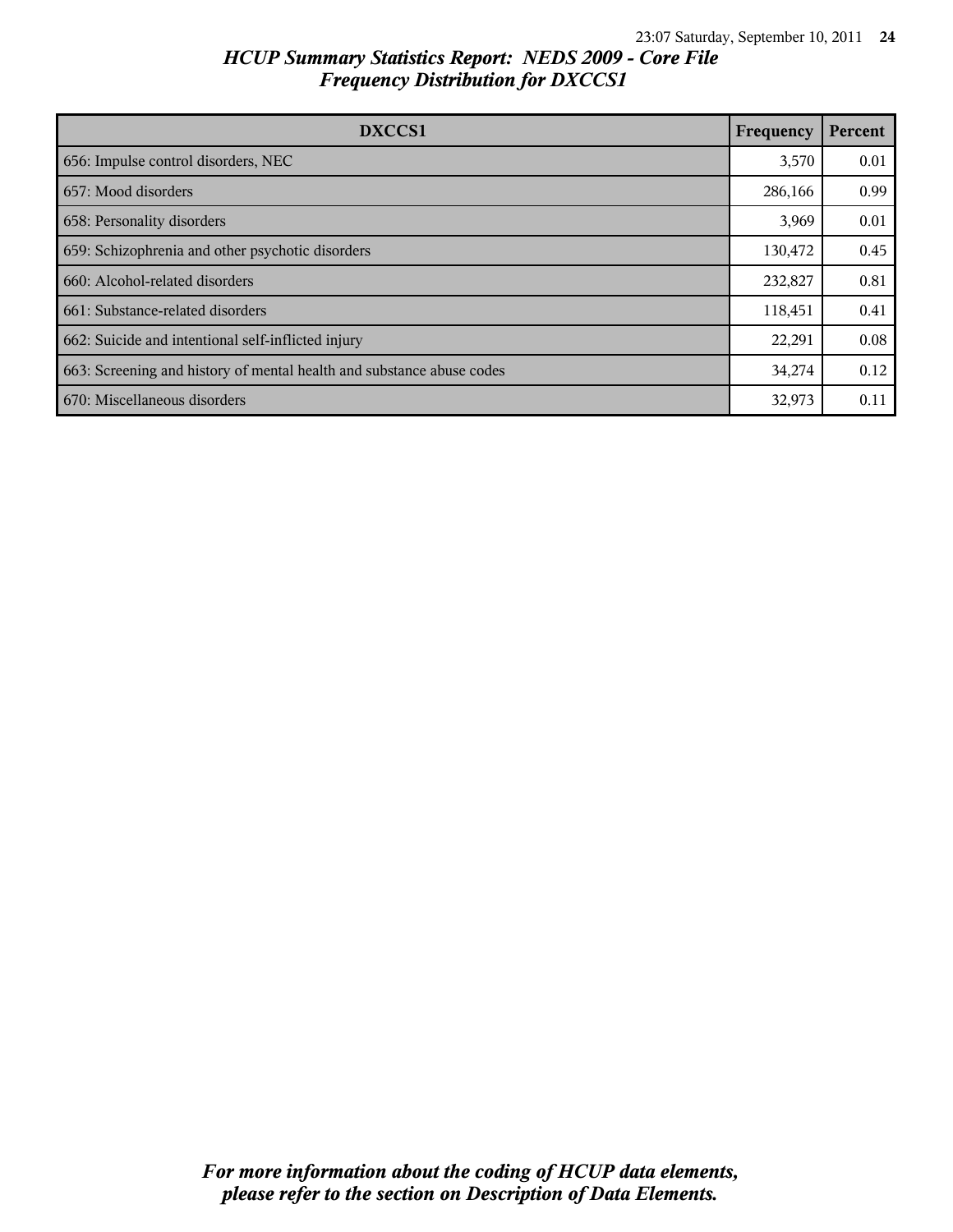| <b>ECODE1</b>     | Frequency  | Percent |
|-------------------|------------|---------|
| <b>Blank</b>      | 21,690,548 | 75.16   |
| Valid DX          | 7,169,903  | 24.84   |
| Invalid DX (invl) | 596        | 0.00    |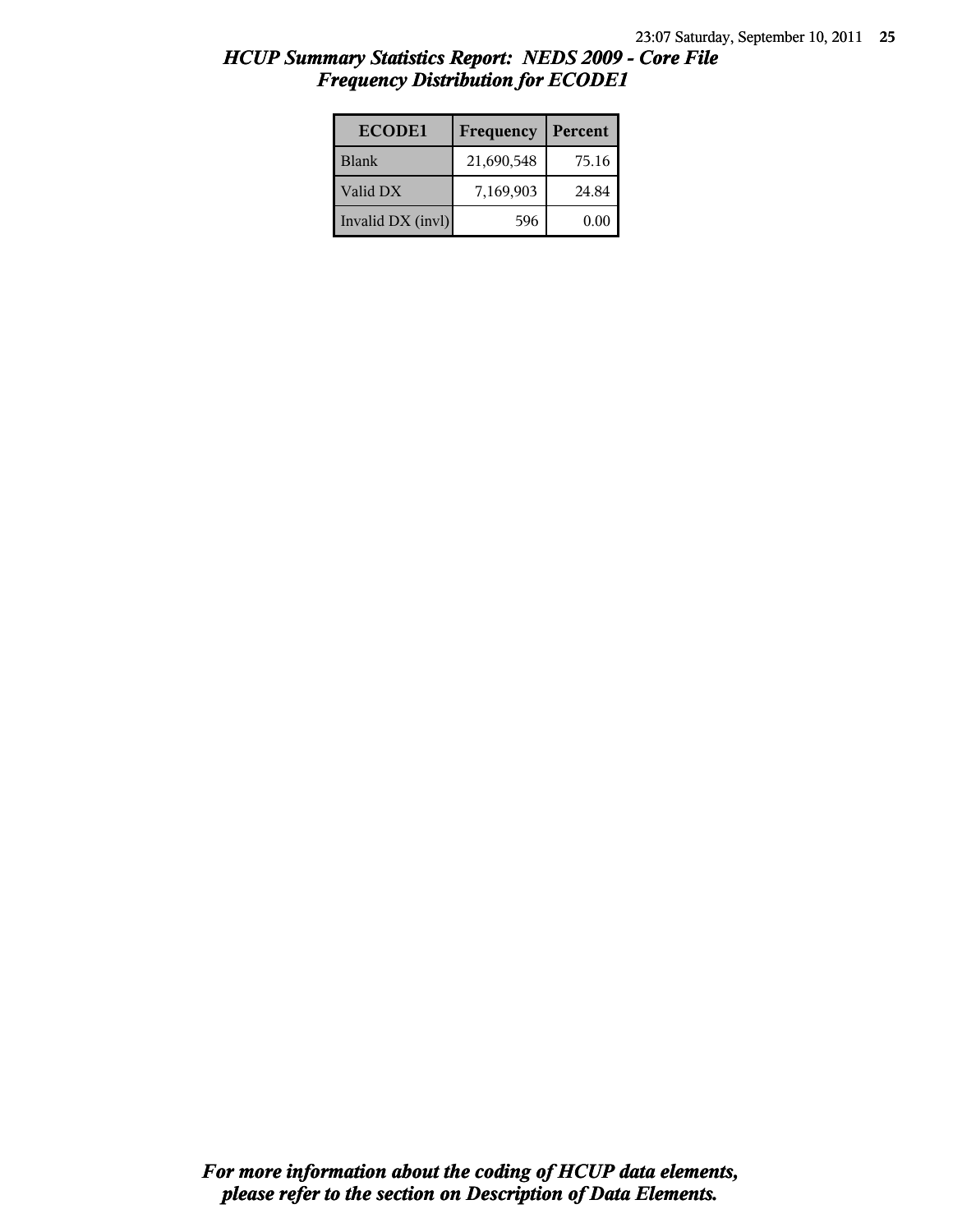| <b>EDEVENT</b>                                                                           |           | Percent |
|------------------------------------------------------------------------------------------|-----------|---------|
| 1: ED visit in which the patient is treated and released                                 |           | 82.79   |
| 2: ED visit in which the patient is admitted to this same hospital                       | 4,395,210 | 15.23   |
| 3: ED visit in which the patient is transferred to another short-term hospital           |           | 1.40    |
| 9: ED visit in which the patient died in the ED                                          |           | 0.15    |
| 98: ED visit in which patient is not admitted to this same hospital, destination unknown | 123,031   | 0.43    |
| 99: ED visit in which the patient is discharged alive, destination unknown               | 302       | 0.00    |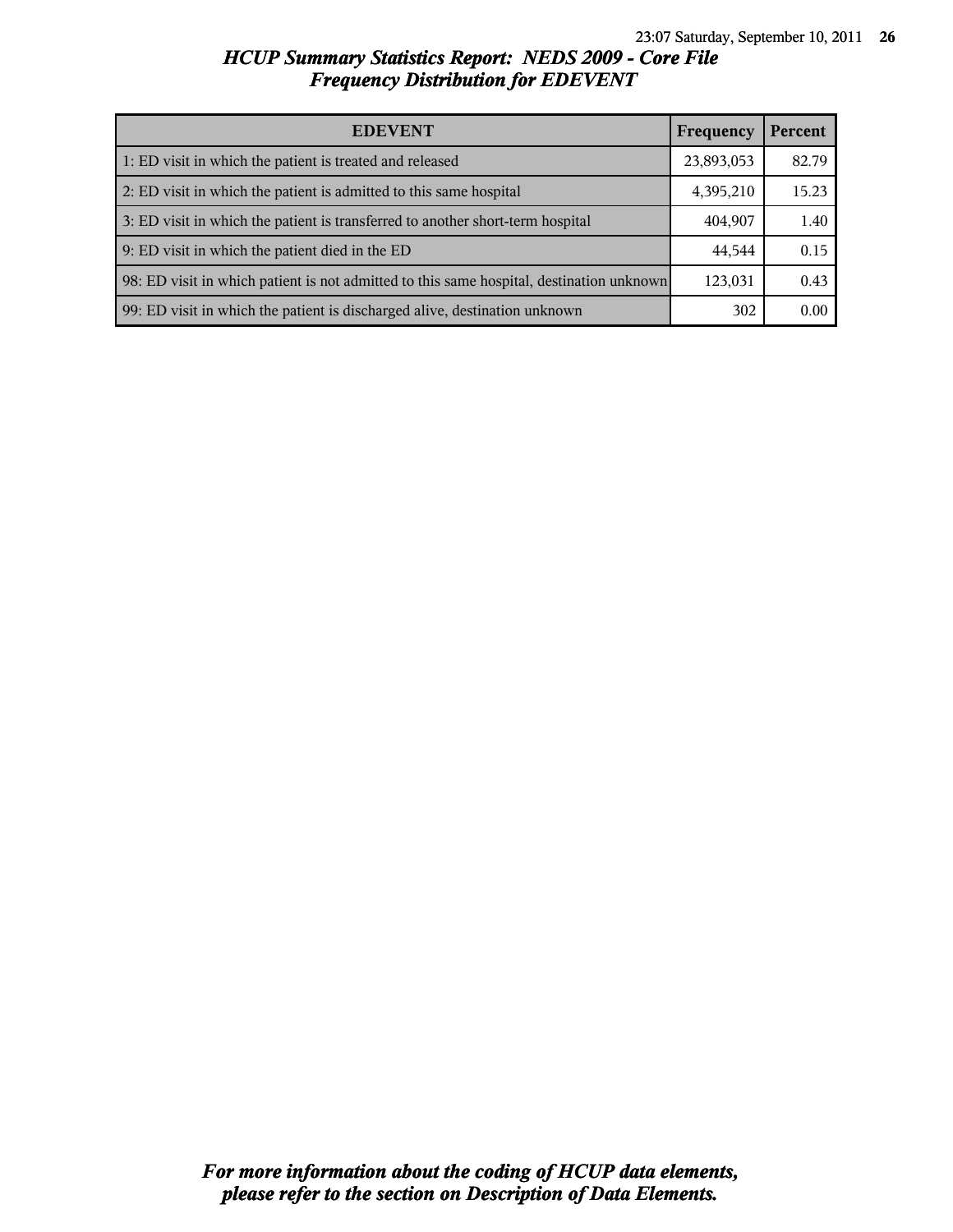| <b>HCUP Summary Statistics Report: NEDS 2009 - Core File</b> |  |  |
|--------------------------------------------------------------|--|--|
| <b>Frequency Distribution for E CCS1</b>                     |  |  |

| E CCS1                                             | Frequency  | Percent |
|----------------------------------------------------|------------|---------|
| $\therefore$ Missing                               | 21,690,548 | 75.16   |
| A: Invalid diagnosis                               | 596        | 0.00    |
| 662: Suicide and intentional self-inflicted injury | 97,357     | 0.34    |
| 2601: E Codes: Cut/pierceb                         | 467,556    | 1.62    |
| 2602: E Codes: Drowning/submersion                 | 3,442      | 0.01    |
| 2603: E Codes: Fall                                | 1,965,424  | 6.81    |
| 2604: E Codes: Fire/burn                           | 90,134     | 0.31    |
| 2605: E Codes: Firearm                             | 15,375     | 0.05    |
| 2606: E Codes: Machinery                           | 27,692     | 0.10    |
| 2607: E Codes: Motor vehicle traffic (MVT)         | 716,691    | 2.48    |
| 2608: E Codes: Pedal cyclist; not MVT              | 80,418     | 0.28    |
| 2609: E Codes: Pedestrian; not MVT                 | 5,016      | 0.02    |
| 2610: E Codes: Transport; not MVT                  | 80,056     | 0.28    |
| 2611: E Codes: Natural/environment                 | 286,015    | 0.99    |
| 2612: E Codes: Overexertion                        | 569,659    | 1.97    |
| 2613: E Codes: Poisoning                           | 137,825    | 0.48    |
| 2614: E Codes: Struck by; against                  | 943,646    | 3.27    |
| 2615: E Codes: Suffocation                         | 12,035     | 0.04    |
| 2616: E Codes: Adverse effects of medical care     | 226,980    | 0.79    |
| 2617: E Codes: Adverse effects of medical drugs    | 404,737    | 1.40    |
| 2618: E Codes: Other specified and classifiable    | 299,767    | 1.04    |
| 2619: E Codes: Other specified; NEC                | 172,317    | 0.60    |
| 2620: E Codes: Unspecified                         | 487,338    | 1.69    |
| 2621: E Codes: Place of occurrence                 | 80,423     | 0.28    |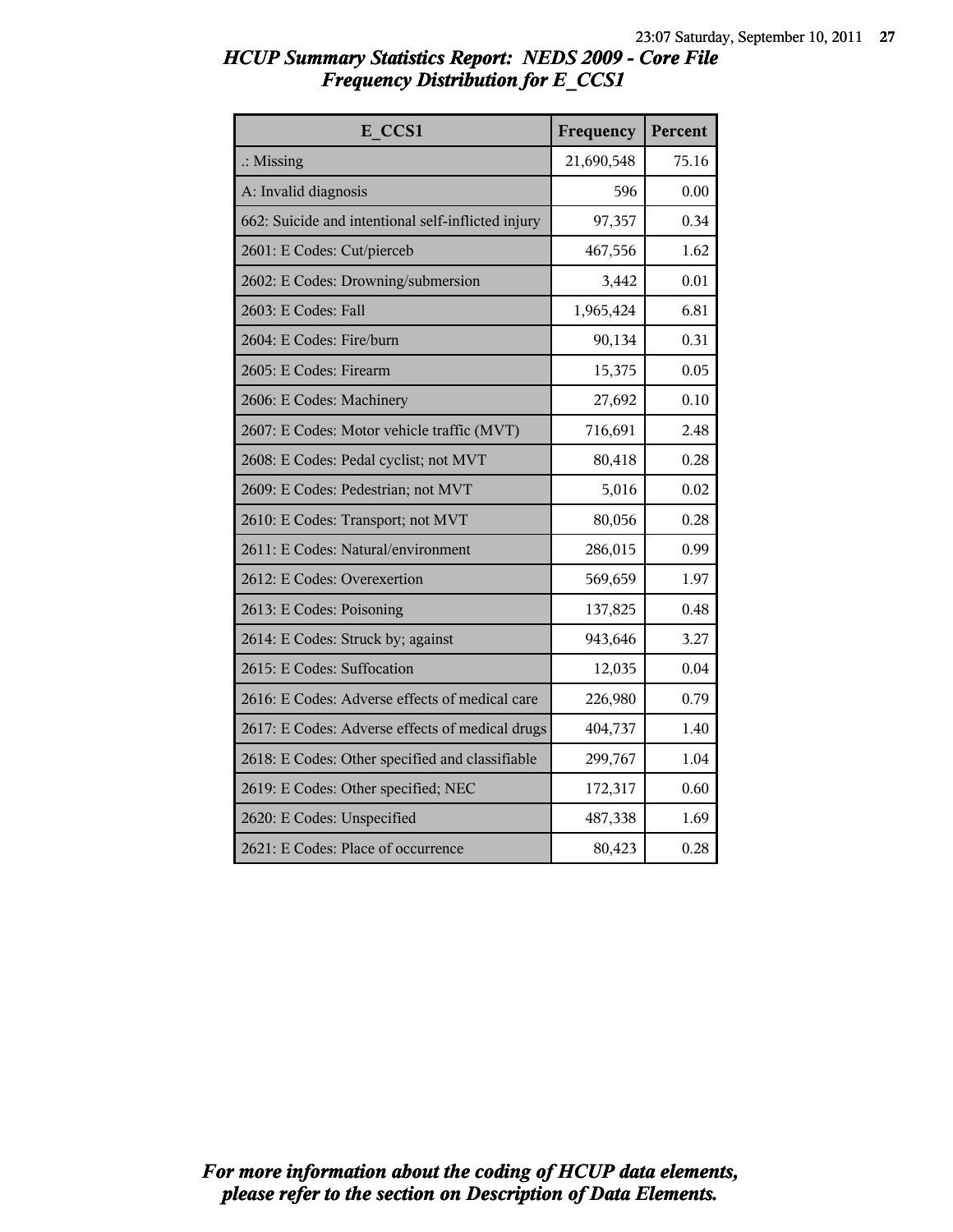| <b>FEMALE</b>        | Frequency  | Percent |
|----------------------|------------|---------|
| $\therefore$ Missing | 29,719     | 0.10    |
| .A: Invalid          | $\leq 10$  | * **    |
| .C: Inconsistent     | 731        | 0.00    |
| 0: Male              | 12,898,618 | 44.69   |
| 1: Female            | 15,931,977 | 55.20   |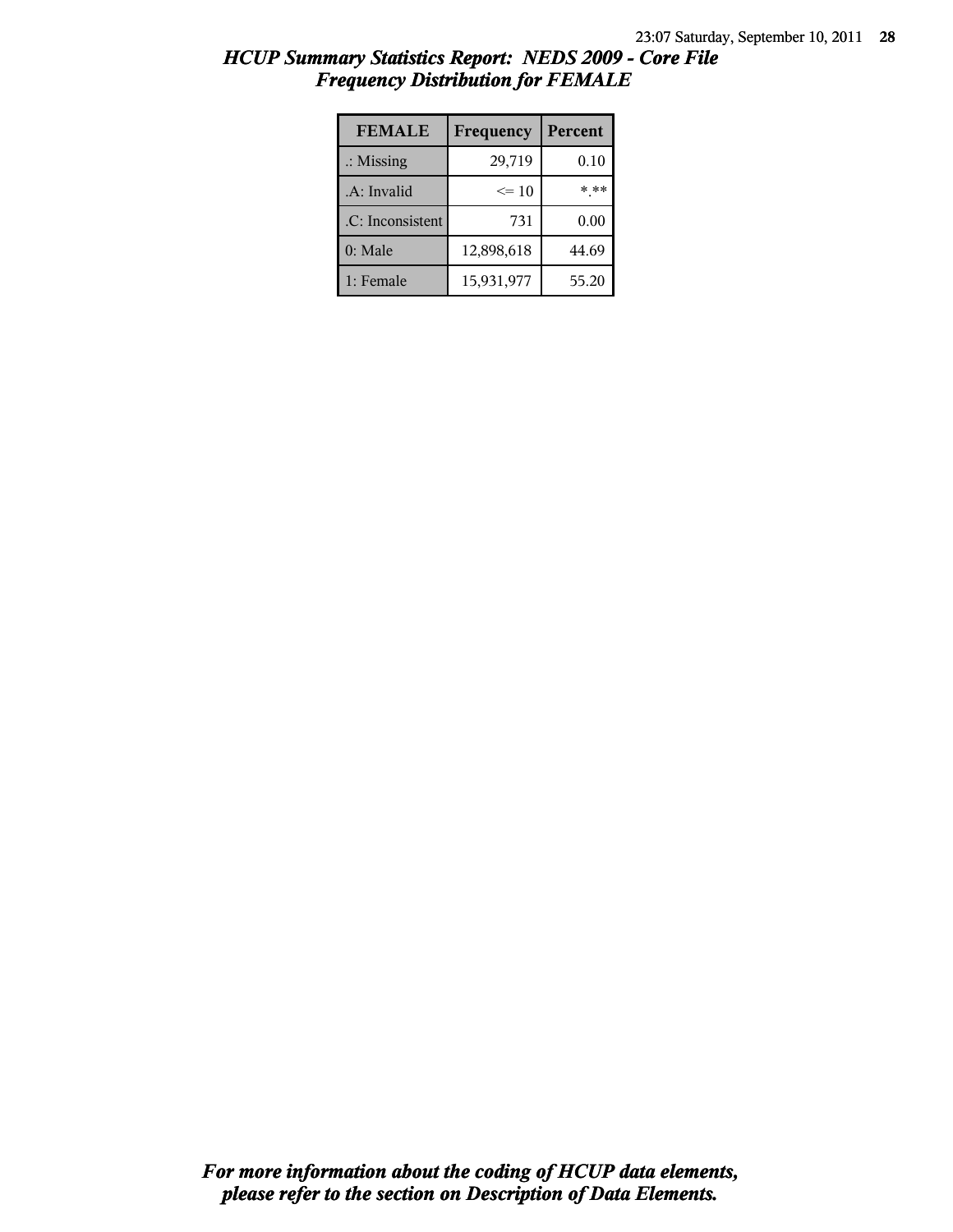| <b>HCUPFILE</b> | Frequency  | Percent |
|-----------------|------------|---------|
| <b>SEDD</b>     | 24,465,837 | 84.77   |
| <b>SID</b>      | 4,395,210  | 15.23   |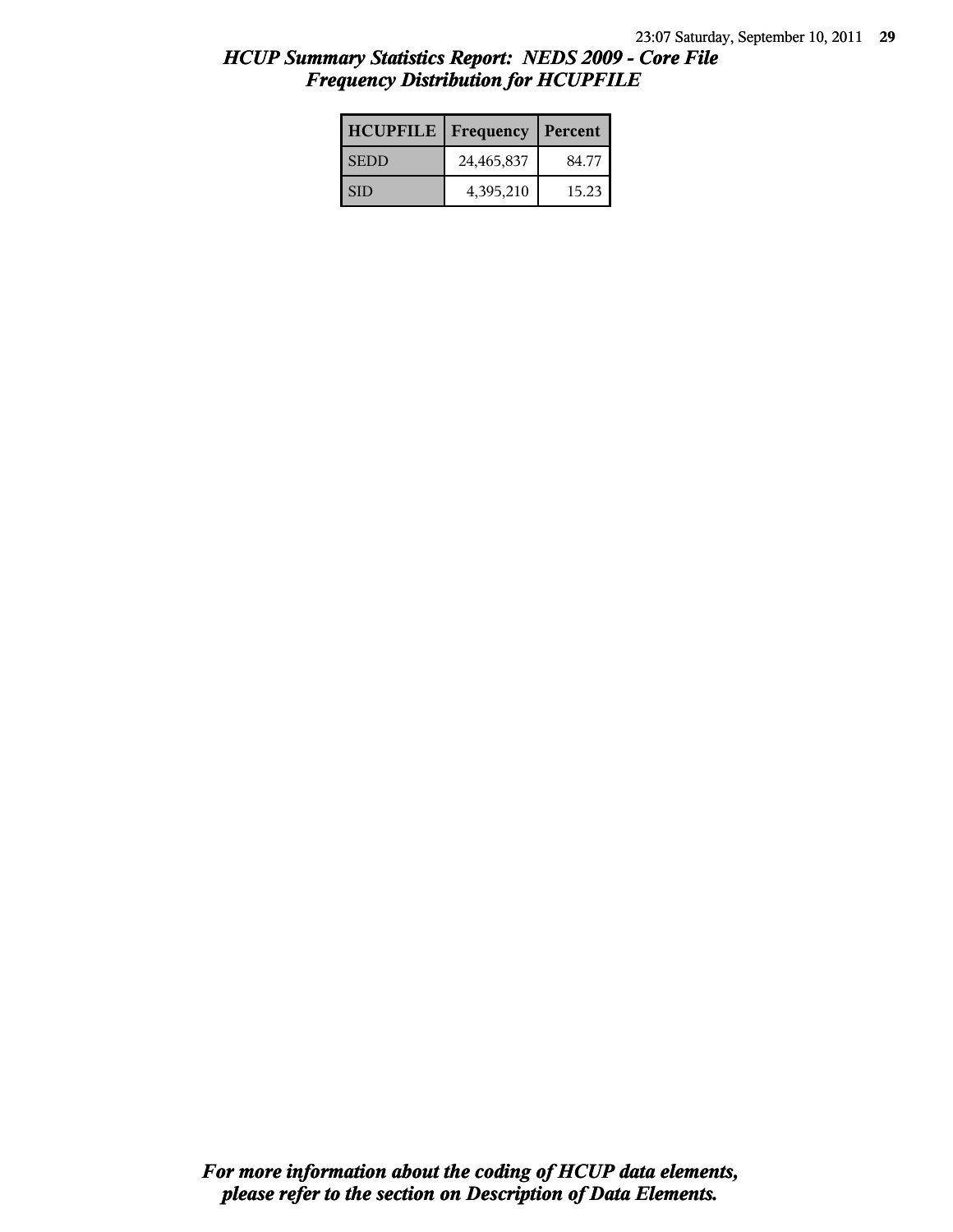| <b>HOSP REGION</b> | Frequency  | Percent |
|--------------------|------------|---------|
| 1: Northeast       | 5,625,231  | 19.49   |
| 2: Midwest         | 6,262,066  | 21.70   |
| 3: South           | 11,904,079 | 41.25   |
| 4: West            | 5,069,671  | 17.57   |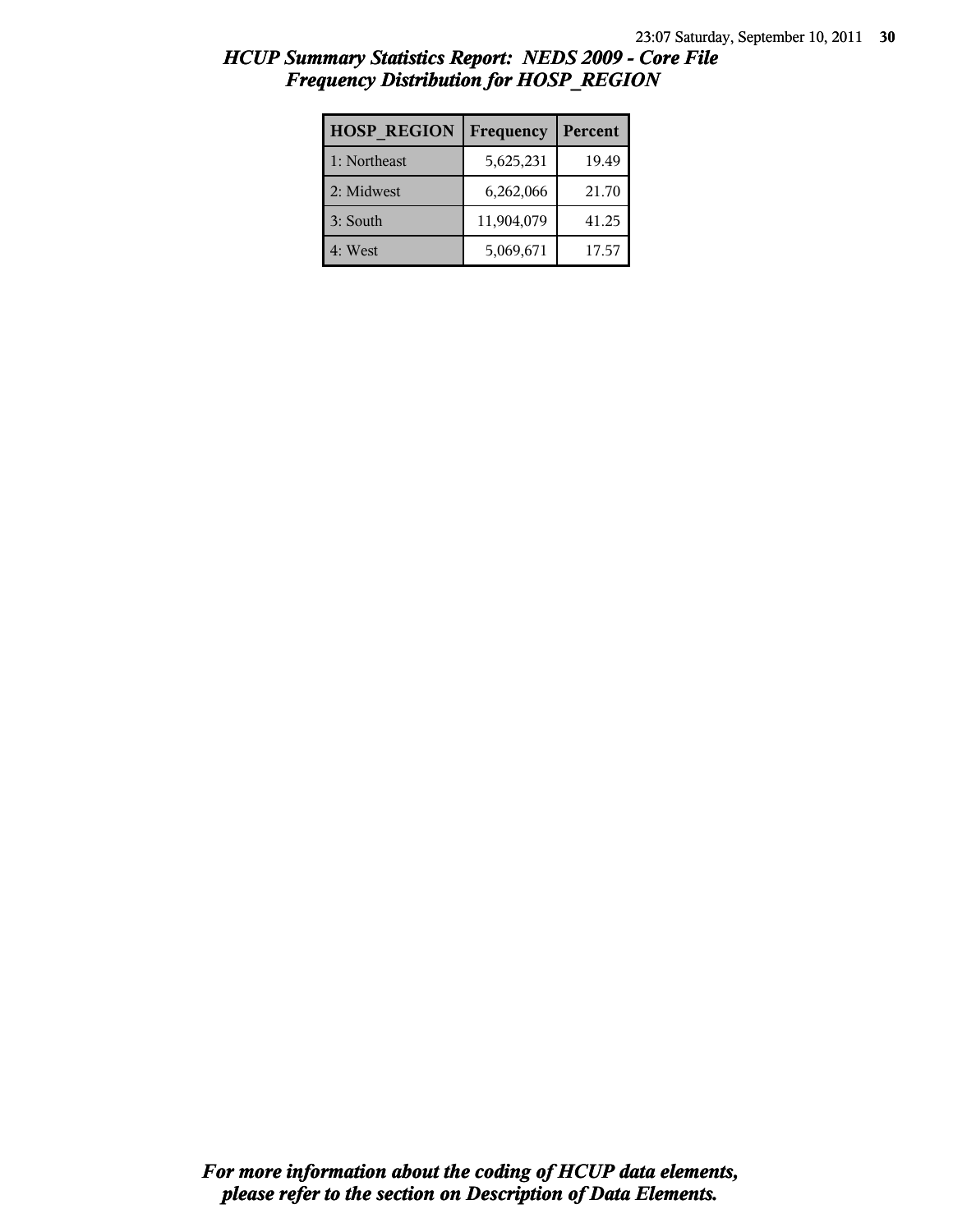| <b>INJURY</b>       | Frequency    | Percent |
|---------------------|--------------|---------|
| $0:$ No injury      | 22, 271, 274 | 77.17   |
| 1: Injury by DX1    | 5,960,814    | 20.65   |
| 2: Injury by $DX2+$ | 628,959      | 2.18    |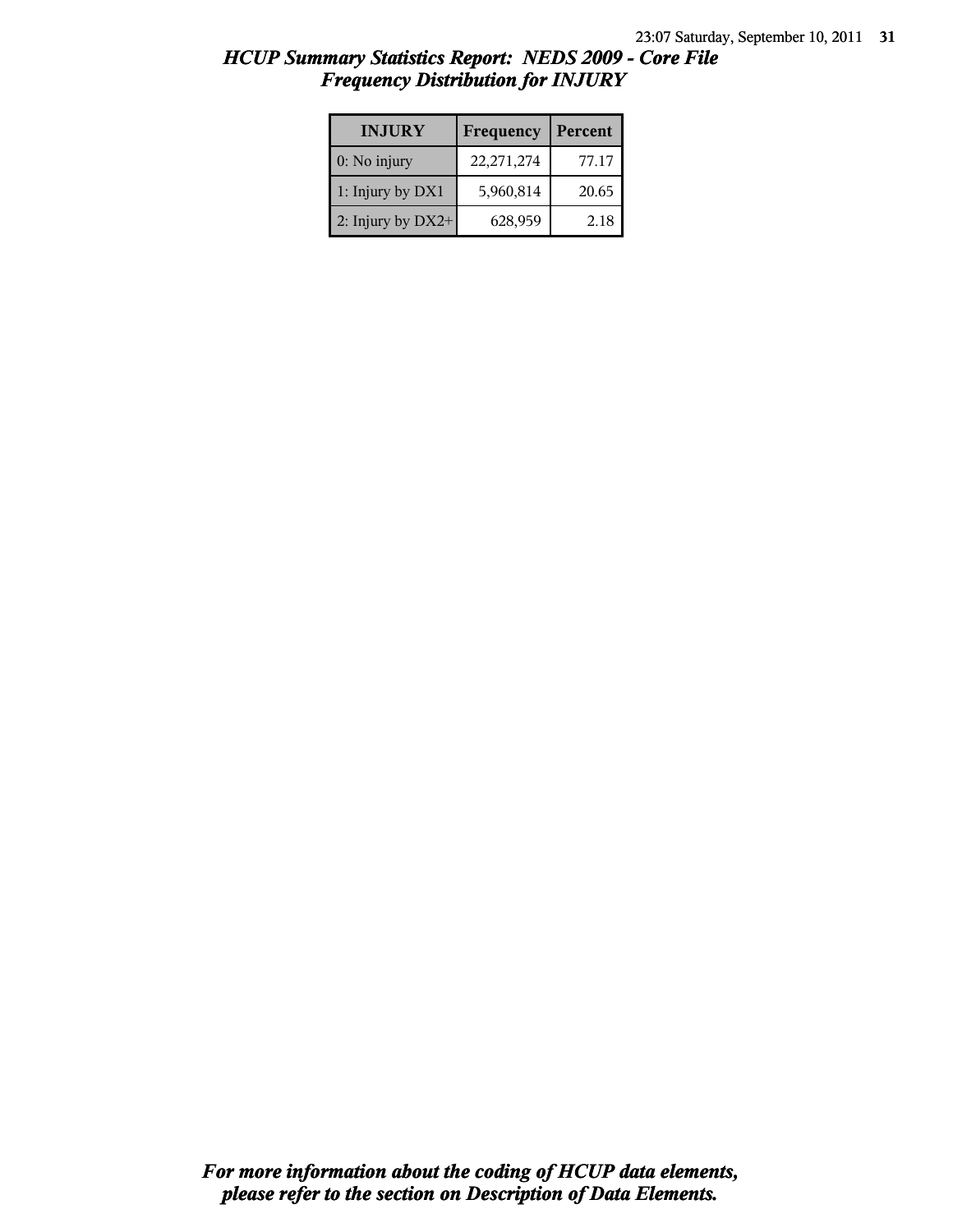| <b>INJURY CUT   Frequency</b> |            | Percent |
|-------------------------------|------------|---------|
|                               | 28,350,649 | 98.23   |
|                               | 510,398    | 1.77    |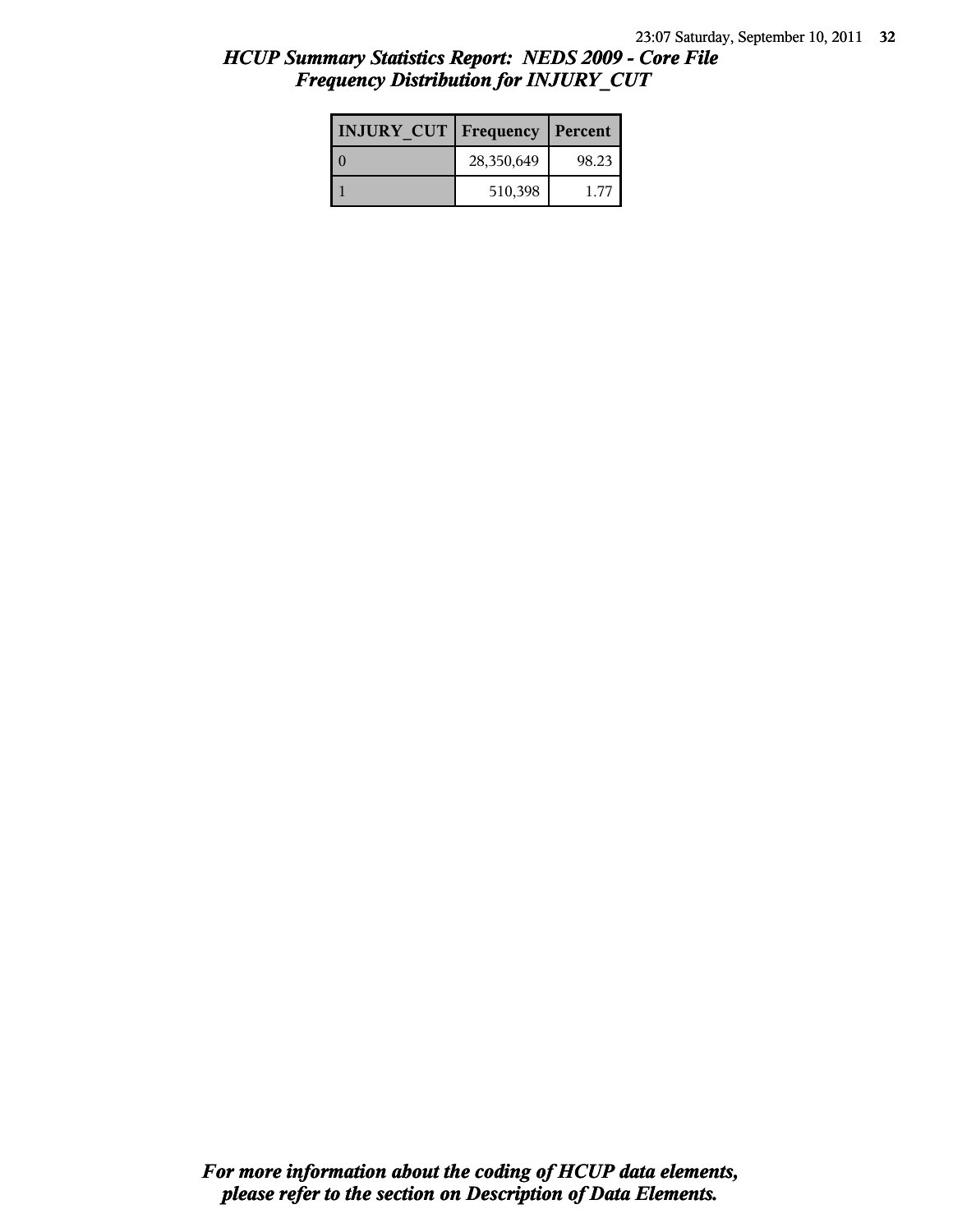| <b>INJURY DROWN   Frequency   Percent</b> |            |       |
|-------------------------------------------|------------|-------|
|                                           | 28,857,132 | 99.99 |
|                                           | 3,915      | 0.01  |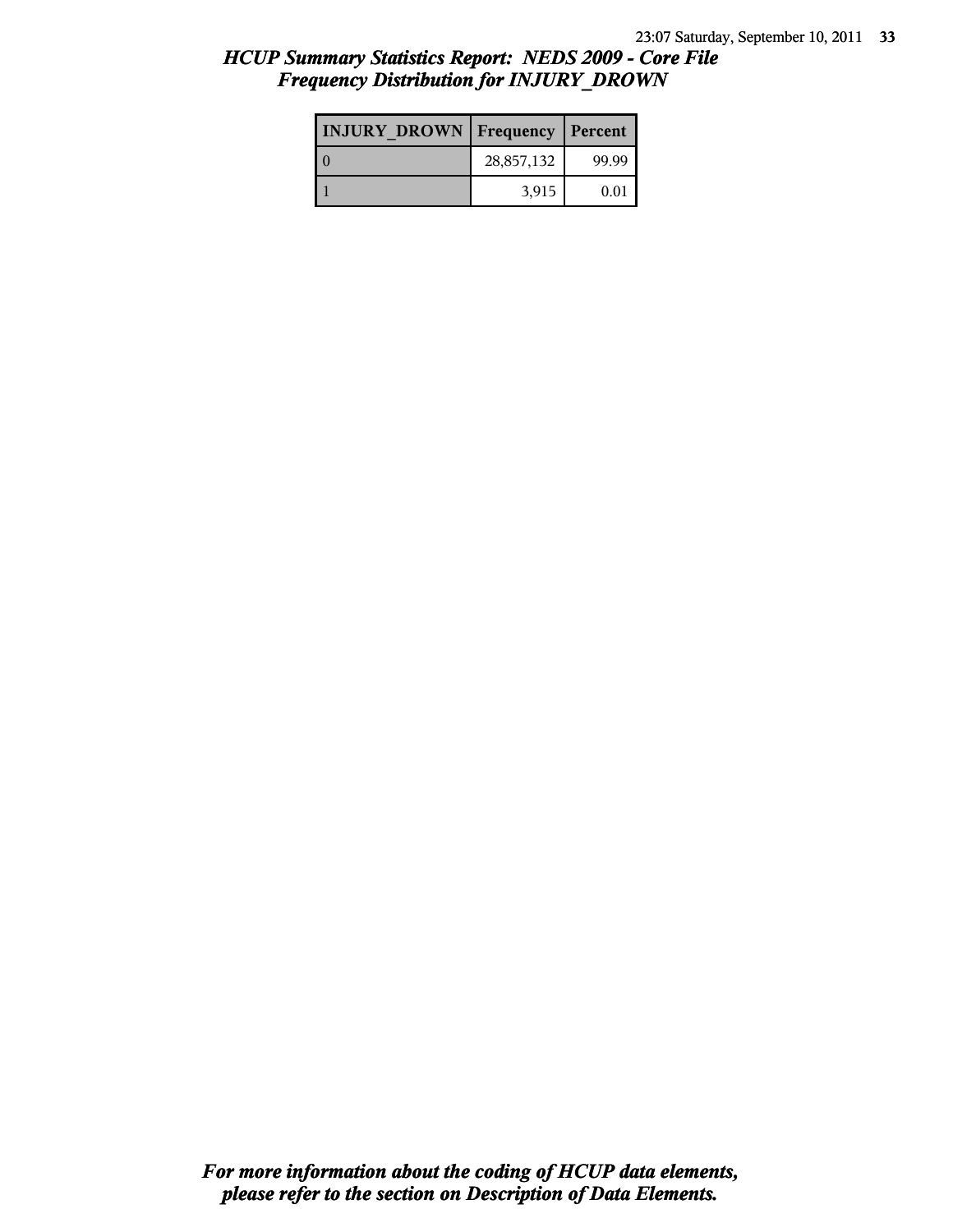| <b>INJURY FALL   Frequency   Percent</b> |            |       |
|------------------------------------------|------------|-------|
|                                          | 26,852,275 | 93.04 |
|                                          | 2,008,772  | 6.96  |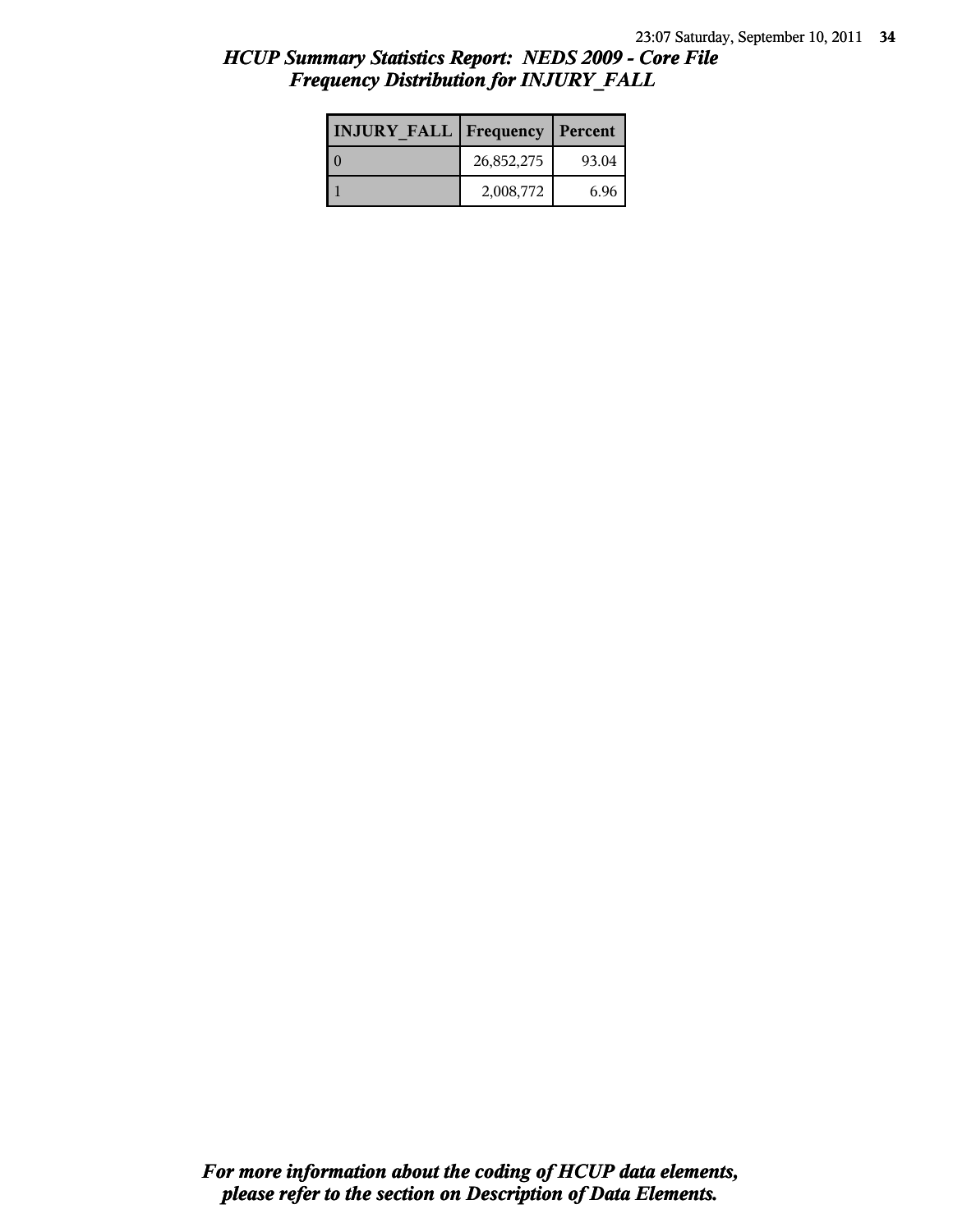| <b>INJURY FIRE   Frequency   Percent</b> |            |       |
|------------------------------------------|------------|-------|
|                                          | 28,768,326 | 99.68 |
|                                          | 92.721     | 0.32  |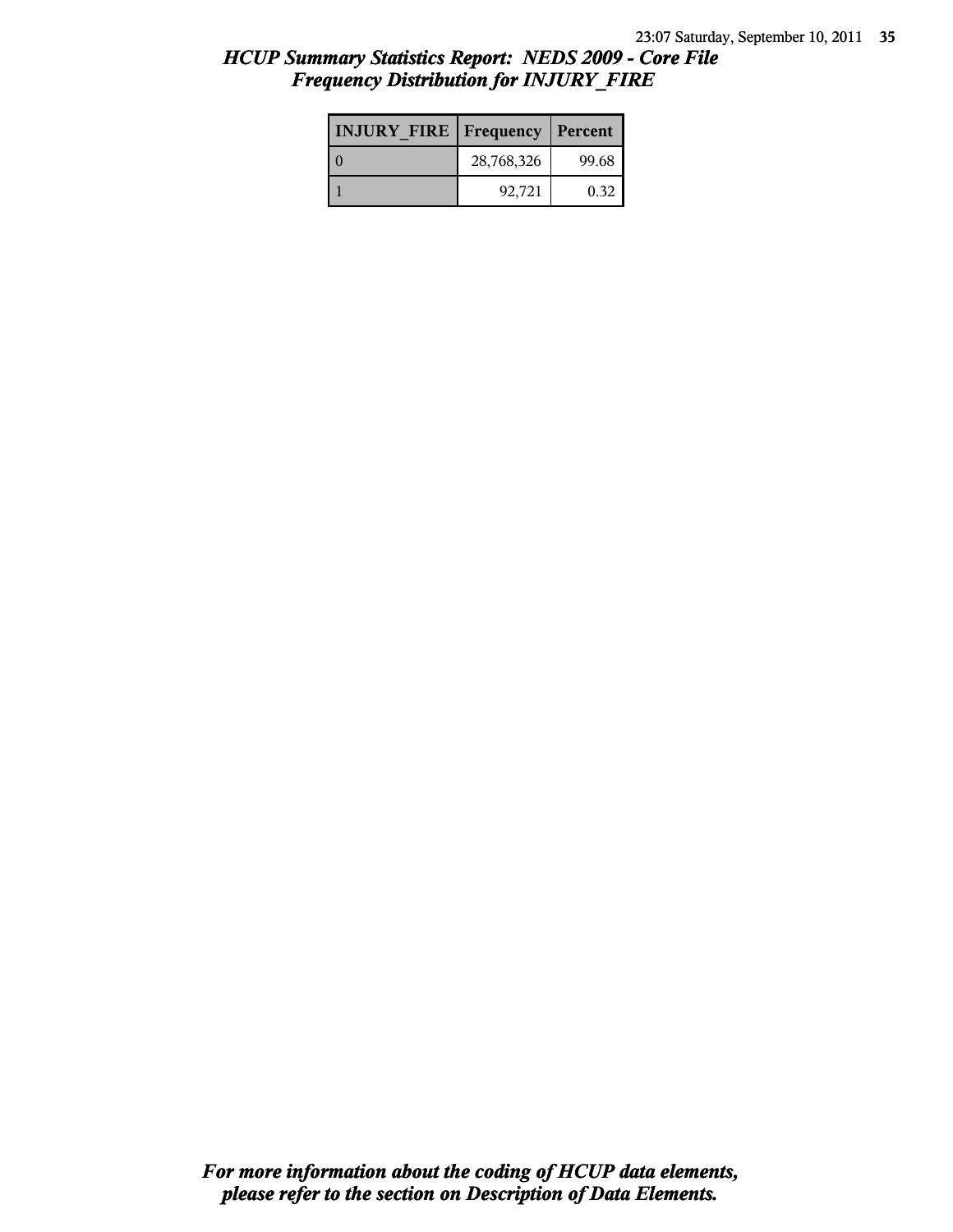| <b>INJURY FIREARM   Frequency</b> |            | Percent |
|-----------------------------------|------------|---------|
|                                   | 28,844,727 | 99.94   |
|                                   | 16,320     | 0.06    |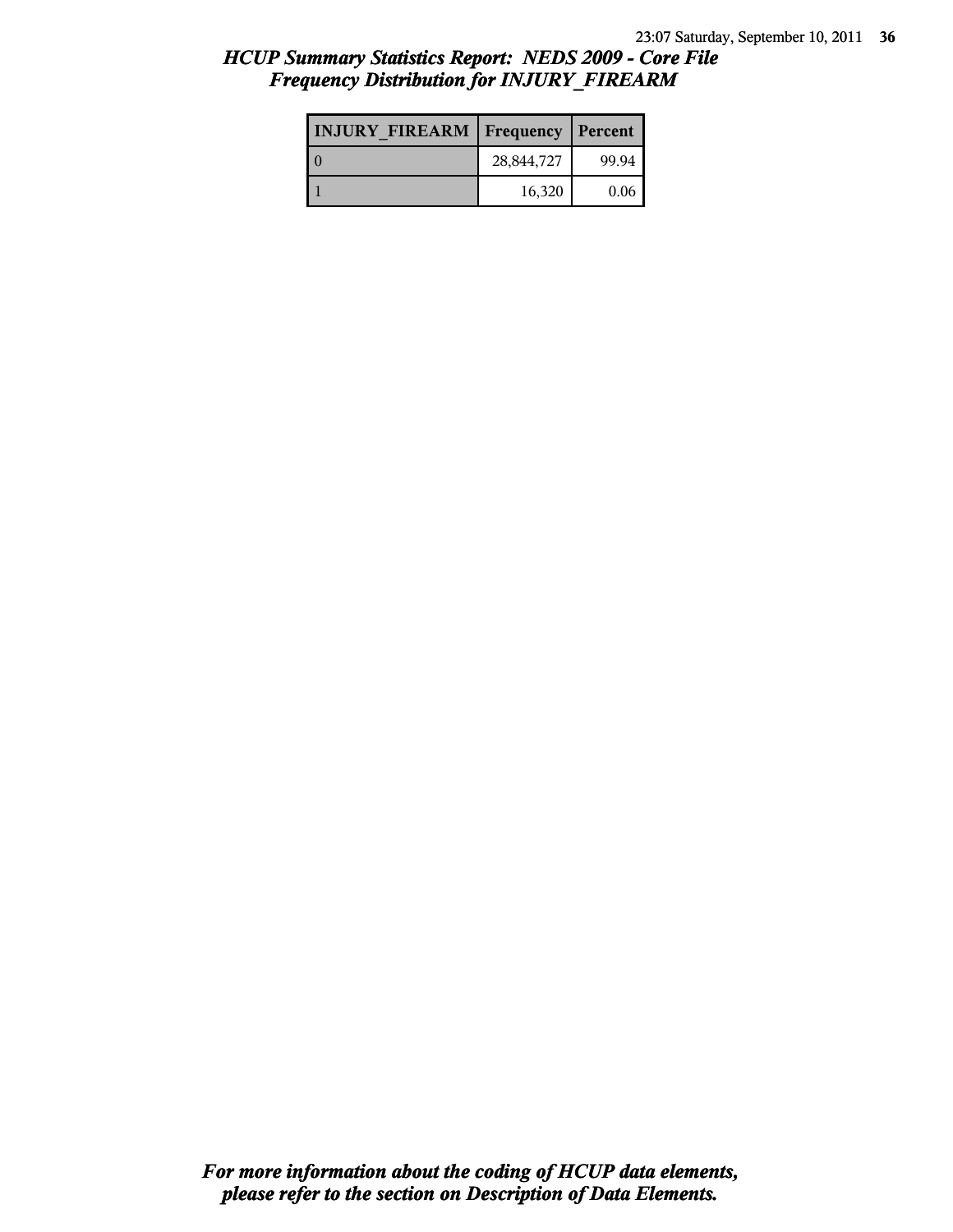| <b>INJURY MACHINERY   Frequency   Percent</b> |            |       |
|-----------------------------------------------|------------|-------|
|                                               | 28,832,724 | 99.90 |
|                                               | 28,323     | 0.10  |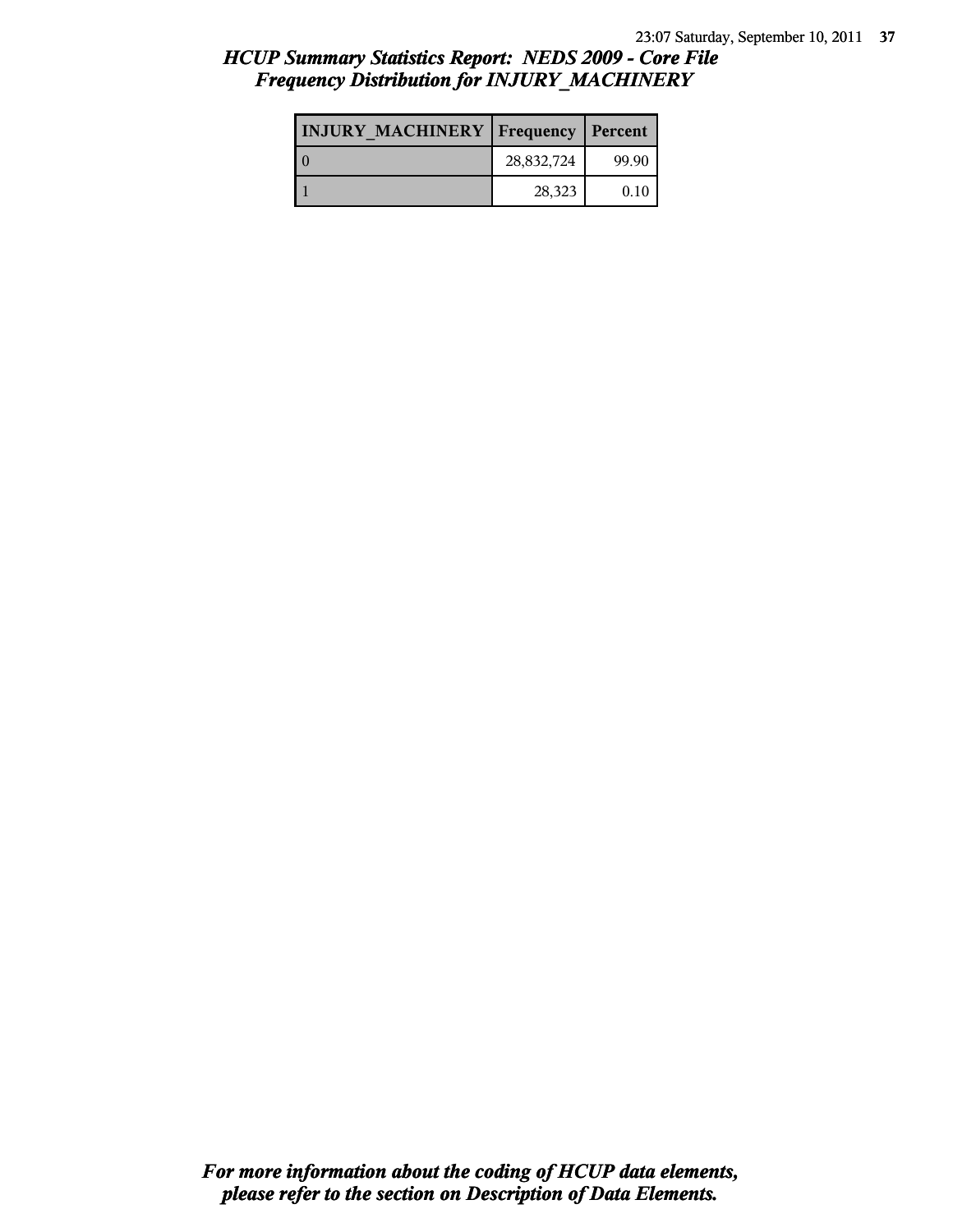| <b>INJURY MVT</b> | Frequency   Percent |       |
|-------------------|---------------------|-------|
|                   | 28,135,969          | 97.49 |
|                   | 725,078             | 2.51  |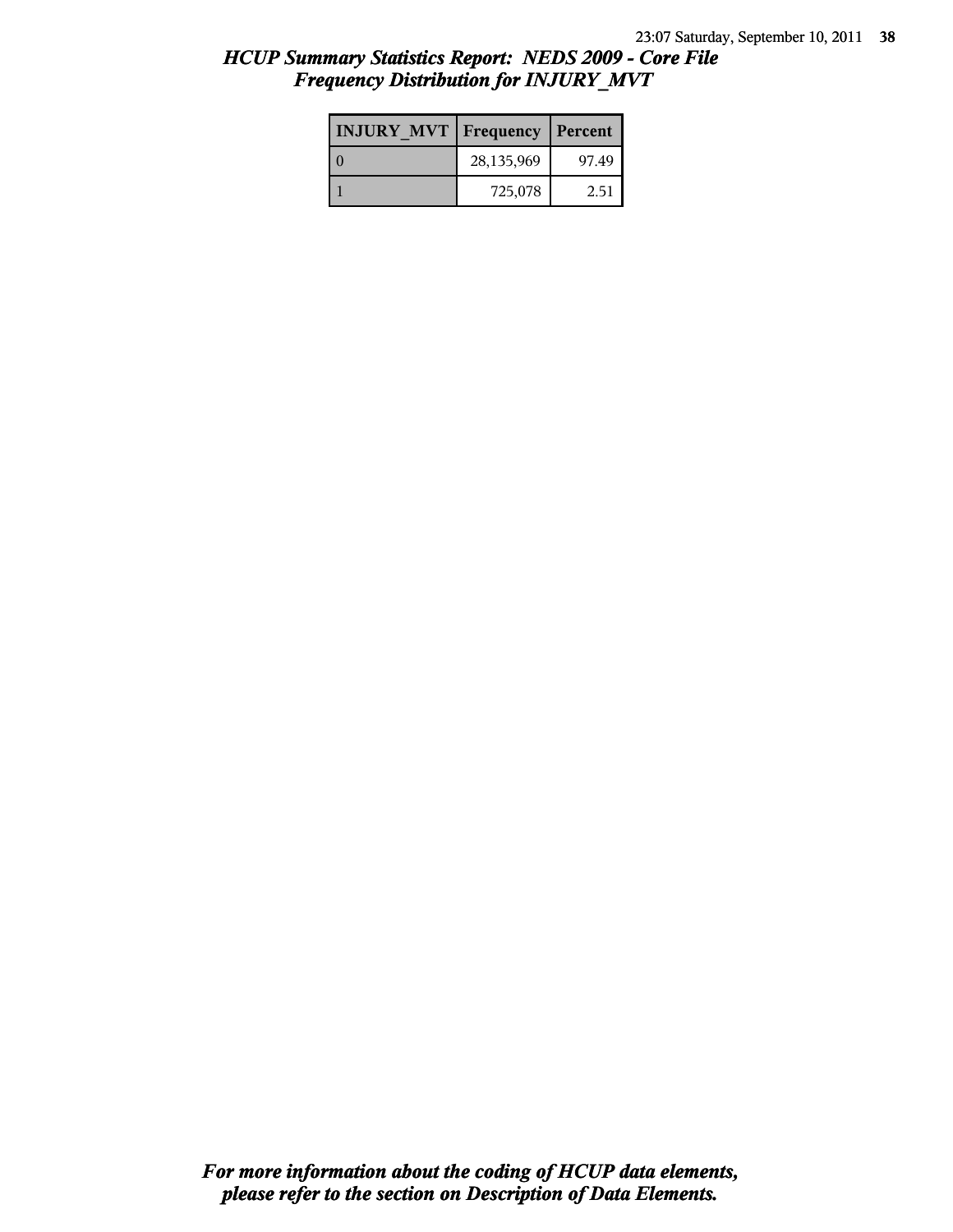| <b>INJURY NATURE Frequency</b> |            | Percent |
|--------------------------------|------------|---------|
|                                | 28,570,314 | 98.99   |
|                                | 290,733    | 1.01    |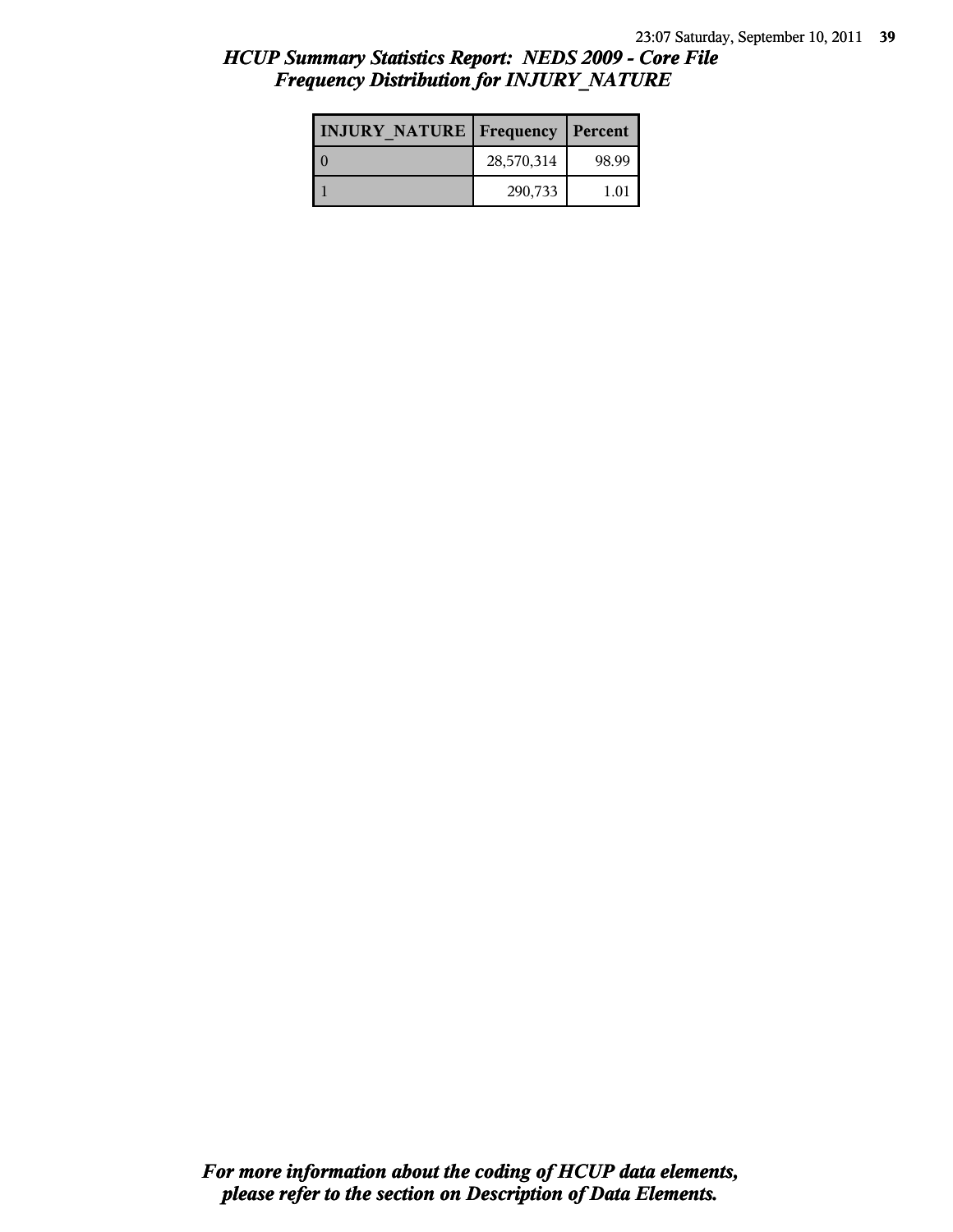| <b>INJURY POISON</b> | Frequency  | Percent |
|----------------------|------------|---------|
|                      | 28,654,042 | 99.28   |
|                      | 207,005    | 0.72    |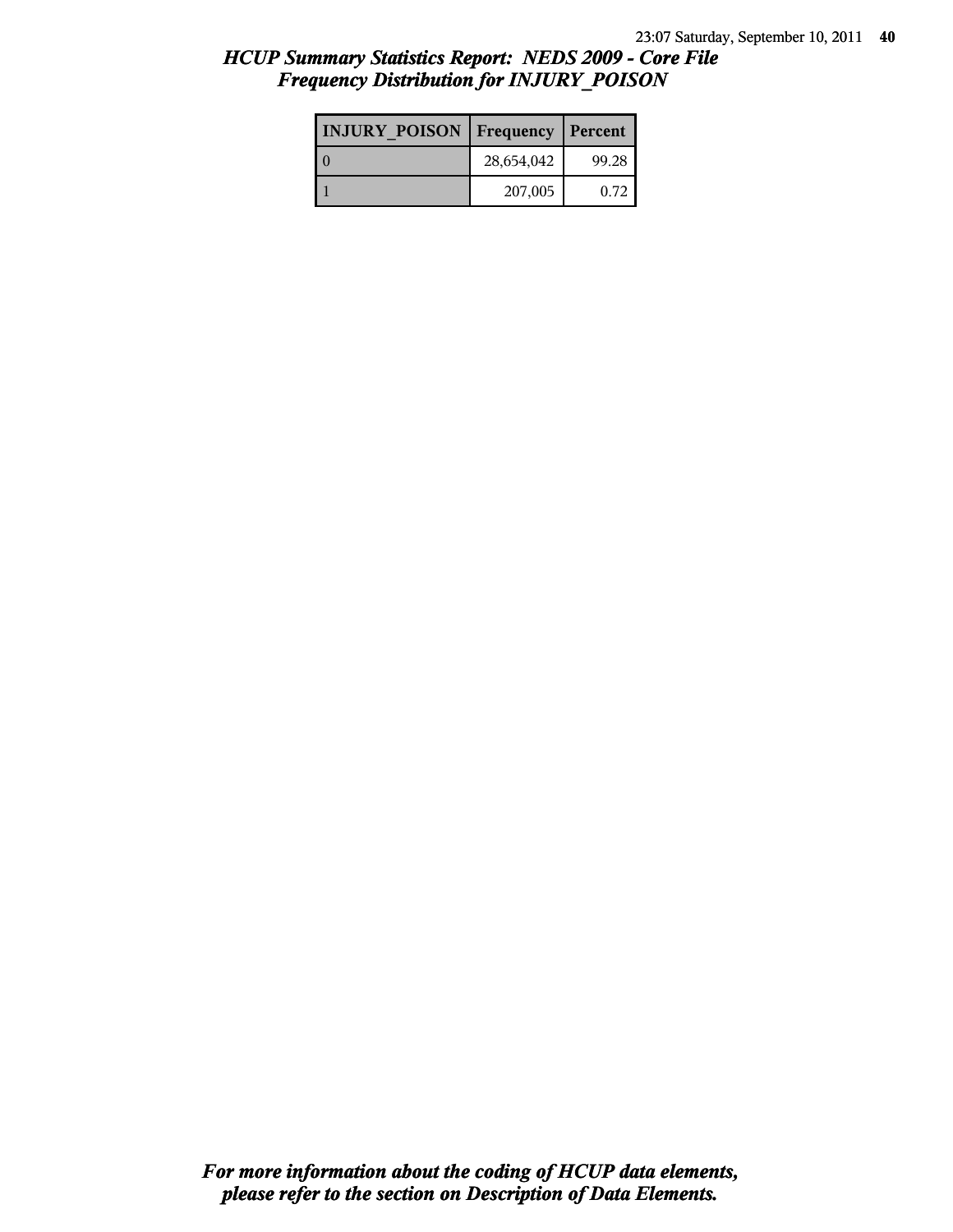| <b>INJURY SEVERITY</b> | Frequency  | Percent |
|------------------------|------------|---------|
| $\boldsymbol{0}$       | 22,730,143 | 78.76   |
| $\mathbf{1}$           | 3,859,718  | 13.37   |
| $\overline{c}$         | 450,139    | 1.56    |
| 3                      | 57,038     | 0.20    |
| $\overline{4}$         | 1,061,187  | 3.68    |
| 5                      | 321,396    | 1.11    |
| 6                      | 43,239     | 0.15    |
| 8                      | 18,769     | 0.07    |
| 9                      | 131,376    | 0.46    |
| 10                     | 22,445     | 0.08    |
| 11                     | 3,268      | 0.01    |
| 12                     | 2,388      | 0.01    |
| 13                     | 10,317     | 0.04    |
| 14                     | 8,613      | 0.03    |
| 16                     | 15,863     | 0.05    |
| 17                     | 10,985     | 0.04    |
| 18                     | 2,295      | 0.01    |
| 19                     | 1,349      | 0.00    |
| 20                     | 2,091      | 0.01    |
| 21                     | 1,694      | 0.01    |
| 22                     | 2,841      | 0.01    |
| 24                     | 1,042      | 0.00    |
| 25                     | 2,357      | 0.01    |
| 26                     | 937        | 0.00    |
| 27                     | 733        | 0.00    |
| 29                     | 1,524      | 0.01    |
| 30                     | 117        | 0.00    |
| 32                     | 55         | 0.00    |
| 33                     | 129        | 0.00    |
| 34                     | 725        | 0.00    |
| 35                     | 113        | 0.00    |
| 36                     | 130        | 0.00    |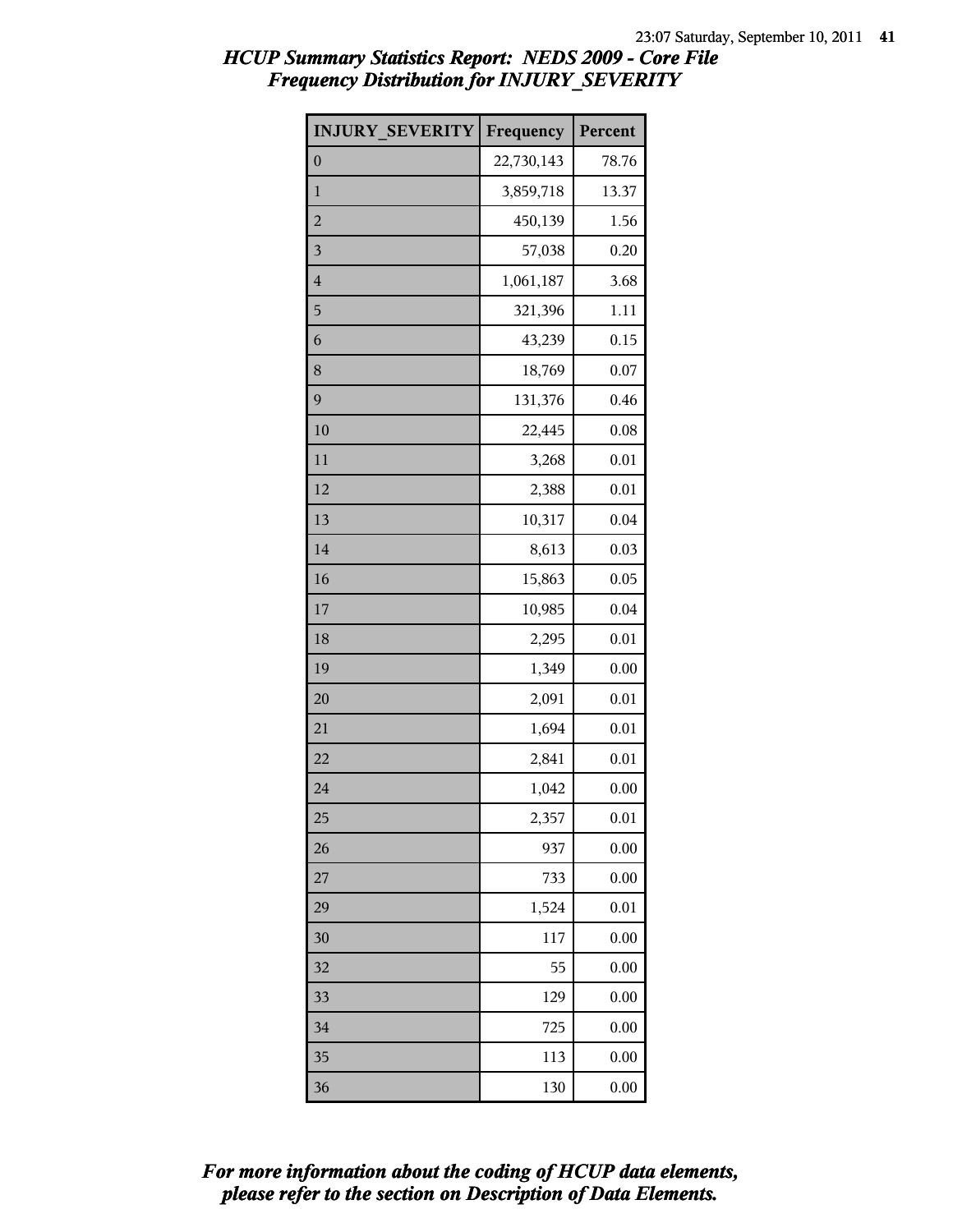| <b>INJURY SEVERITY</b> | Frequency | Percent |
|------------------------|-----------|---------|
| 38                     | 246       | 0.00    |
| 41                     | 144       | 0.00    |
| 42                     | 11        | 0.00    |
| 43                     | 163       | 0.00    |
| 45                     | 61        | 0.00    |
| 48                     | 15        | 0.00    |
| 50                     | 88        | 0.00    |
| 51                     | $\leq 10$ | * **    |
| 54                     | $\leq 10$ | * **    |
| 57                     | $\leq 10$ | * **    |
| 59                     | 13        | 0.00    |
| 66                     | $\leq 10$ | $***$   |
| 75                     | 572       | 0.00    |
| 99                     | 94,696    | 0.33    |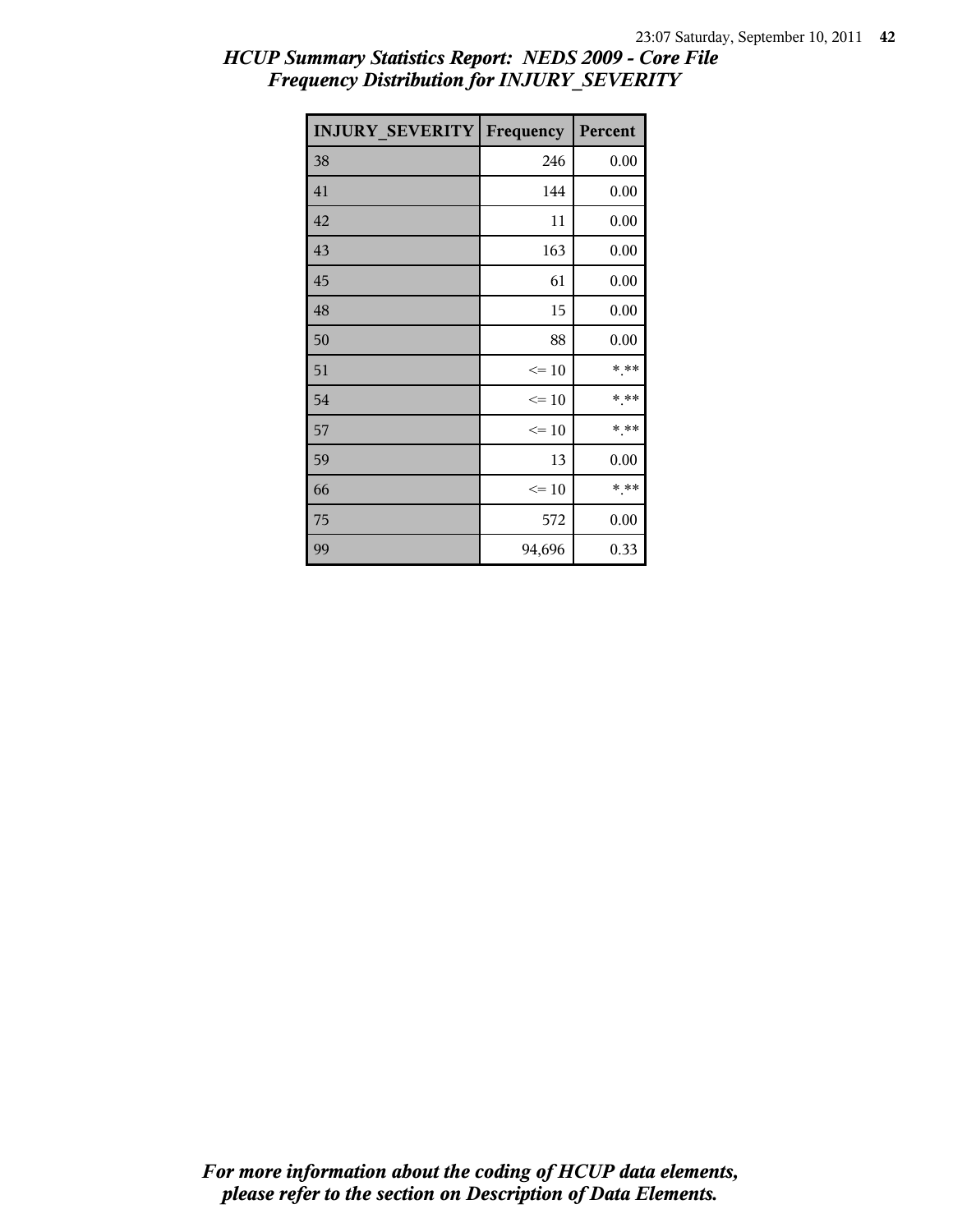| <b>INJURY STRUCK Frequency</b> |            | Percent |
|--------------------------------|------------|---------|
|                                | 27,899,229 | 96.67   |
|                                | 961,818    | 3.33    |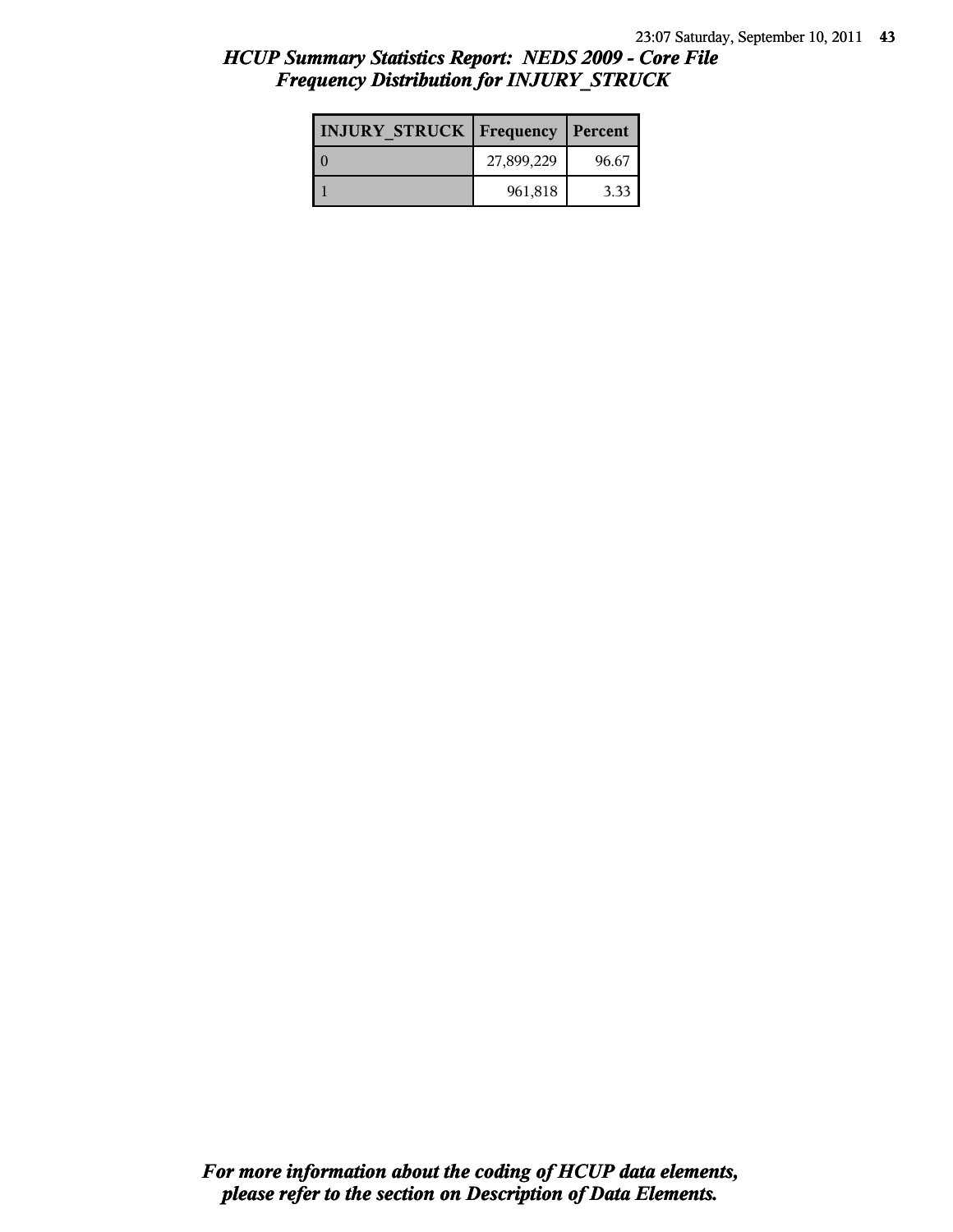# *HCUP Summary Statistics Report: NEDS 2009 - Core File Frequency Distribution for INJURY\_SUFFOCATION*

| <b>INJURY SUFFOCATION   Frequency   Percent</b> |            |       |
|-------------------------------------------------|------------|-------|
|                                                 | 28,849,358 | 99.96 |
|                                                 | 11,689     | 0.04  |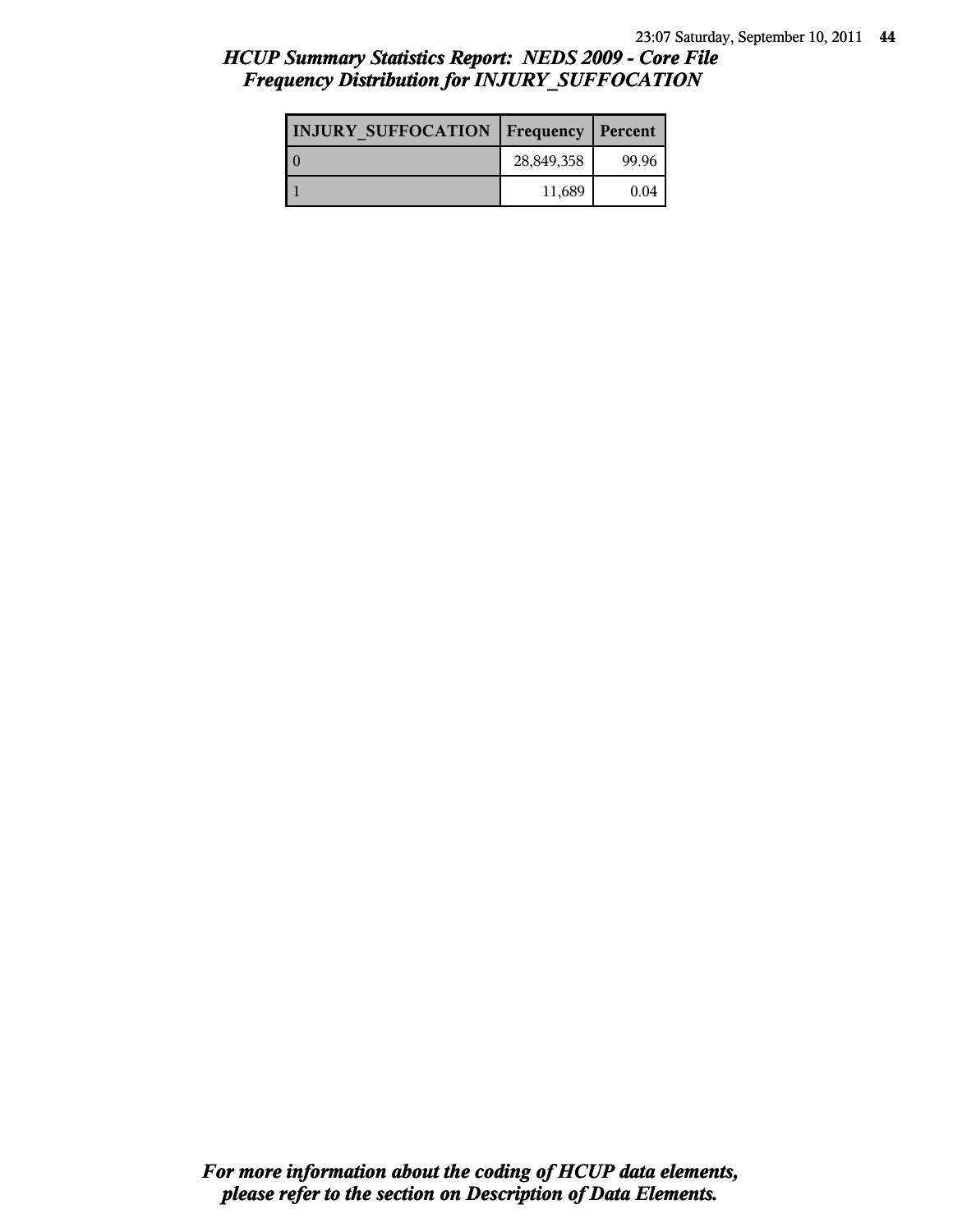| <b>INTENT ASSAULT Frequency</b> |            | Percent       |
|---------------------------------|------------|---------------|
|                                 | 28,570,071 | 98.99         |
|                                 | 290,976    | $1.0^{\circ}$ |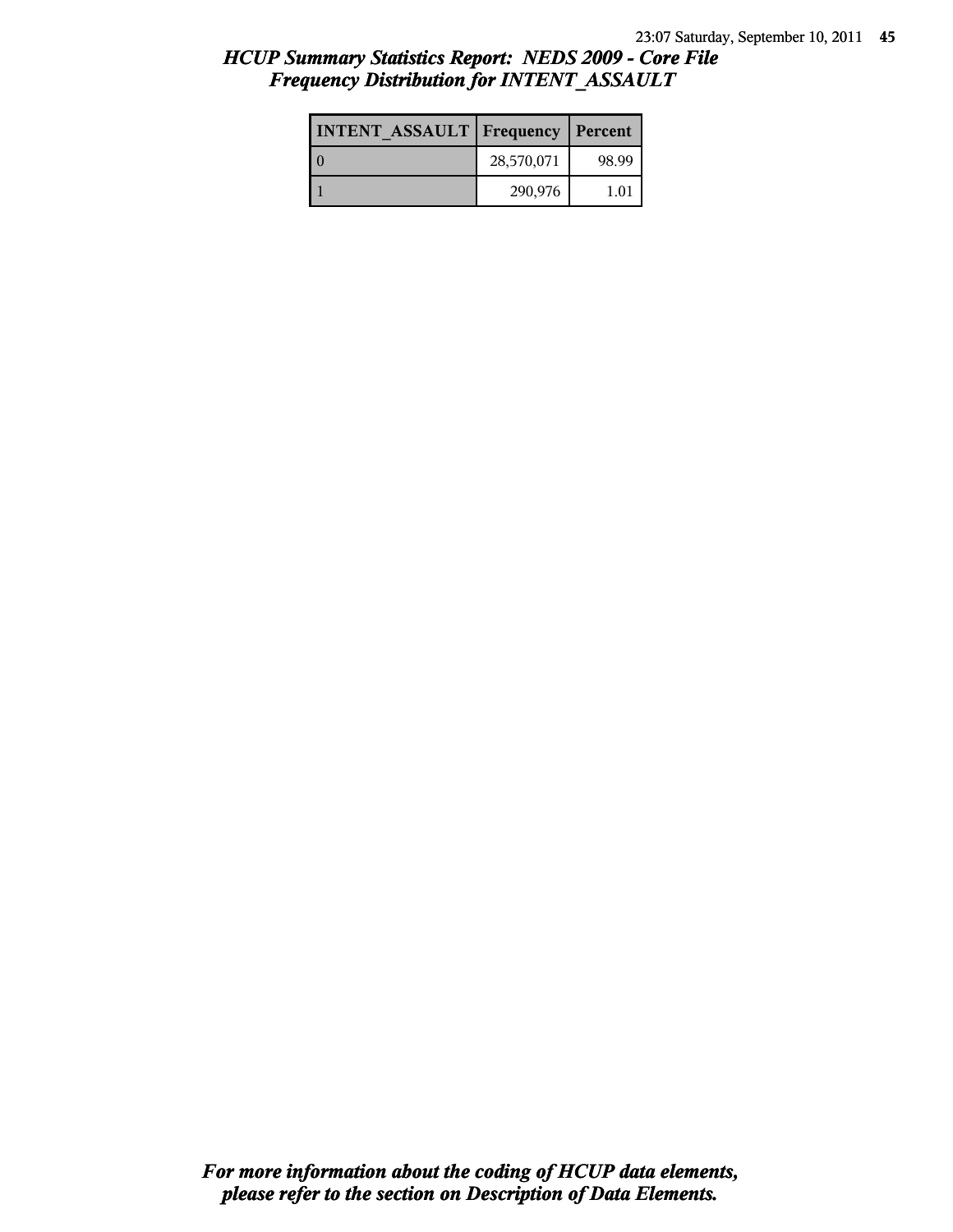| <b>INTENT SELF HARM   Frequency   Percent</b> |            |       |
|-----------------------------------------------|------------|-------|
| l 0                                           | 28,612,788 | 99.14 |
|                                               | 248,259    | 0.86  |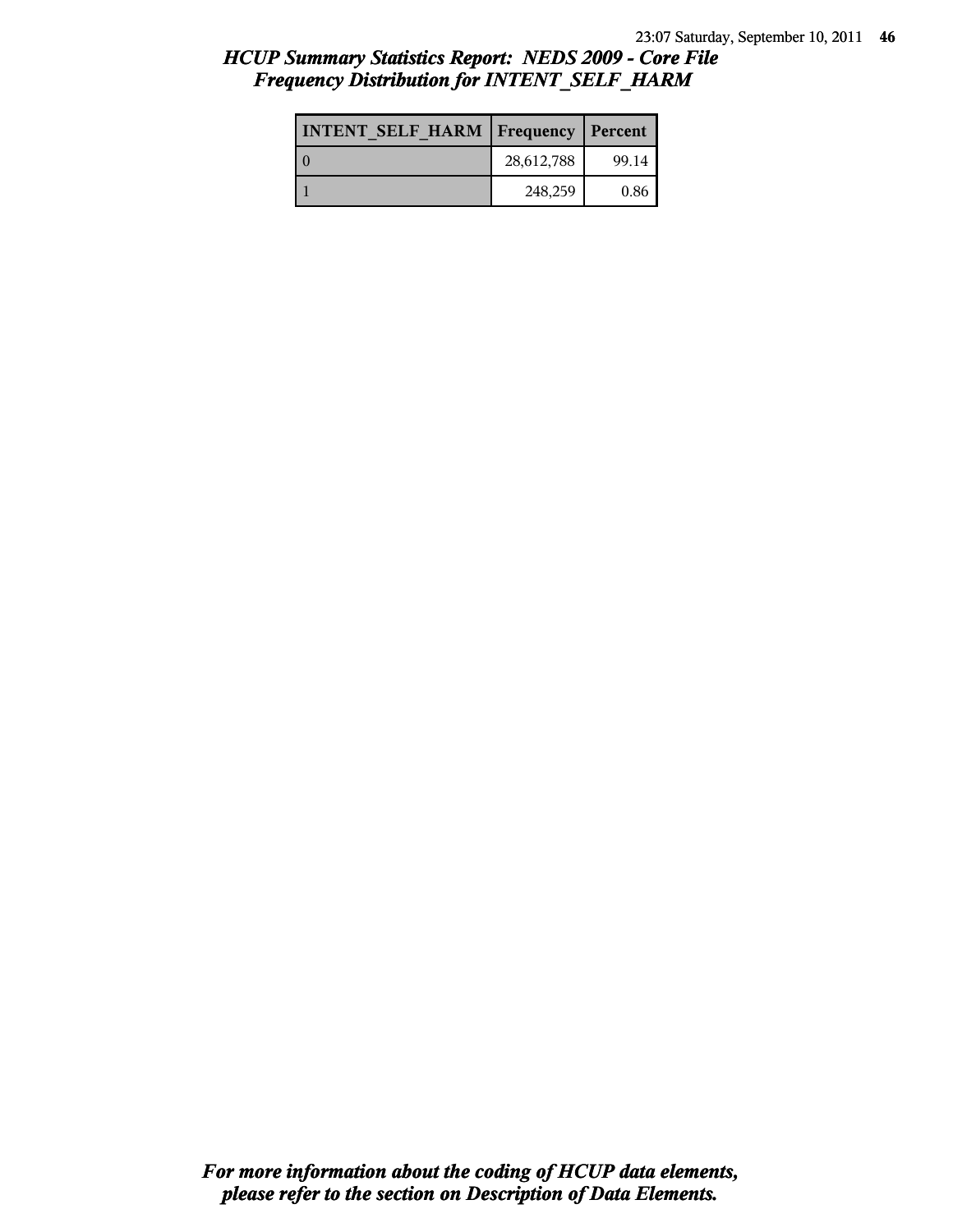# *HCUP Summary Statistics Report: NEDS 2009 - Core File Frequency Distribution for INTENT\_UNINTENTIONAL*

| <b>INTENT UNINTENTIONAL   Frequency   Percent</b> |            |       |
|---------------------------------------------------|------------|-------|
|                                                   | 22,397,833 | 77.61 |
|                                                   | 6,463,214  | 22.39 |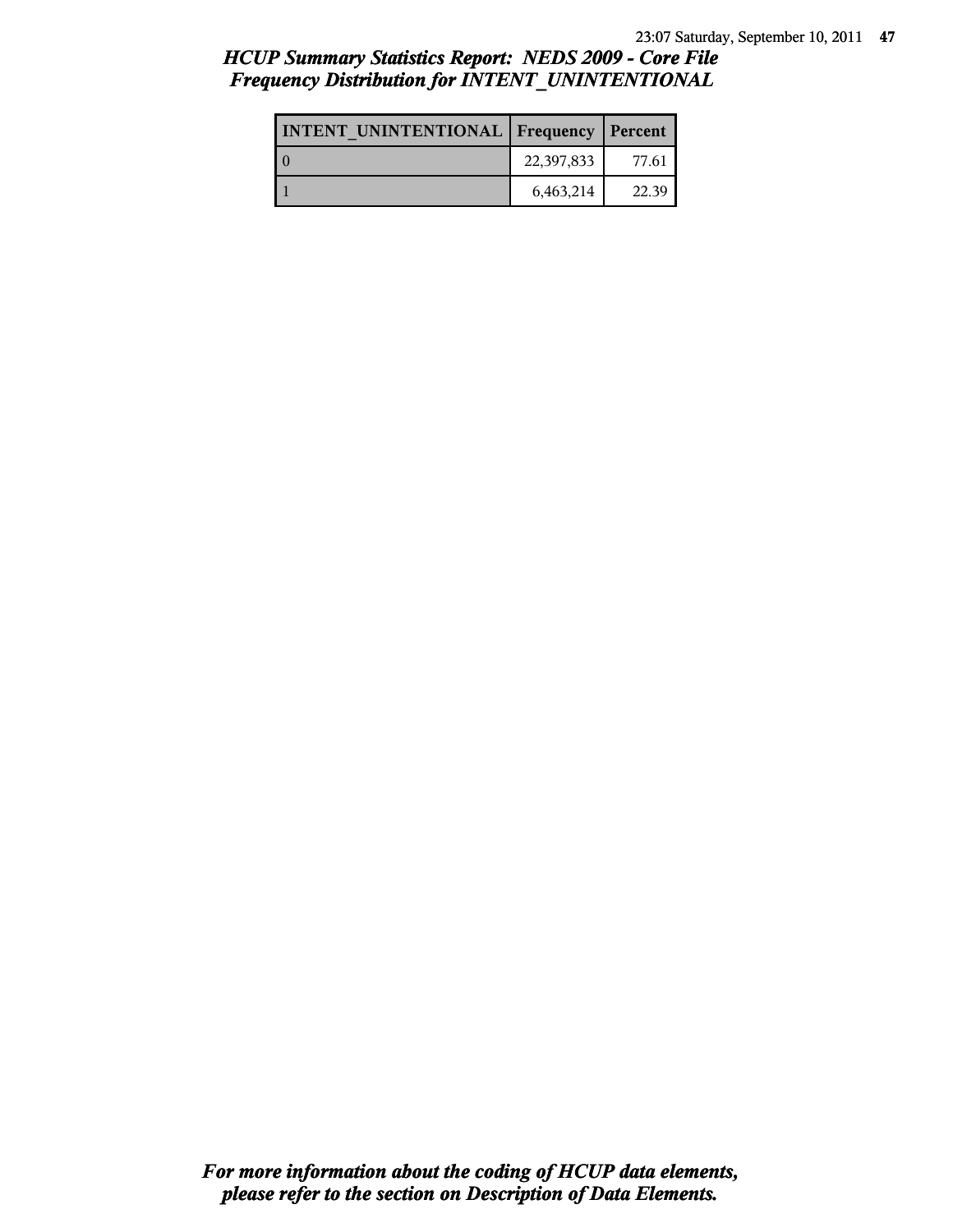| <b>MULTINJURY</b> | Frequency  | Percent |
|-------------------|------------|---------|
|                   | 27,265,508 | 94.47   |
|                   | 1,595,539  | 5.53    |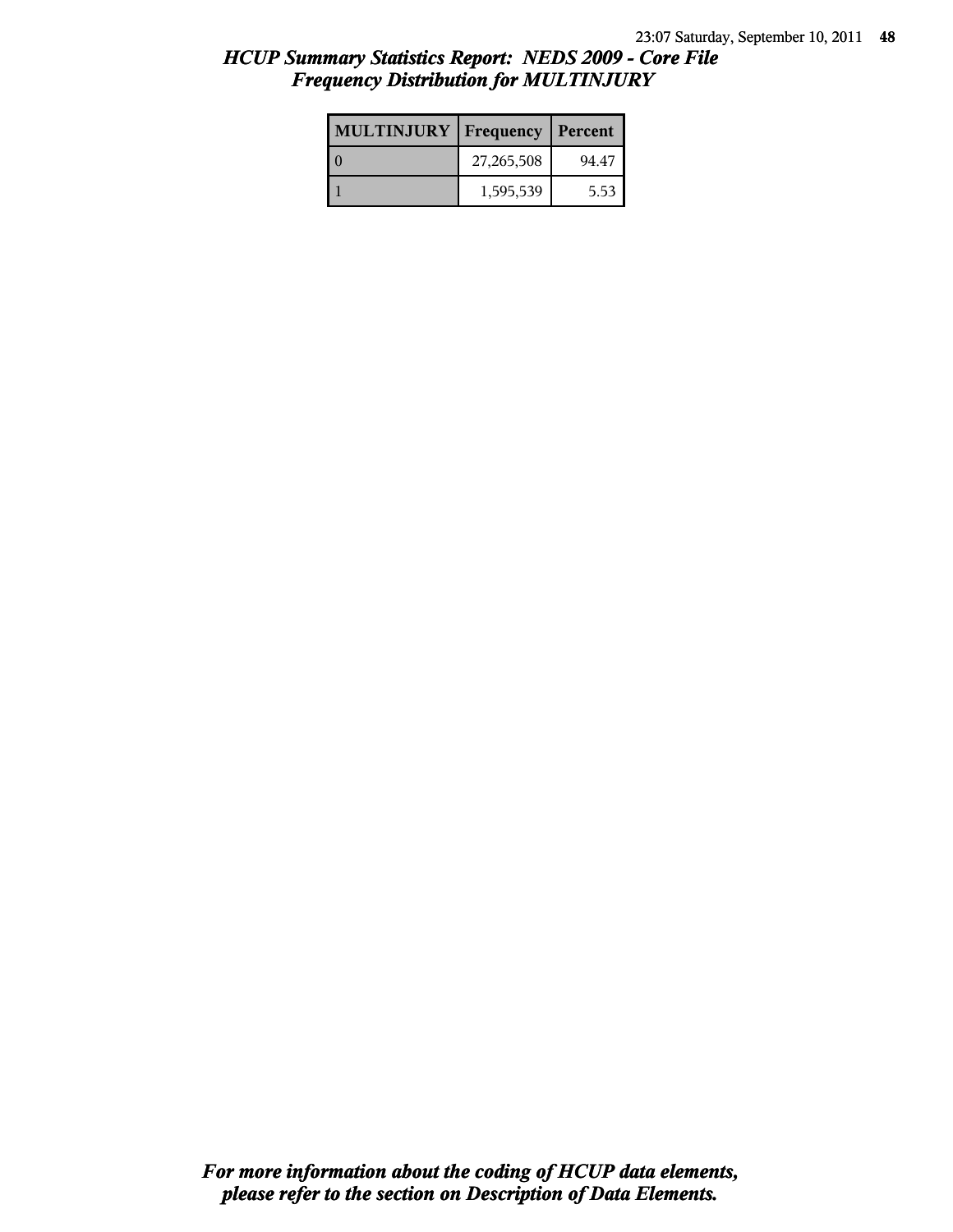| <b>NDX</b>     | Frequency | Percent |
|----------------|-----------|---------|
| $\theta$       | 3,362     | 0.01    |
| 1              | 9,457,405 | 32.77   |
| $\overline{2}$ | 6,530,812 | 22.63   |
| 3              | 3,781,682 | 13.10   |
| $\overline{4}$ | 2,300,228 | 7.97    |
| 5              | 1,486,059 | 5.15    |
| 6              | 1,047,712 | 3.63    |
| 7              | 751,945   | 2.61    |
| 8              | 596,815   | 2.07    |
| 9              | 731,273   | 2.53    |
| 10             | 387,880   | 1.34    |
| 11             | 277,285   | 0.96    |
| 12             | 238,275   | 0.83    |
| 13             | 217,415   | 0.75    |
| 14             | 194,452   | 0.67    |
| 15             | 295,776   | 1.02    |
| 16 or greater  | 562,671   | 1.95    |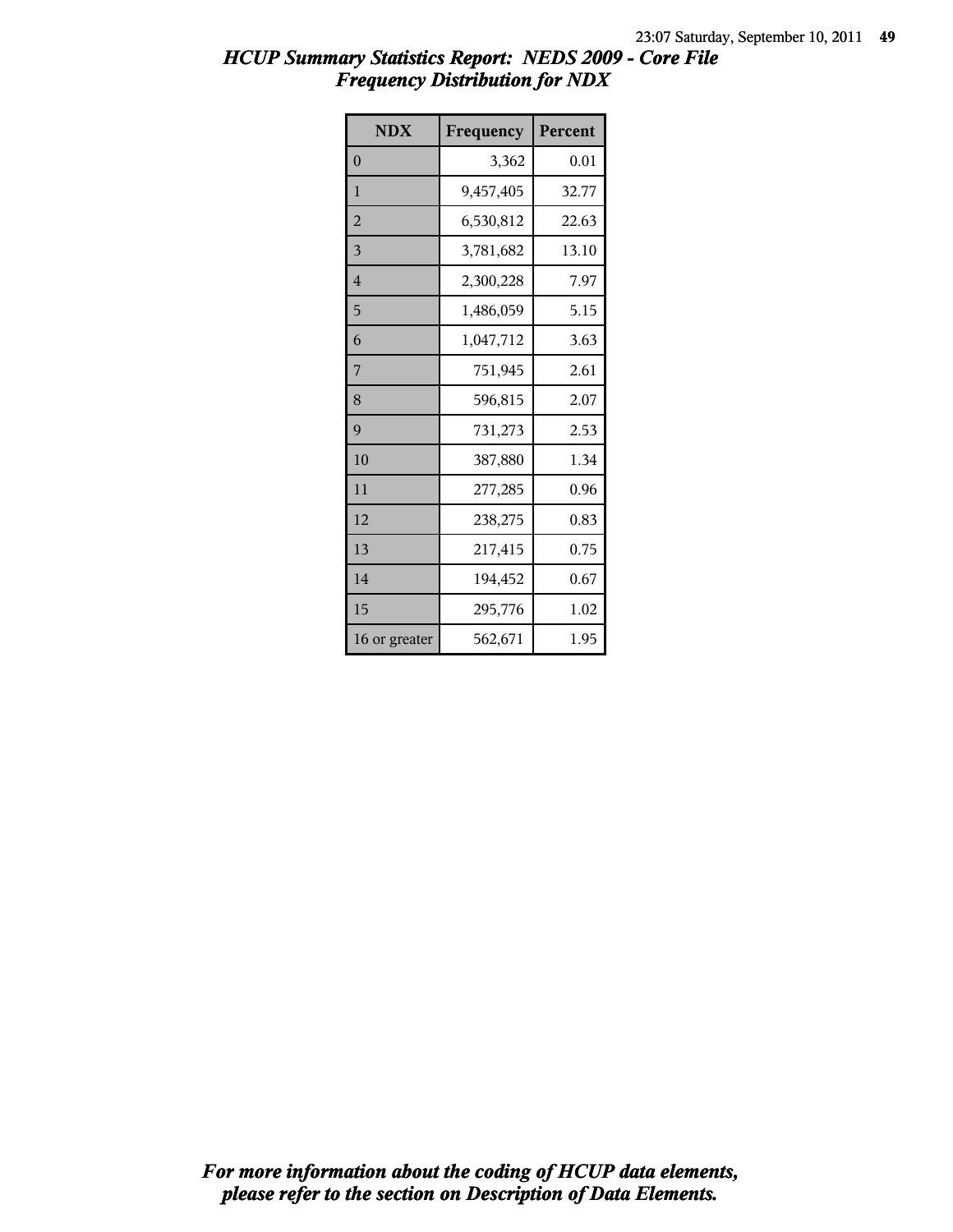| <b>NECODE</b>  | Frequency  | Percent |
|----------------|------------|---------|
| $\theta$       | 21,690,548 | 75.16   |
| $\mathbf{1}$   | 3,270,621  | 11.33   |
| $\overline{2}$ | 3,069,703  | 10.64   |
| $\overline{3}$ | 441,281    | 1.53    |
| $\overline{4}$ | 352,627    | 1.22    |
| 5              | 15,205     | 0.05    |
| 6              | 16,999     | 0.06    |
| 7              | 528        | 0.00    |
| 8              | 3,354      | 0.01    |
| or greater     | 181        | 0.00    |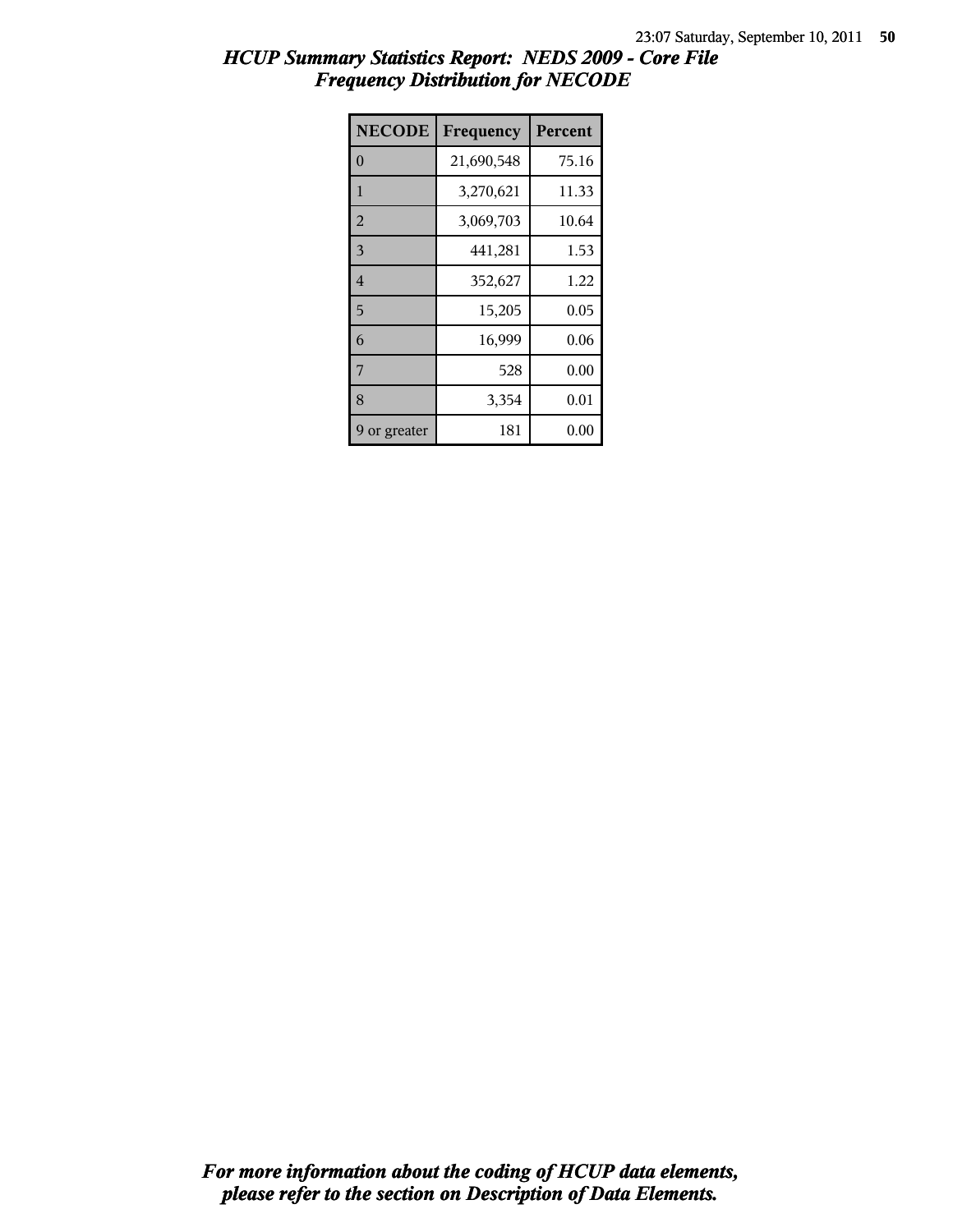| HCUP Summary Statistics Report: NEDS 2009 - Core File |  |
|-------------------------------------------------------|--|
| <b>Frequency Distribution for PAY1</b>                |  |

| PAY1                 | Frequency | <b>Percent</b> |
|----------------------|-----------|----------------|
| $\therefore$ Missing | 49,430    | 0.17           |
| .A: Invalid          | 66,651    | 0.23           |
| 1: Medicare          | 5,785,855 | 20.05          |
| 2: Medicaid          | 7,199,989 | 24.95          |
| 3: Private insurance | 9,410,662 | 32.61          |
| 4: Self-pay          | 4,749,498 | 16.46          |
| 5: No charge         | 260,446   | 0.90           |
| 6: Other             | 1,338,516 | 4.64           |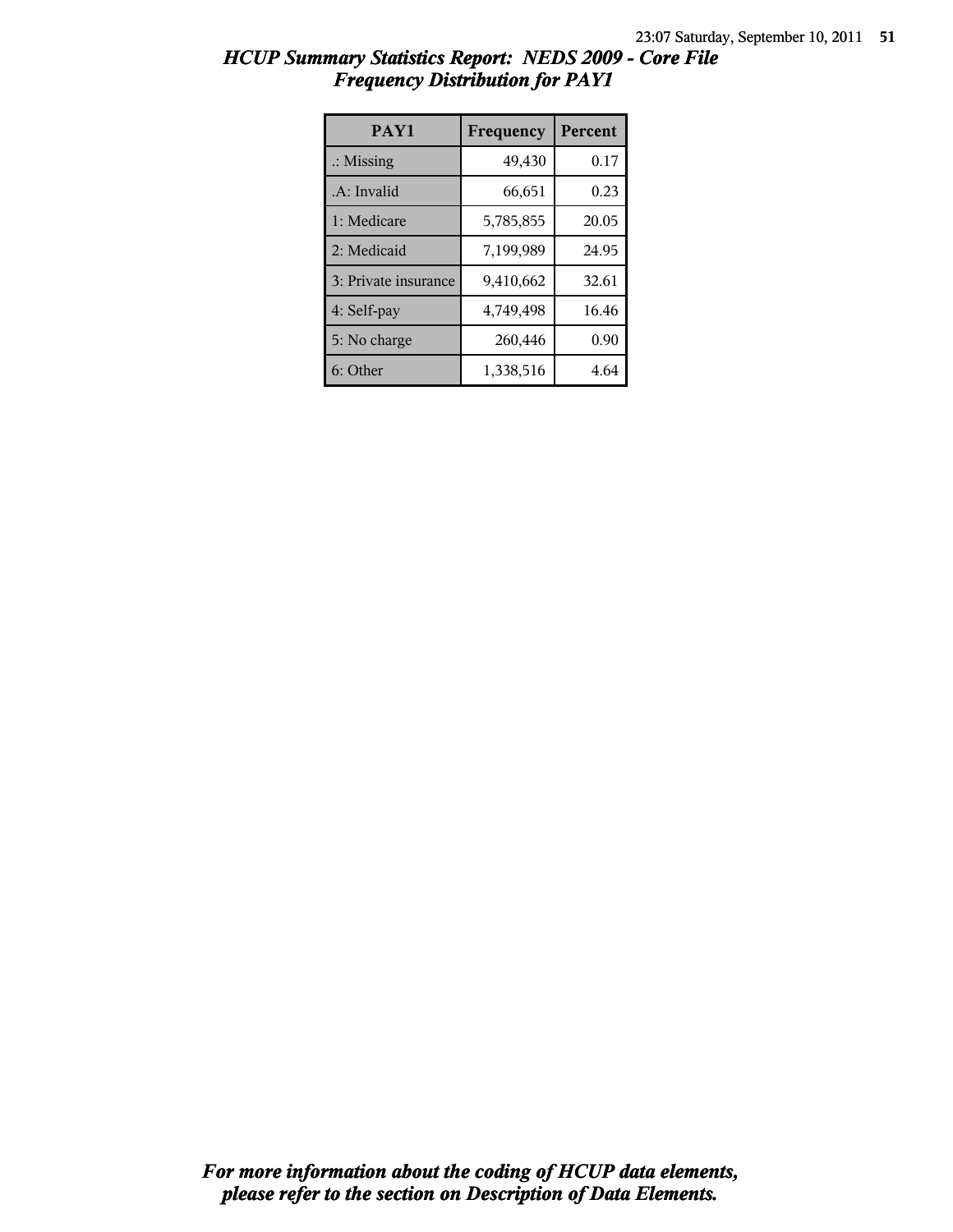| HCUP Summary Statistics Report: NEDS 2009 - Core File |  |  |
|-------------------------------------------------------|--|--|
| <b>Frequency Distribution for PAY2</b>                |  |  |

| PAY <sub>2</sub>     | Frequency  | <b>Percent</b> |
|----------------------|------------|----------------|
| $\therefore$ Missing | 22,096,195 | 76.56          |
| .A: Invalid          | 431,691    | 1.50           |
| 1: Medicare          | 570,335    | 1.98           |
| 2: Medicaid          | 1,755,400  | 6.08           |
| 3: Private insurance | 1,990,072  | 6.90           |
| 4: Self-pay          | 1,652,111  | 5.72           |
| 5: No charge         | 26,173     | 0.09           |
| 6: Other             | 339,070    | 1.17           |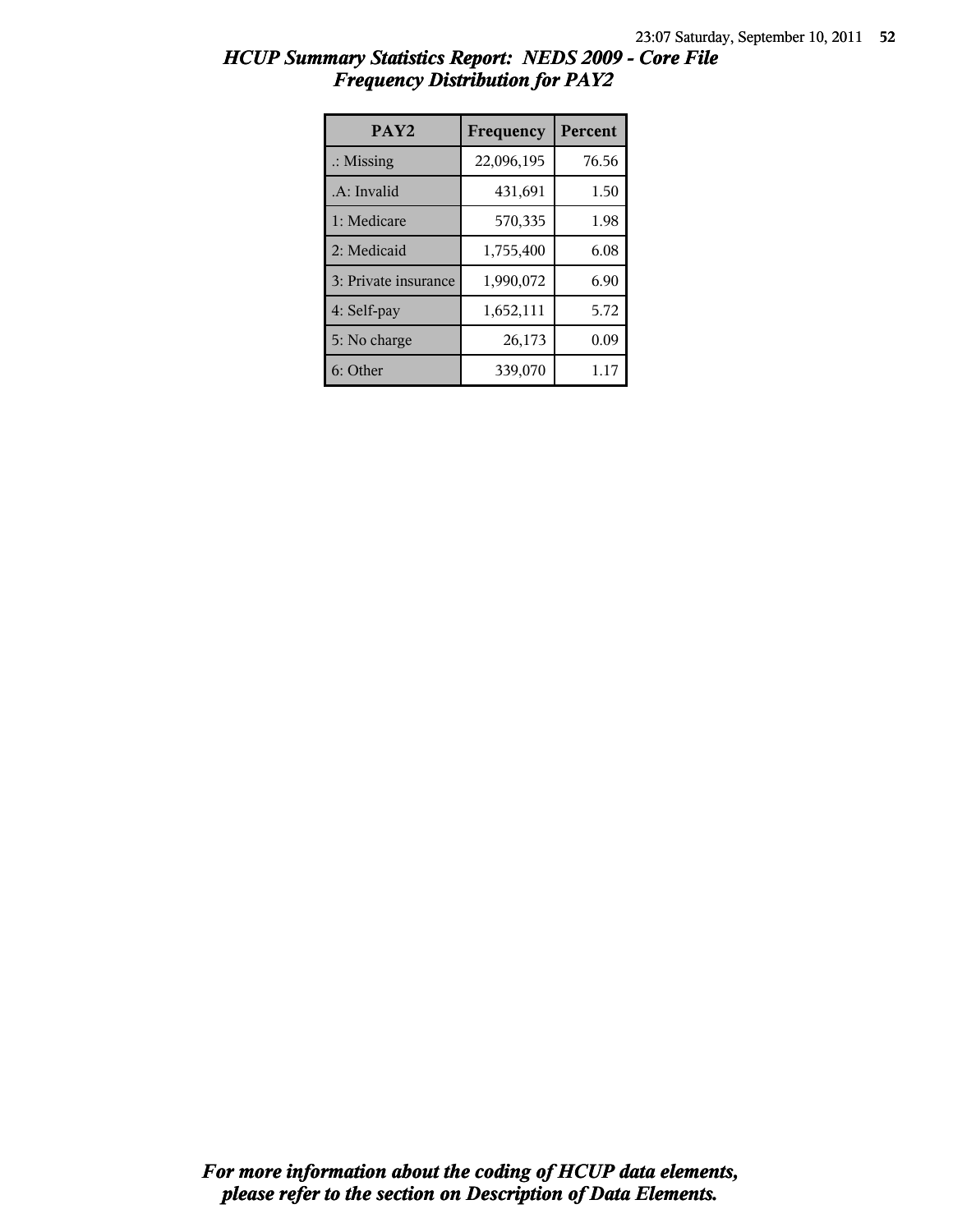| PL NCHS2006            | Frequency | <b>Percent</b> |
|------------------------|-----------|----------------|
| $\therefore$ Missing   | 234,846   | 0.81           |
| 1: Large Central Metro | 8,045,956 | 27.88          |
| 2: Large Fringe Metro  | 6,479,298 | 22.45          |
| 3: Medium Metro        | 6,076,624 | 21.05          |
| 4: Small Metro         | 2,602,739 | 9.02           |
| 5: Micropolitan        | 3,236,063 | 11.21          |
| 6: Noncore             | 2,185,521 | 7.57           |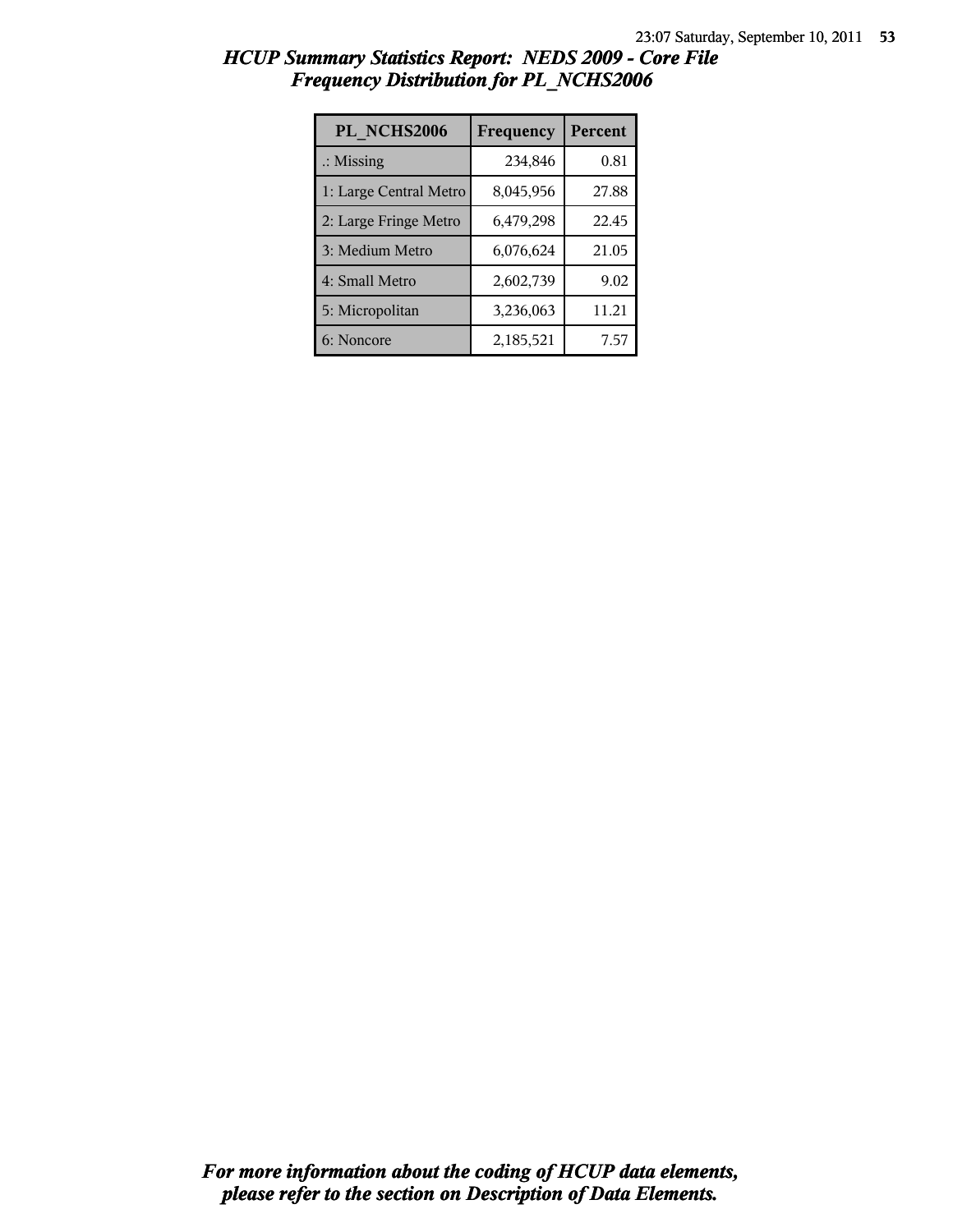| <b>TOTCHG ED</b>     | Frequency  | <b>Percent</b> |
|----------------------|------------|----------------|
| $\therefore$ Missing | 4,510,290  | 15.63          |
| A: Invalid           | 21,378     | 0.07           |
| .C: Inconsistent     | 267,006    | 0.93           |
| \$100-\$1,000        | 11,747,828 | 40.70          |
| \$1,001-\$5,000      | 10,542,244 | 36.53          |
| \$5,001-\$10,000     | 1,295,316  | 4.49           |
| \$10,001-\$50,000    | 472,385    | 1.64           |
| \$50,001-\$75,000    | 4,600      | 0.02           |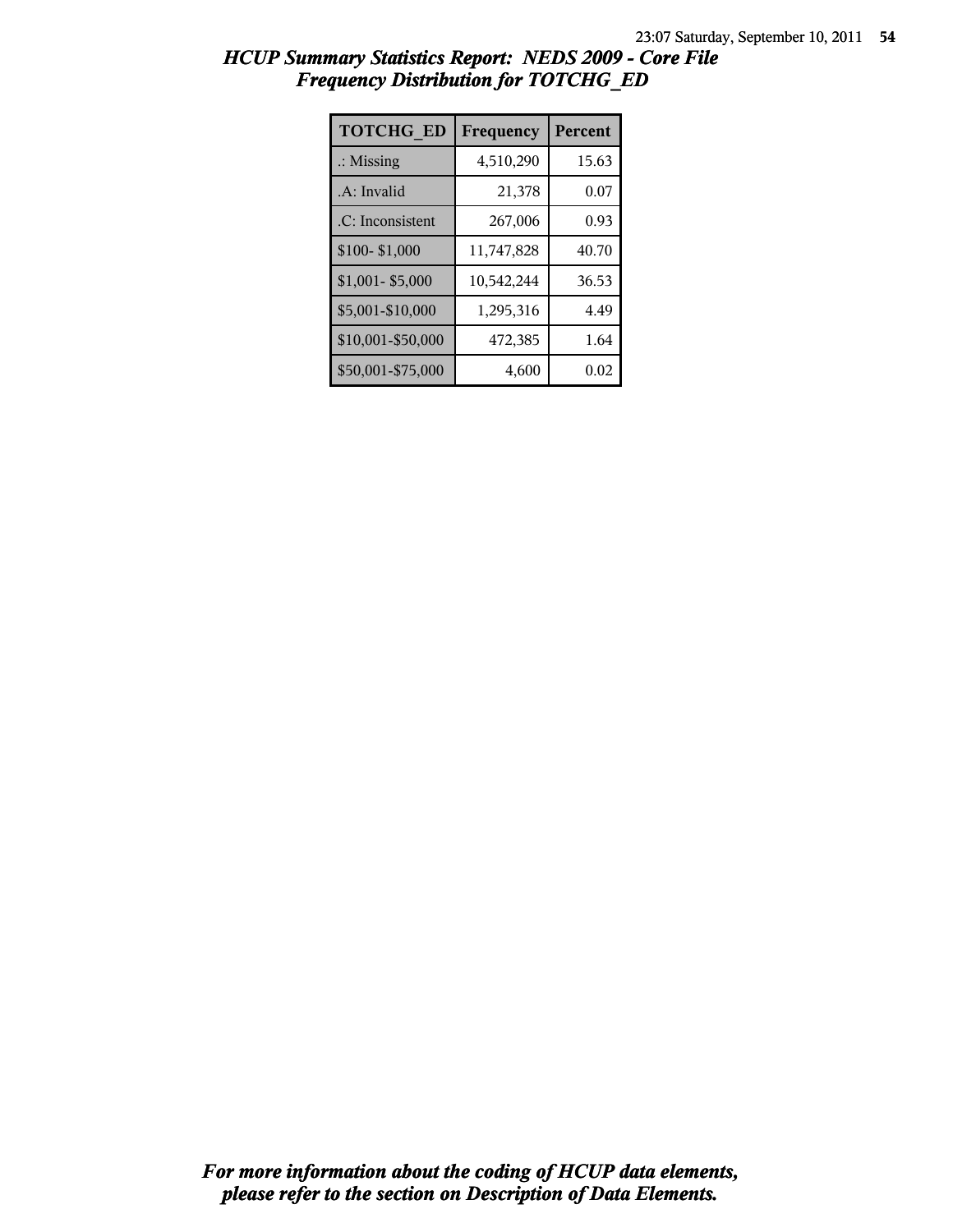|      | <b>YEAR</b> Frequency | Percent |
|------|-----------------------|---------|
| 2009 | 28,861,047            | 100.00  |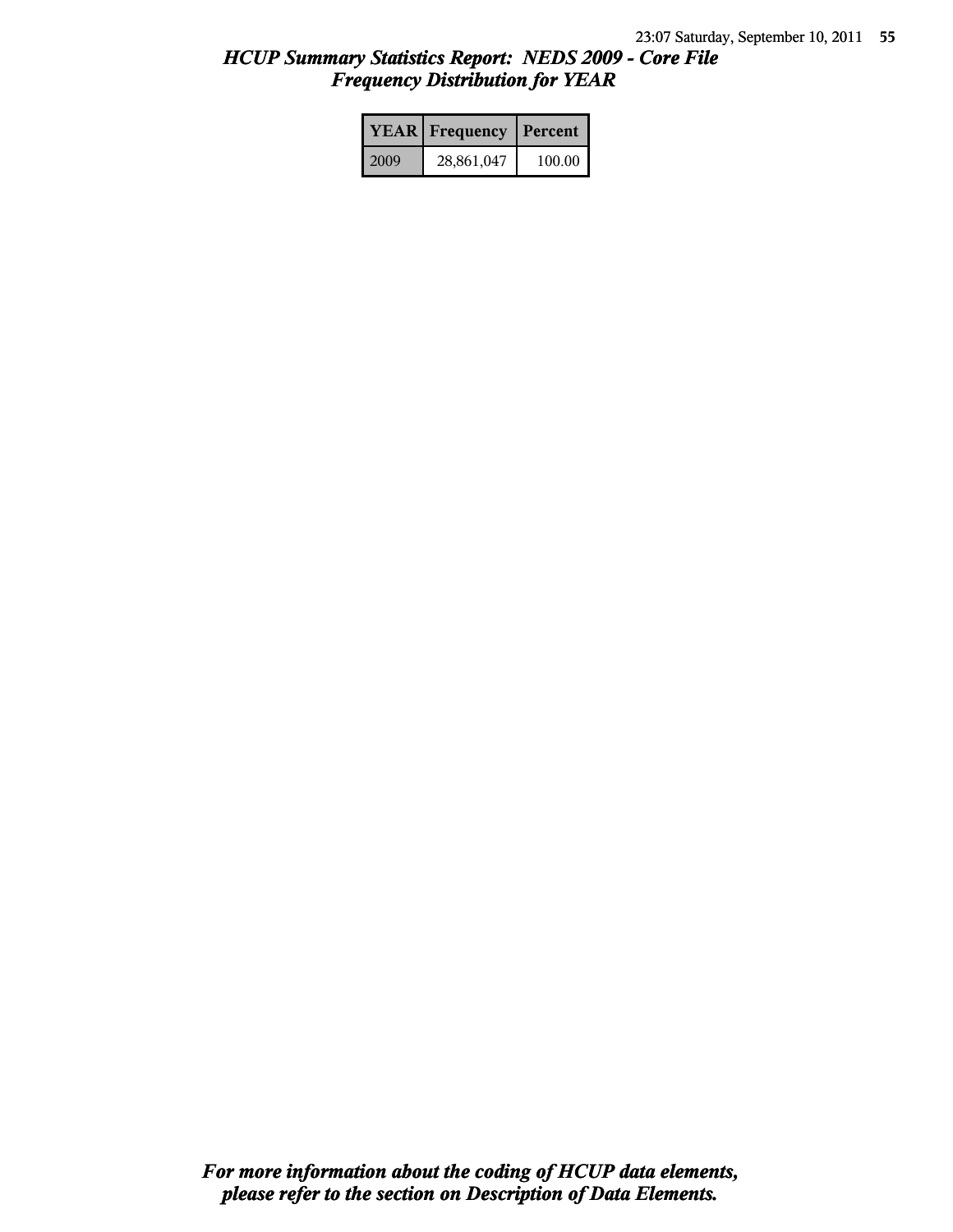| ZIPINC QRTL          | Frequency | Percent |
|----------------------|-----------|---------|
| $\therefore$ Missing | 700,195   | 2.43    |
| .A: Invalid          | 4,062     | 0.01    |
| 1: First quartile    | 9,032,689 | 31.30   |
| 2: Second quartile   | 8,201,006 | 28.42   |
| 3: Third quartile    | 6,240,799 | 21.62   |
| 4: Fourth quartile   | 4,682,296 | 16.22   |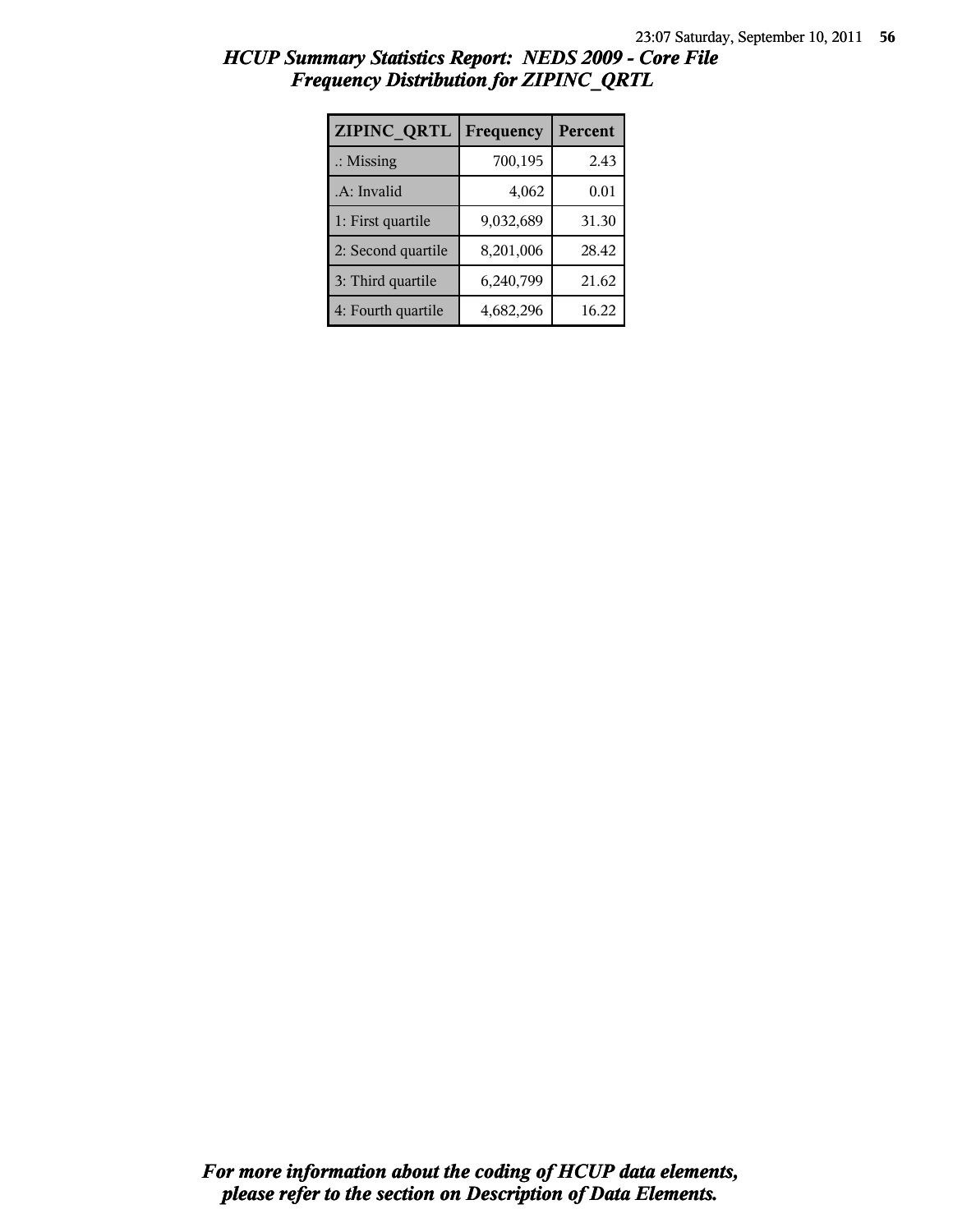| <b>Moments</b>         |            |                         |            |
|------------------------|------------|-------------------------|------------|
| N                      | 28861047   | <b>Sum Weights</b>      | 28861047   |
| Mean                   | 4.46570909 | <b>Sum Observations</b> | 128885040  |
| <b>Std Deviation</b>   | 1.62356002 | Variance                | 2.63594713 |
| <b>Skewness</b>        | 5.82009309 | <b>Kurtosis</b>         | 67.8843473 |
| <b>Uncorrected SS</b>  | 651639286  | <b>Corrected SS</b>     | 76076191.5 |
| <b>Coeff Variation</b> | 36.3561527 | <b>Std Error Mean</b>   | 0.00030221 |

### *Variable: DISCWT (Weight to ED Visits in AHA universe)*

| <b>Basic Statistical Measures</b> |          |                            |          |  |
|-----------------------------------|----------|----------------------------|----------|--|
| Location<br><b>Variability</b>    |          |                            |          |  |
| Mean                              | 4.465709 | <b>Std Deviation</b>       | 1.62356  |  |
| <b>Median</b>                     | 4.506914 | <b>Variance</b>            | 2.63595  |  |
| Mode                              | 2.995837 | Range                      | 30.40986 |  |
|                                   |          | <b>Interquartile Range</b> | 0.95004  |  |

| Tests for Location: Mu0=0 |                             |          |                |          |  |
|---------------------------|-----------------------------|----------|----------------|----------|--|
| <b>Test</b>               | <b>Statistic</b><br>p Value |          |                |          |  |
| Student's t               | 14776.72                    |          | Pr >  t        | < 0.001  |  |
| <b>Sign</b>               | 14430524<br>M               |          | $Pr \ge =  M $ | < 0.001  |  |
| <b>Signed Rank</b>        | S                           | 2.082E14 | $Pr \geq  S $  | < 0.0001 |  |

| <b>Quantiles (Definition 5)</b> |          |  |
|---------------------------------|----------|--|
| <b>Estimate</b><br>Quantile     |          |  |
| 100% Max                        | 31.41938 |  |
| 99%                             | 9.93681  |  |
| 95%                             | 6.26207  |  |
| 90%                             | 5.02849  |  |
| 75% Q3<br>4.75479               |          |  |
| 50% Median<br>4.50691           |          |  |
| 25% Q1<br>3.80476               |          |  |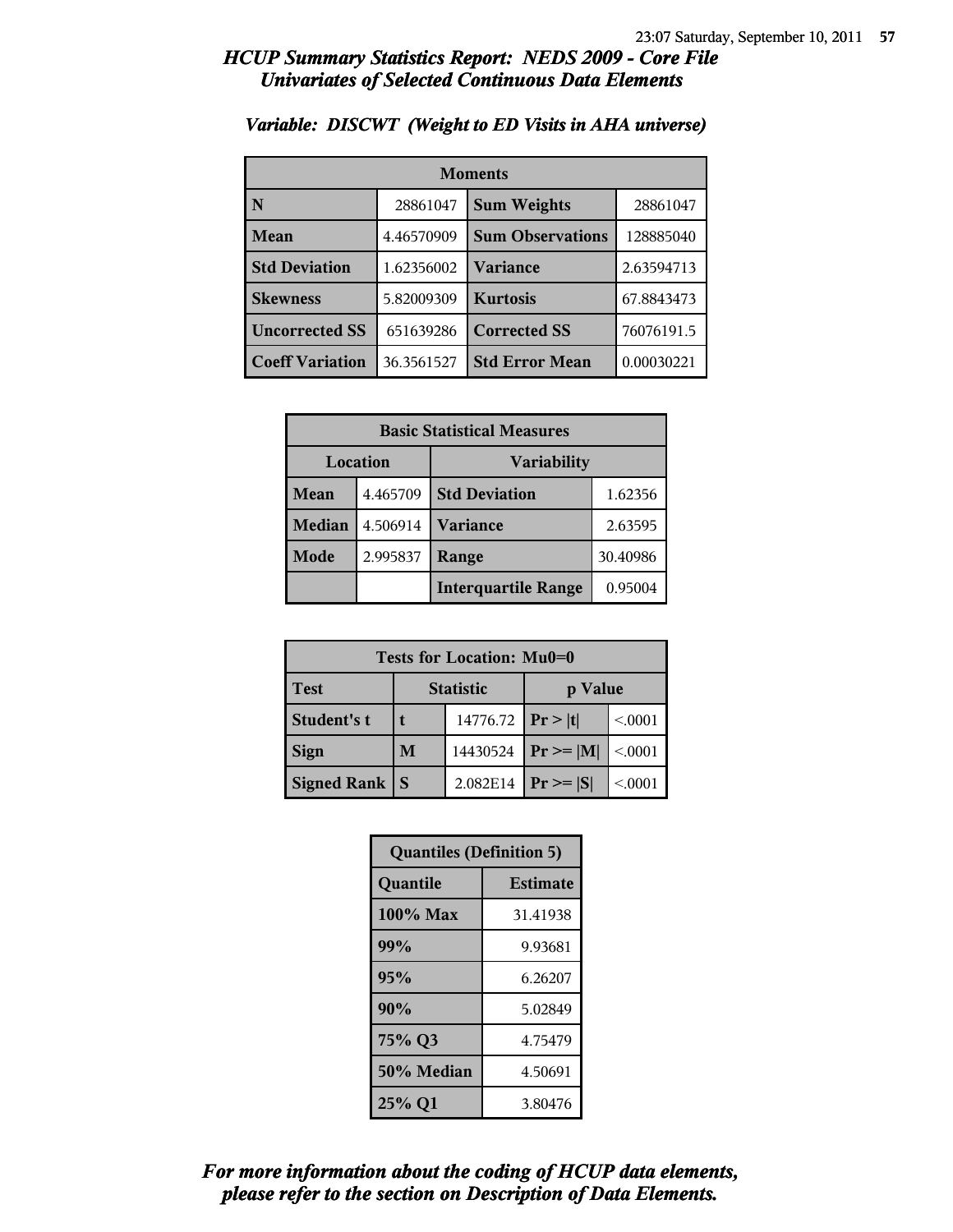| <b>Quantiles (Definition 5)</b> |         |  |
|---------------------------------|---------|--|
| <b>Estimate</b><br>Quantile     |         |  |
| 10%<br>2.99584                  |         |  |
| 5%<br>2.98509                   |         |  |
| $1\%$<br>1.69749                |         |  |
| 0% Min                          | 1.00952 |  |

*Variable: DISCWT (Weight to ED Visits in AHA universe)*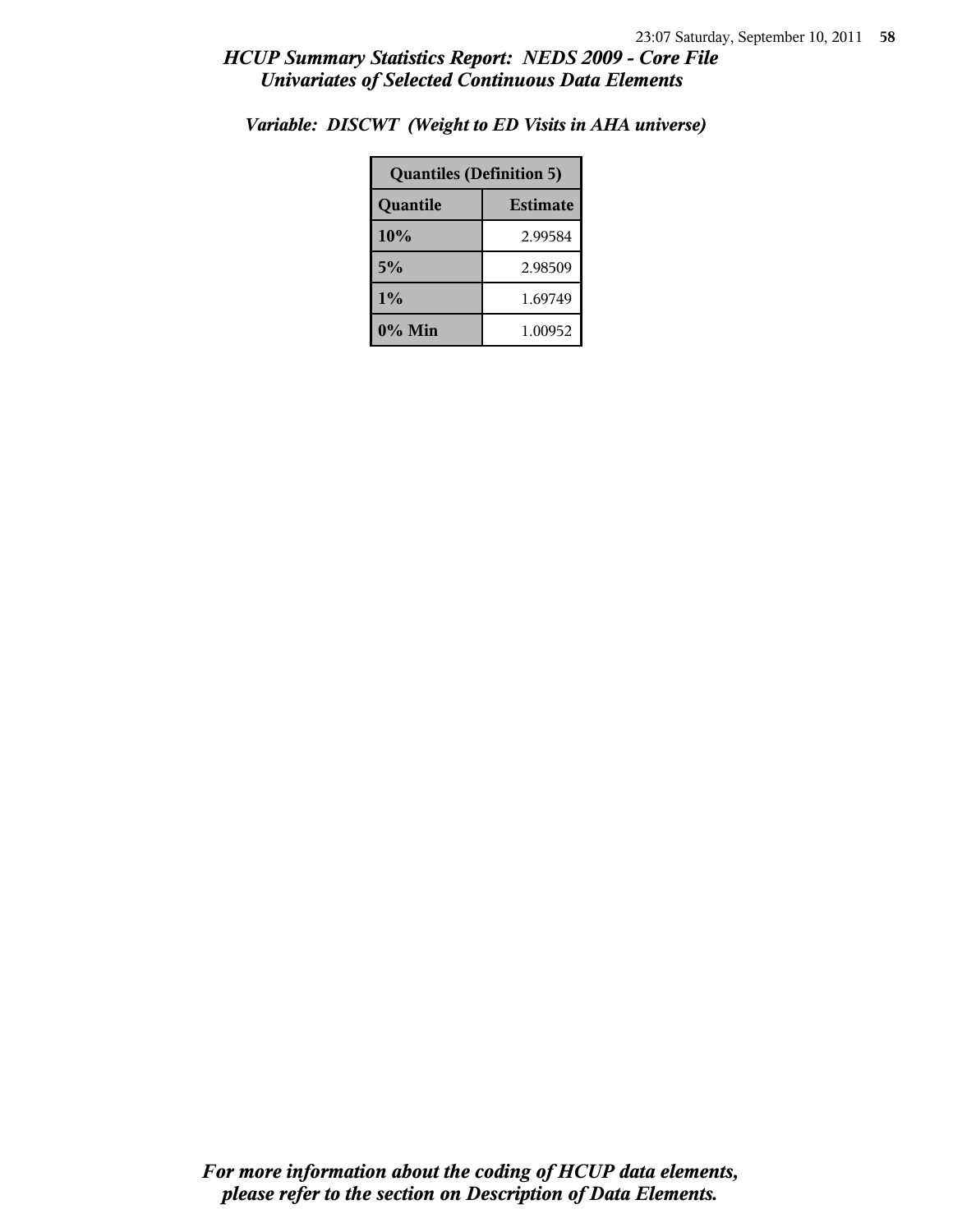| <b>Moments</b>         |            |                         |              |  |
|------------------------|------------|-------------------------|--------------|--|
| N                      | 28859495   | <b>Sum Weights</b>      | 28859495     |  |
| Mean                   | 37.8771187 | <b>Sum Observations</b> | 1093114518   |  |
| <b>Std Deviation</b>   | 24.5176167 | <b>Variance</b>         | 601.113527   |  |
| <b>Skewness</b>        | 0.3429577  | <b>Kurtosis</b>         | $-0.7632741$ |  |
| <b>Uncorrected SS</b>  | 5.87519E10 | <b>Corrected SS</b>     | 1.73478E10   |  |
| <b>Coeff Variation</b> | 64.7293604 | <b>Std Error Mean</b>   | 0.00456388   |  |

### *Variable: AGE (Age in years at admission)*

| <b>Basic Statistical Measures</b>     |          |                            |           |  |
|---------------------------------------|----------|----------------------------|-----------|--|
| <b>Location</b><br><b>Variability</b> |          |                            |           |  |
| <b>Mean</b>                           | 37.87712 | <b>Std Deviation</b>       | 24.51762  |  |
| <b>Median</b>                         | 35.00000 | <b>Variance</b>            | 601.11353 |  |
| <b>Mode</b>                           | 0.00000  | Range                      | 124.00000 |  |
|                                       |          | <b>Interquartile Range</b> | 36.00000  |  |

| Tests for Location: Mu0=0 |                             |          |                |         |  |
|---------------------------|-----------------------------|----------|----------------|---------|--|
| <b>Test</b>               | <b>Statistic</b><br>p Value |          |                |         |  |
| Student's t               |                             | 8299.33  | Pr> t          | < 0.001 |  |
| <b>Sign</b>               | 14037690<br>M               |          | $Pr \ge =  M $ | < 0.001 |  |
| Signed Rank               |                             | 1.971E14 | $Pr \geq  S $  | < 0001  |  |

| <b>Quantiles (Definition 5)</b> |                 |  |
|---------------------------------|-----------------|--|
| Quantile                        | <b>Estimate</b> |  |
| $100\%$ Max                     | 124             |  |
| 99%                             | 91              |  |
| 95%                             | 83              |  |
| 90%                             | 75              |  |
| 75% Q3                          | 55              |  |
| 50% Median                      | 35              |  |
| 25% Q1                          | 19              |  |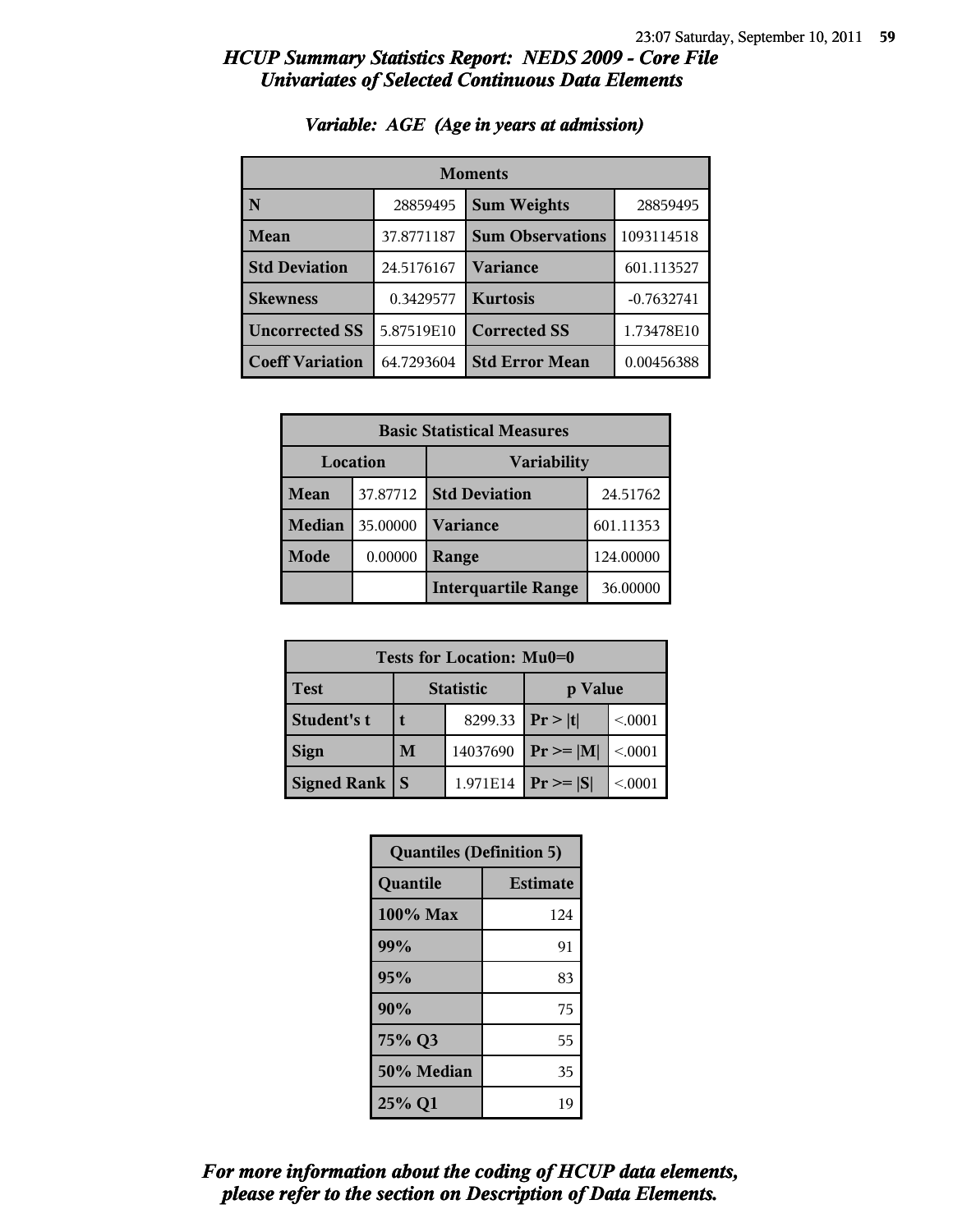| <b>Quantiles (Definition 5)</b> |   |  |
|---------------------------------|---|--|
| <b>Estimate</b><br>Quantile     |   |  |
| 10%                             | 5 |  |
| 5%                              |   |  |
| 1%                              |   |  |
| 0% Min                          |   |  |

*Variable: AGE (Age in years at admission)*

| <b>Missing Values</b>          |       |                                  |        |  |
|--------------------------------|-------|----------------------------------|--------|--|
|                                |       | <b>Percent Of</b>                |        |  |
| <b>Missing</b><br><b>Value</b> | Count | <b>Missing</b><br>All Obs<br>Obs |        |  |
|                                | 168   | 0.00                             | 10.82  |  |
| A                              | 96    | 0.00                             | 6.19   |  |
| C                              | 1288  | 0.00                             | 82.99  |  |
| Total                          | 1552  | 0.01                             | 100.00 |  |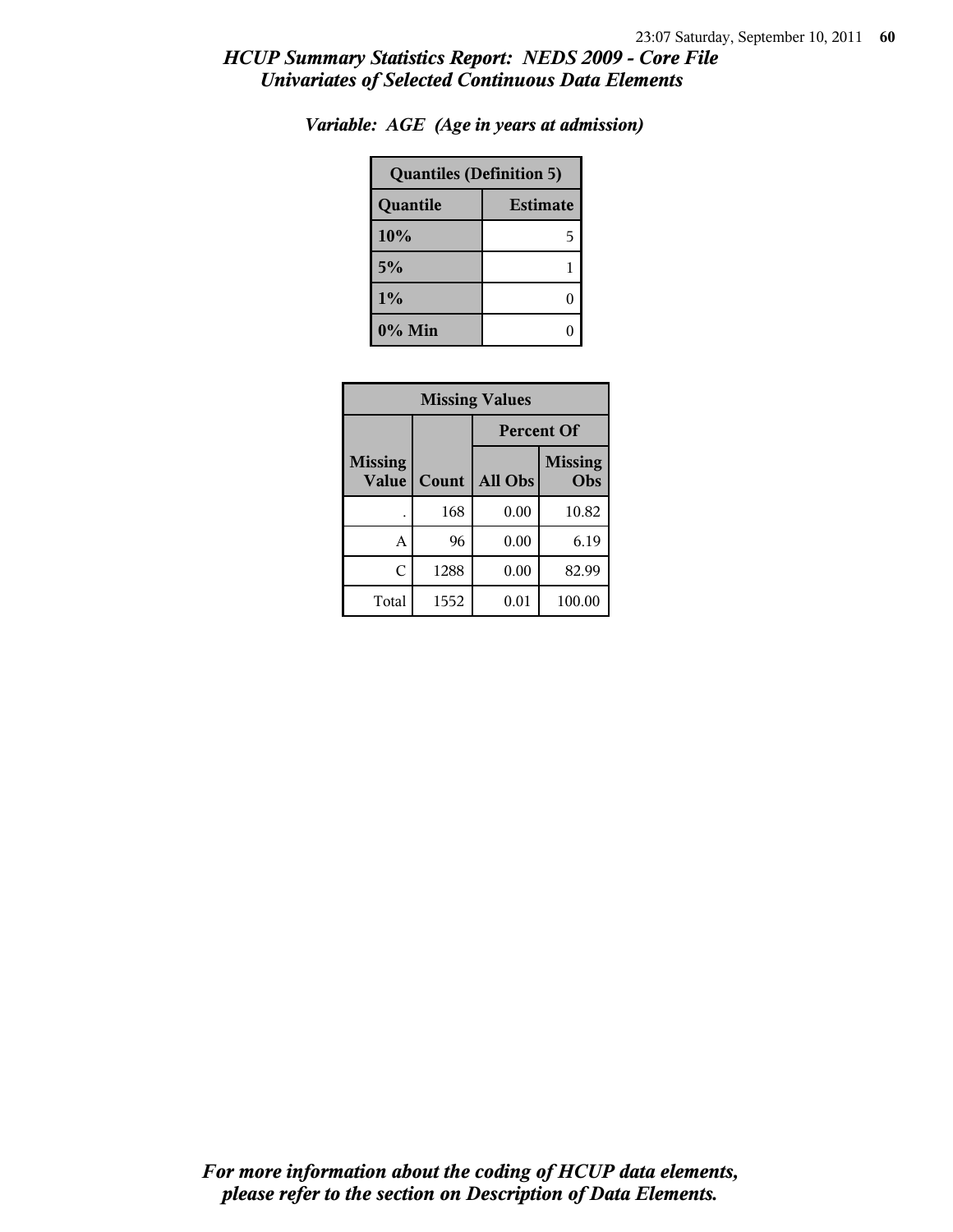| <b>Moments</b>         |            |                         |            |
|------------------------|------------|-------------------------|------------|
| N                      | 24062373   | <b>Sum Weights</b>      | 24062373   |
| Mean                   | 1872.42202 | <b>Sum Observations</b> | 4.50549E10 |
| <b>Std Deviation</b>   | 2837.35289 | Variance                | 8050571.44 |
| <b>Skewness</b>        | 6.31888062 | <b>Kurtosis</b>         | 73.1801014 |
| <b>Uncorrected SS</b>  | 2.78078E14 | <b>Corrected SS</b>     | 1.93716E14 |
| <b>Coeff Variation</b> | 151.533835 | <b>Std Error Mean</b>   | 0.5784211  |

### *Variable: TOTCHG\_ED (Total charge for ED services)*

| <b>Basic Statistical Measures</b> |          |                            |         |  |  |  |
|-----------------------------------|----------|----------------------------|---------|--|--|--|
| Location                          |          | Variability                |         |  |  |  |
| Mean                              | 1872.422 | <b>Std Deviation</b>       | 2837    |  |  |  |
| <b>Median</b>                     | 1030.000 | <b>Variance</b>            | 8050571 |  |  |  |
| <b>Mode</b>                       | 610.000  | Range                      | 74854   |  |  |  |
|                                   |          | <b>Interquartile Range</b> | 1516    |  |  |  |

| Tests for Location: Mu0=0 |                  |          |               |         |  |  |  |
|---------------------------|------------------|----------|---------------|---------|--|--|--|
| <b>Test</b>               | <b>Statistic</b> |          | p Value       |         |  |  |  |
| Student's t               |                  | 3237.126 | Pr >  t       | < 0.001 |  |  |  |
| <b>Sign</b>               | M                | 12031187 | $Pr \ge  M $  | < 0.001 |  |  |  |
| <b>Signed Rank</b>        | S                | 1.447E14 | $Pr \geq  S $ | < 0001  |  |  |  |

| <b>Quantiles (Definition 5)</b> |                 |  |
|---------------------------------|-----------------|--|
| Quantile                        | <b>Estimate</b> |  |
| 100% Max                        | 74954           |  |
| 99%                             | 13725           |  |
| 95%                             | 6277            |  |
| 90%                             | 4098            |  |
| 75% Q3                          | 2052            |  |
| 50% Median                      | 1030            |  |
| 25% Q1                          | 536             |  |